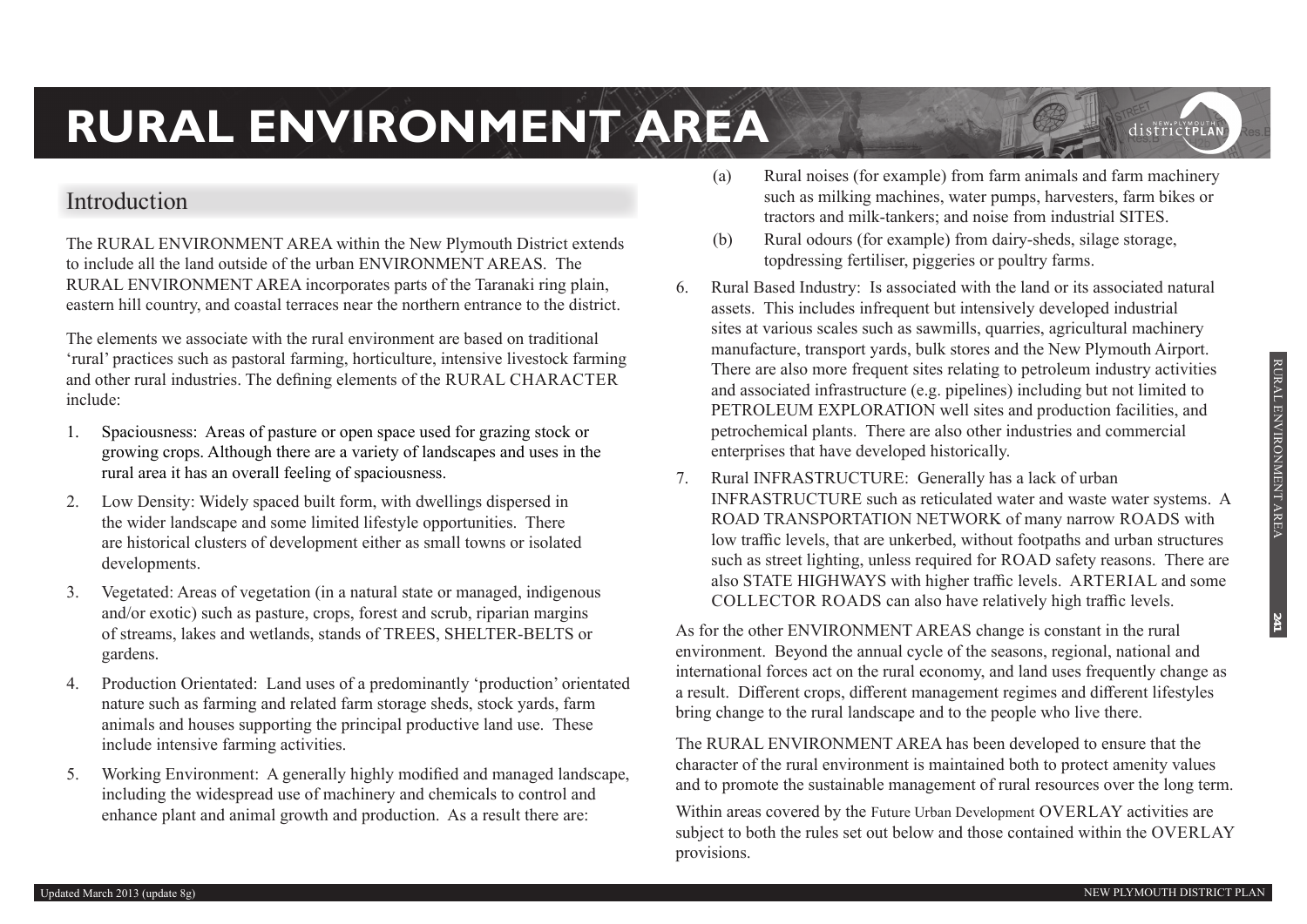## **Checklist to the RURAL ENVIRONMENT AREA**

| Does your activity involve any of the following? |                       |
|--------------------------------------------------|-----------------------|
| $\longrightarrow$ go to question 2               |                       |
| <b>Yes</b>                                       |                       |
|                                                  |                       |
| Rules that apply to specific activities:         | Refer to Rule         |
| ERECTION of STRUCTURES including:<br>$\bullet$   |                       |
|                                                  | Rur1-5C, 7-33         |
|                                                  | Rur1-6, 34-37         |
|                                                  | Rur1-6, 38-59         |
|                                                  | $Rur1-6$              |
| $\bullet$                                        | Rur <sub>60</sub> -64 |
|                                                  | Rur65-68, 69          |
|                                                  | Rur <sub>70</sub> -71 |
| $\bullet$                                        | Rur72-72a             |
|                                                  | Rur <sub>73</sub>     |
|                                                  | Rur <sub>74</sub>     |
|                                                  | Rur <sub>75</sub>     |
| $\bullet$                                        | Rur76-84              |

Note: When determining what the activity involves consider all aspects of the activity, e.g. NETWORK UTILITY operations may also involve BUILDINGS, earthworks etc.

#### **2 Do you meet the following standards?**

|           | Rules that apply to all land uses:                                                                               | Refer to Rule         |
|-----------|------------------------------------------------------------------------------------------------------------------|-----------------------|
| $\bullet$ |                                                                                                                  | Rur <sub>85</sub> -87 |
| $\bullet$ |                                                                                                                  | Rur88-92              |
| $\bullet$ | Requirement to provide VEHICLE ACCESS POINTS, on-SITE parking for MEDIUM SERVICE VEHICLES or larger, loading and |                       |
|           |                                                                                                                  | $Rur93-100$           |
| $\bullet$ |                                                                                                                  | $Rur101-102$          |

Note: Where a rule in an OVERLAY and a rule in these sections are inconsistent, the rule in the OVERLAY applies.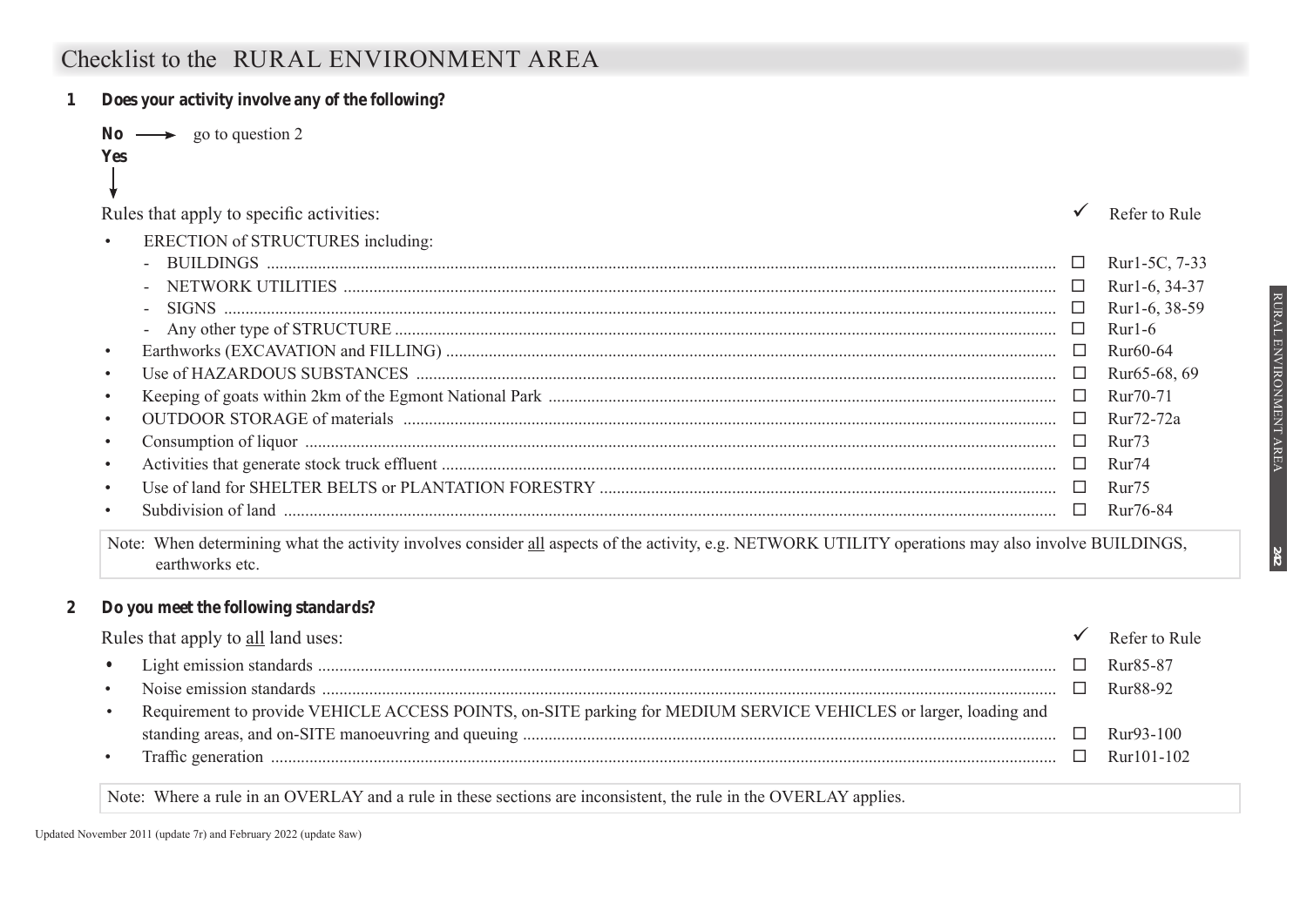# **Rules specific to activities**

| Rule             |                                                                                                                                                                                                 |                                              | <b>Standards and Terms</b> |                                                             | Matters over which  | <b>Assessment Criteria</b>                                                                                                                                                                                                                                                                                                      |  |  |  |  |  |  |
|------------------|-------------------------------------------------------------------------------------------------------------------------------------------------------------------------------------------------|----------------------------------------------|----------------------------|-------------------------------------------------------------|---------------------|---------------------------------------------------------------------------------------------------------------------------------------------------------------------------------------------------------------------------------------------------------------------------------------------------------------------------------|--|--|--|--|--|--|
| No.              | Parameter                                                                                                                                                                                       | <b>Conditions Permitted</b>                  | Controlled                 | Discretionary                                               | control is reserved | COUNCIL has restricted the exercise of its discretion to these<br>matters for land use consents                                                                                                                                                                                                                                 |  |  |  |  |  |  |
|                  | <b>STRUCTURES</b>                                                                                                                                                                               |                                              |                            |                                                             |                     |                                                                                                                                                                                                                                                                                                                                 |  |  |  |  |  |  |
|                  | <b>STRUCTURES - rules applying to all STRUCTURES (including BUILDINGS)</b>                                                                                                                      |                                              |                            |                                                             |                     |                                                                                                                                                                                                                                                                                                                                 |  |  |  |  |  |  |
|                  | <b>ERECTION of STRUCTURES</b>                                                                                                                                                                   |                                              |                            |                                                             |                     |                                                                                                                                                                                                                                                                                                                                 |  |  |  |  |  |  |
|                  | (excluding any<br><b>STRUCTURE</b> located<br>underground) within the<br>shaded area of the railway<br>level crossing sightline area<br>for:                                                    |                                              |                            |                                                             | n/a                 | The potential hazard to ROAD and rail traffic safety and<br>$\left  \cdot \right $<br>efficiency due to a loss of visibility.                                                                                                                                                                                                   |  |  |  |  |  |  |
| Rur1             | a controlled crossing<br>(refer Diagrams 19.1<br>and 19.2, Appendix 19)                                                                                                                         | n/a                                          | n/a                        | under all<br>circumstances                                  |                     |                                                                                                                                                                                                                                                                                                                                 |  |  |  |  |  |  |
|                  | an uncontrolled<br>crossing (refer<br>Diagrams 19.3 and<br>19.4, Appendix 19)                                                                                                                   |                                              |                            |                                                             |                     |                                                                                                                                                                                                                                                                                                                                 |  |  |  |  |  |  |
| Rur <sub>2</sub> | within the restart zone                                                                                                                                                                         | n/a                                          | n/a                        | under all<br>circumstances                                  |                     |                                                                                                                                                                                                                                                                                                                                 |  |  |  |  |  |  |
| Rur3             | not within the restart<br>zone                                                                                                                                                                  | maximum size of 0.3m in<br>diameter or width | n/a                        | does not meet the<br>conditions for a<br>permitted activity |                     |                                                                                                                                                                                                                                                                                                                                 |  |  |  |  |  |  |
| Rur4             | within 6m of the BANK of<br>any WATERCOURSE or<br>within 3m above the normal<br>level in water flow of any<br>such WATERCOURSE<br>(refer to Diagram 10.2 in<br>Appendix 10)<br>with an approved | under all circumstances                      | n/a                        | n/a                                                         | n/a                 | 1) Impact on flood detention capacity.<br>Impact on rate and direction of flood flow, especially<br>whether the STRUCTURE prevents the free passage of<br>water flow.<br>3) Potential for scouring or accelerated erosion to occur due to<br>changes in flow regime.<br>4) Proposed design of BUILDINGS including minimum floor |  |  |  |  |  |  |
|                  | <b>BUILDING</b> consent under<br>the Building Act 2004, or<br>permitted by a rule in a<br>Regional Plan or a resource<br>consent issued by Taranaki                                             |                                              |                            |                                                             |                     | levels relative to predicted 2% AEP flood levels.<br>The health and safety of any occupants of the BUILDING.<br>Whether the development will increase the risk of<br>6)<br>inundation or damage to existing development on the SITE<br>or to adjacent SITES.                                                                    |  |  |  |  |  |  |

RURAL ENVIRONMENT AREA

RURAL ENVIRONMENT AREA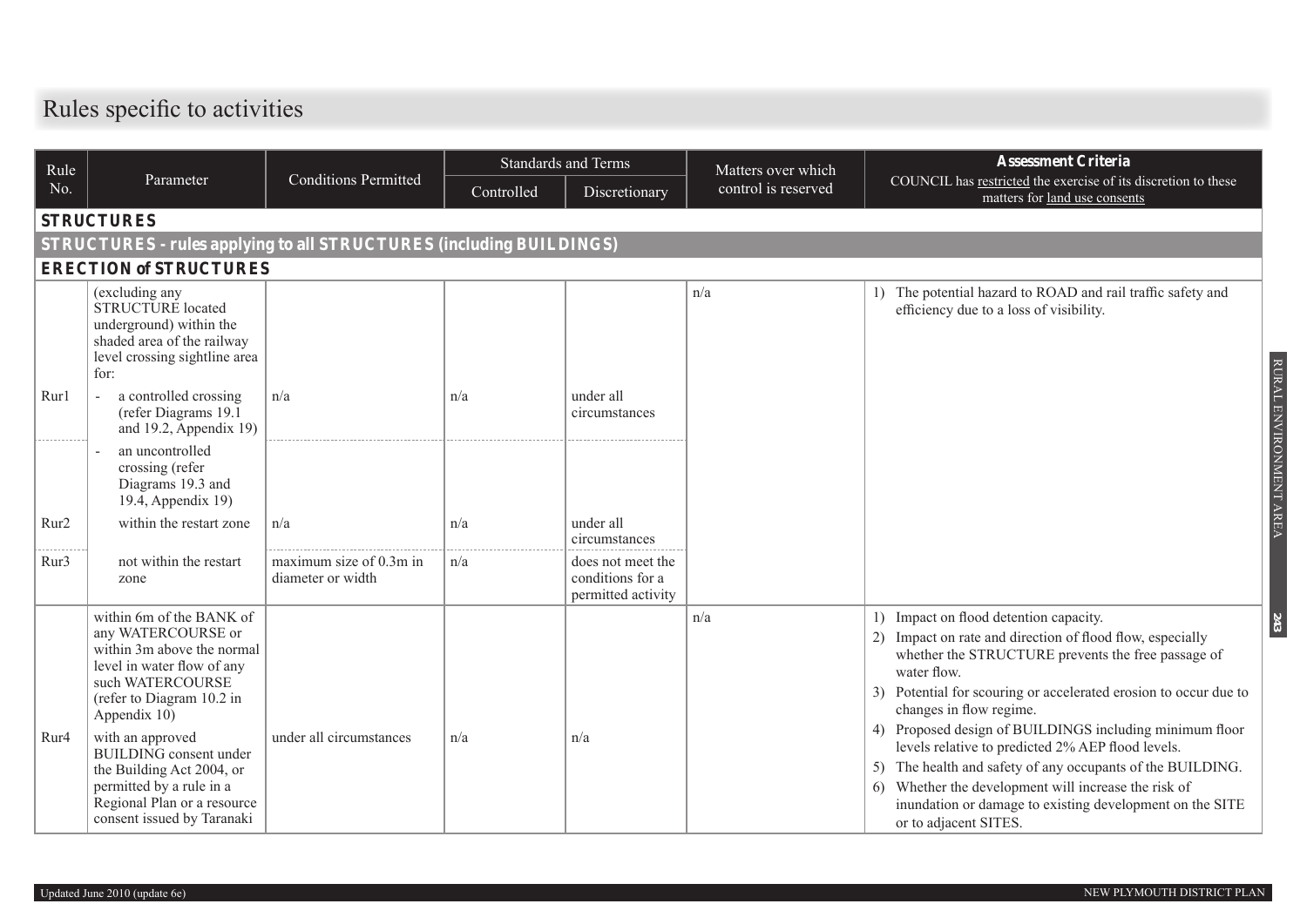|                                                                                                                                                                      |                                                                                                                                                                                                                                                    | <b>Standards and Terms</b>                |                                                             |                     | <b>Assessment Criteria</b>                                                                                                                                                                                                                                                                                                                                                                                                                                                                                 |  |
|----------------------------------------------------------------------------------------------------------------------------------------------------------------------|----------------------------------------------------------------------------------------------------------------------------------------------------------------------------------------------------------------------------------------------------|-------------------------------------------|-------------------------------------------------------------|---------------------|------------------------------------------------------------------------------------------------------------------------------------------------------------------------------------------------------------------------------------------------------------------------------------------------------------------------------------------------------------------------------------------------------------------------------------------------------------------------------------------------------------|--|
|                                                                                                                                                                      |                                                                                                                                                                                                                                                    | <b>Controlled</b><br><b>Discretionary</b> |                                                             | control is reserved | COUNCIL has restricted the exercise of its discretion to these<br>matters for land use consents                                                                                                                                                                                                                                                                                                                                                                                                            |  |
| Regional Council under<br>section 13 of the ACT.                                                                                                                     |                                                                                                                                                                                                                                                    |                                           |                                                             |                     | 7) Nature of the proposed use of the BUILDING, including<br>HAZARDOUS SUBSTANCES.                                                                                                                                                                                                                                                                                                                                                                                                                          |  |
| all other structures                                                                                                                                                 | 1) does not create a<br>barrier to flood flows<br>or reduce the capacity<br>of the area to contain<br>stormwater; and<br>does not redirect the<br>2)<br>flood water onto, or<br>increase the impact<br>of the flood event on,<br>another property. | n/a                                       | does not meet the<br>conditions for a<br>permitted activity |                     | 8) Mitigation measures proposed.<br>9) Application of section 73 of the Building Act 2004.<br>10) Where the use of a SITE is for RENEWABLE<br>ELECTRICITY GENERATION ACTIVITIES, the<br>alternative locations and methods that have been considered<br>to avoid, remedy or mitigate any adverse effects,<br>recognising:<br>the practical constraints associated with RENEWABLE<br>ELECTRICITY GENERATION ACTIVITIES; and<br>the environmental benefits of RENEWABLE<br>ELECTRICITY GENERATION ACTIVITIES. |  |
| to the use of other<br>BUILDINGS for, intensive<br>pig farming relative to the<br>minimum setback for a<br>Future Urban Development<br><b>OVERLAY</b>                | minimum setback for<br>intensive pig farming;<br>25-500 pigs 1000m<br>501-1999 pigs 1350m<br>2000-2499 pigs 1875m<br>2500-2999 pigs 2250m<br>3000 pigs or more 2500m                                                                               | n/a                                       | n/a                                                         | n/a                 | RURAL ENVIRONMENT AREA<br>n/a                                                                                                                                                                                                                                                                                                                                                                                                                                                                              |  |
| to be used for, ancillary<br>to the use of other<br><b>BUILDINGS</b> for, intensive<br>poultry farming within 400<br>metres fo a Future Urban<br>Development OVERLAY | n/a                                                                                                                                                                                                                                                | n/a                                       | n/a                                                         | n/a                 | n/a                                                                                                                                                                                                                                                                                                                                                                                                                                                                                                        |  |
| associated with any<br><b>INDUSTRIAL ACTIVITY</b><br>within 500 metres of a<br>Future Urban Development<br><b>OVERLAY</b>                                            | n/a                                                                                                                                                                                                                                                | n/a                                       | n/a                                                         | n/a                 | $H\bar{t}$<br>n/a                                                                                                                                                                                                                                                                                                                                                                                                                                                                                          |  |
| Rur5B<br>Rur5C                                                                                                                                                       | <b>Parameter</b><br>Rur5A to be used for, or ancillary                                                                                                                                                                                             | <b>Conditions Permitted</b>               |                                                             |                     | <b>Matters over which</b><br>Note: Any activity covered by Rules Rur5A, Rur5B and/or Rur5C shall be assessed as a non-complying activity.                                                                                                                                                                                                                                                                                                                                                                  |  |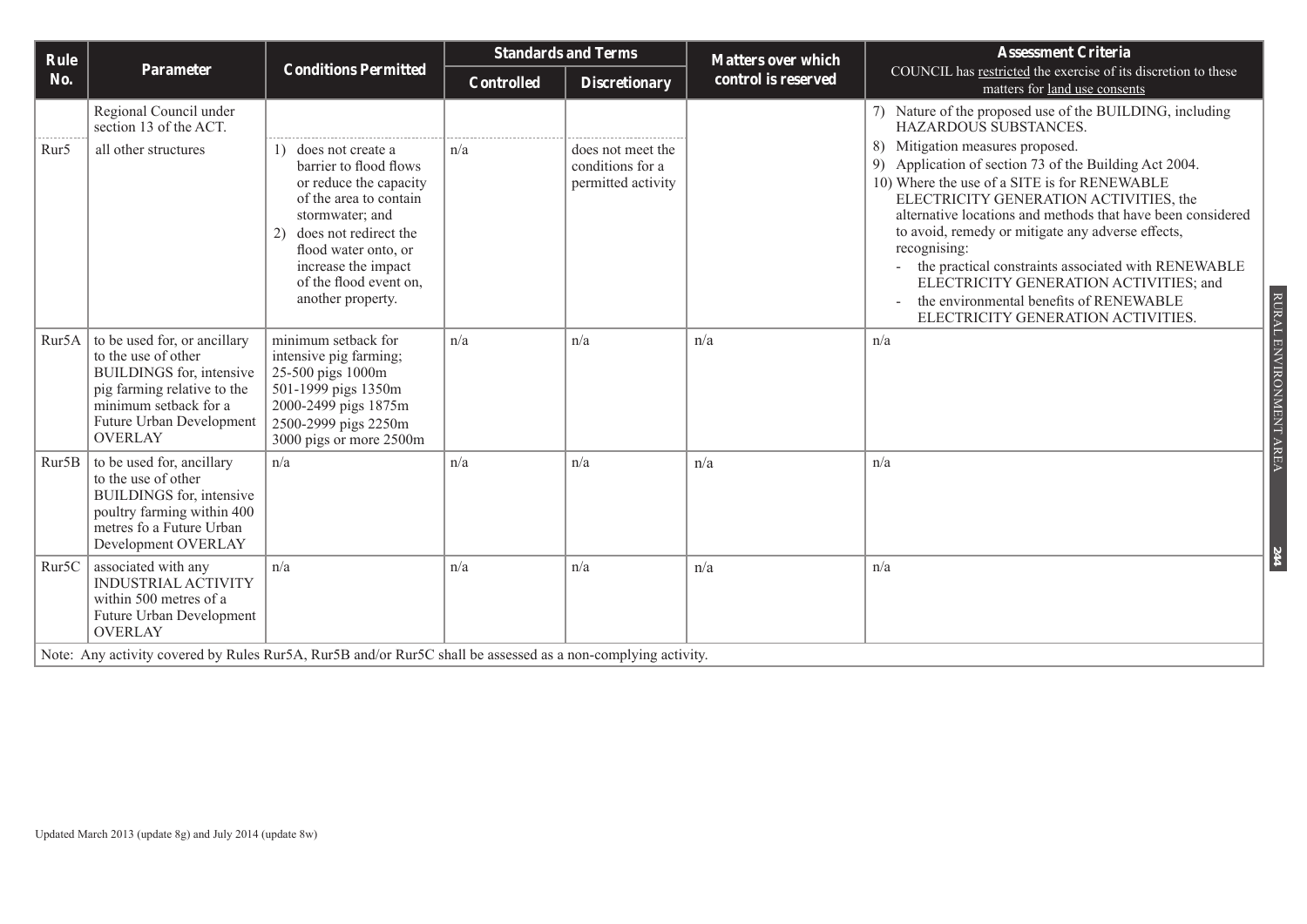|                  |                                                                           |                                                                                                                                                                                                                                                                                                                                                                                                                                                                                                                                                                                                                                                                                                                                                                                                 |                                       | <b>Standards and Terms</b>                                                                                       | Matters to be considered                                                                                                                                                                                                                                                                                                                                                                                                                                                                                                                                                                                                                                                                                                                                                                                                                                                                                                                                                                                                                                                                                                                                                                                                                                                                                                                                                                                                                                                                                                                                                                                                                                           |
|------------------|---------------------------------------------------------------------------|-------------------------------------------------------------------------------------------------------------------------------------------------------------------------------------------------------------------------------------------------------------------------------------------------------------------------------------------------------------------------------------------------------------------------------------------------------------------------------------------------------------------------------------------------------------------------------------------------------------------------------------------------------------------------------------------------------------------------------------------------------------------------------------------------|---------------------------------------|------------------------------------------------------------------------------------------------------------------|--------------------------------------------------------------------------------------------------------------------------------------------------------------------------------------------------------------------------------------------------------------------------------------------------------------------------------------------------------------------------------------------------------------------------------------------------------------------------------------------------------------------------------------------------------------------------------------------------------------------------------------------------------------------------------------------------------------------------------------------------------------------------------------------------------------------------------------------------------------------------------------------------------------------------------------------------------------------------------------------------------------------------------------------------------------------------------------------------------------------------------------------------------------------------------------------------------------------------------------------------------------------------------------------------------------------------------------------------------------------------------------------------------------------------------------------------------------------------------------------------------------------------------------------------------------------------------------------------------------------------------------------------------------------|
| Rule<br>No.      | Parameter                                                                 | <b>Conditions Permitted</b>                                                                                                                                                                                                                                                                                                                                                                                                                                                                                                                                                                                                                                                                                                                                                                     | Restricted                            | Fully                                                                                                            | Restricted Discretionary Activity: discretion has been restricted to these matters                                                                                                                                                                                                                                                                                                                                                                                                                                                                                                                                                                                                                                                                                                                                                                                                                                                                                                                                                                                                                                                                                                                                                                                                                                                                                                                                                                                                                                                                                                                                                                                 |
|                  |                                                                           |                                                                                                                                                                                                                                                                                                                                                                                                                                                                                                                                                                                                                                                                                                                                                                                                 | Discretionary                         | Discretionary                                                                                                    | Fully Discretionary Activity: discretion has NOT been restricted to these matters                                                                                                                                                                                                                                                                                                                                                                                                                                                                                                                                                                                                                                                                                                                                                                                                                                                                                                                                                                                                                                                                                                                                                                                                                                                                                                                                                                                                                                                                                                                                                                                  |
|                  | <b>STRUCTURES - rules applying to all STRUCTURES other than BUILDINGS</b> |                                                                                                                                                                                                                                                                                                                                                                                                                                                                                                                                                                                                                                                                                                                                                                                                 |                                       |                                                                                                                  |                                                                                                                                                                                                                                                                                                                                                                                                                                                                                                                                                                                                                                                                                                                                                                                                                                                                                                                                                                                                                                                                                                                                                                                                                                                                                                                                                                                                                                                                                                                                                                                                                                                                    |
|                  | <b>ERECTION of STRUCTURES other than BUILDINGS</b>                        |                                                                                                                                                                                                                                                                                                                                                                                                                                                                                                                                                                                                                                                                                                                                                                                                 |                                       |                                                                                                                  |                                                                                                                                                                                                                                                                                                                                                                                                                                                                                                                                                                                                                                                                                                                                                                                                                                                                                                                                                                                                                                                                                                                                                                                                                                                                                                                                                                                                                                                                                                                                                                                                                                                                    |
| Rur <sub>6</sub> | maximum HEIGHT<br>(excluding BUILDINGS<br>and TEMPORARY<br>STRUCTURES)    | whichever is the greater of:<br>a) up to $15m$ ; or<br>b) 10m divided by the<br>AVERAGE WIDTH of<br>the STRUCTURE;<br>In addition, any attachment<br>to a STRUCTURE<br>may exceed the<br>permitted HEIGHT<br>of the STRUCTURE<br>provided that the sum of<br>the attachment's three<br>dimensions does not exceed<br>5.5m (height plus width,<br>plus depth);<br>And provided that,<br>in all instances, the<br>STRUCTURE does not<br>penetrate AIRPORT<br>FLIGHT PATH SURFACE<br>1 (refer to Appendix 11,<br>Diagrams 11.1 and 11.2 of<br>Volume II and section 3 of<br>Volume III).<br>For the purpose of this rule,<br>permitted HEIGHT means<br>allowed by part a) or b)<br>of this rule, existing use<br>rights, resource consent, or<br>by an approved outline plan<br>for a designation. | greater than 15m<br>but less than 17m | does not meet the<br>conditions for a<br>permitted activity<br>$\overline{p}$ in (b) or is greater<br>than $17m$ | 1) The extent to which the increased HEIGHT of the STRUCTURE will adversely affect:<br>- the character and visual amenity of the area;<br>- OUTSTANDING or REGIONALLY SIGNIFICANT LANDSCAPES; and<br>the natural character of the coastal environment or PRIORITY WATERBODIES.<br>2) The effect of the increased HEIGHT on the ability to maintain RURAL CHARACTER.<br>Whether topography, planting, set backs or alternative design will mitigate the adverse<br>effects of extra HEIGHT.<br>4) Where the site is located in AIRPORT FLIGHT PATH SURFACE 1 (APFPS1 - refer<br>to Section 3 of the Planning Maps), the extent to which the additional HEIGHT of the<br>RURAL<br>proposed STRUCTURE will adversely affect the safe and efficient movement of aircraft in<br>the vicinity of New Plymouth Airport.<br>5) Any adverse visual effects on the New Plymouth entrance corridors.<br>ENVIRONMENT AREA<br>6) Whether the STRUCTURE is necessary for the operation of an EMERGENCY SERVICE<br>and what alternative locations are available.<br>7) Whether the STRUCTURE has any characteristics, such as moving parts, which may give<br>rise to adverse effects such as SHADOW FLICKER and what alternative locations are<br>available.<br>Where the use of a SITE is for RENEWABLE ELECTRICITY GENERATION<br>ACTIVITIES, the alternative locations and methods that have been considered to avoid,<br>remedy or mitigate any adverse effects, recognising:<br>the practical constraints associated with RENEWABLE ELECTRICITY<br>GENERATION ACTIVITIES; and<br>the environmental benefits of RENEWABLE ELECTRICITY GENERATION<br><b>ACTIVITIES.</b><br>245 |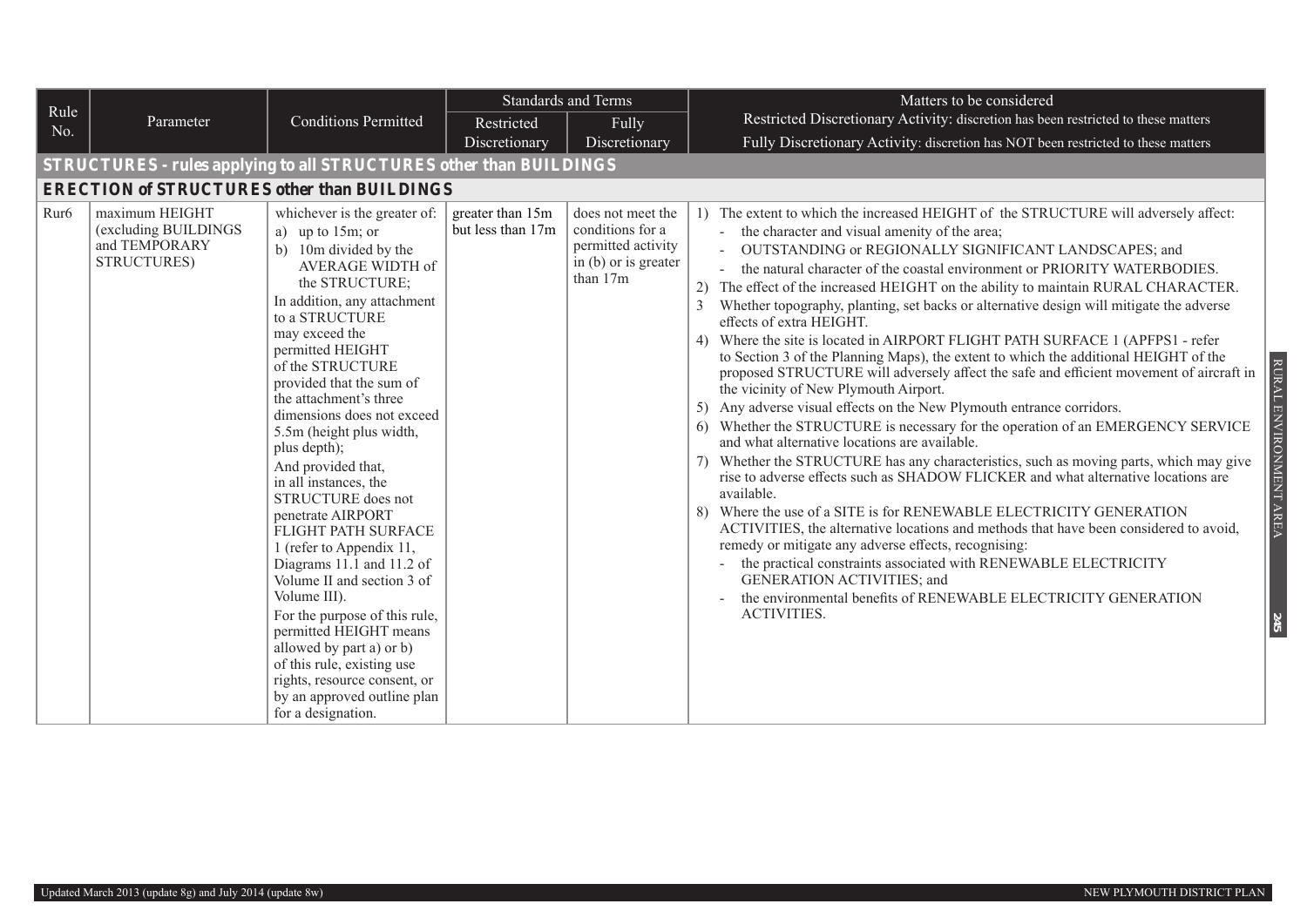| Rule |                                                                                |                                                                                                                      |                   | <b>Standards and Terms</b>                                  | <b>Matters over which</b> | <b>Assessment Criteria</b>                                                                                                                                                                                                                                                                                                                                                                                                                                                                                                                                                                                                                                                                                                                                                                                                                                                                                                                                                                                                                                                                                        |
|------|--------------------------------------------------------------------------------|----------------------------------------------------------------------------------------------------------------------|-------------------|-------------------------------------------------------------|---------------------------|-------------------------------------------------------------------------------------------------------------------------------------------------------------------------------------------------------------------------------------------------------------------------------------------------------------------------------------------------------------------------------------------------------------------------------------------------------------------------------------------------------------------------------------------------------------------------------------------------------------------------------------------------------------------------------------------------------------------------------------------------------------------------------------------------------------------------------------------------------------------------------------------------------------------------------------------------------------------------------------------------------------------------------------------------------------------------------------------------------------------|
| No.  | <b>Parameter</b>                                                               | <b>Conditions Permitted</b>                                                                                          | <b>Controlled</b> | <b>Discretionary</b>                                        | control is reserved       | COUNCIL has restricted the exercise of its discretion to these matters<br>for land use consents                                                                                                                                                                                                                                                                                                                                                                                                                                                                                                                                                                                                                                                                                                                                                                                                                                                                                                                                                                                                                   |
|      | <b>STRUCTURES - BUILDINGS</b>                                                  |                                                                                                                      |                   |                                                             |                           |                                                                                                                                                                                                                                                                                                                                                                                                                                                                                                                                                                                                                                                                                                                                                                                                                                                                                                                                                                                                                                                                                                                   |
|      | <b>ERECTION of BUILDINGS</b>                                                   |                                                                                                                      |                   |                                                             |                           |                                                                                                                                                                                                                                                                                                                                                                                                                                                                                                                                                                                                                                                                                                                                                                                                                                                                                                                                                                                                                                                                                                                   |
| Rur7 | daylighting requirement for<br><b>BUILDINGS</b> from a SIDE<br><b>BOUNDARY</b> | no part of the BUILDING<br>shall project beyond the<br>daylighting envelope<br>shown in Diagram 3.2 in<br>Appendix 3 | n/a               | does not meet the<br>conditions for a<br>permitted activity | n/a                       | The extent of additional shading from the projection beyond<br>$\left  \right $<br>the daylighting envelope, taking into account the amount of<br>shadow cast and the period of time the adjacent SITES are<br>affected.<br>2) The nature of the activities undertaken on any affected SITE.<br>3) The extent to which the projection beyond the daylighting<br>envelope is necessary due to the shape or natural and physical<br>features of the SITE.<br>The ability to mitigate adverse effects through the use of<br>4)<br>RURAL ENVIRONMENT AREA<br>screening, planting or alternative design.<br>The effect of the daylighting encroachment on the ability to<br>5)<br>maintain RURAL CHARACTER.<br>Where the use of a SITE is for RENEWABLE ELECTRICITY<br>GENERATION ACTIVITIES, the alternative locations<br>and methods that have been considered to avoid, remedy or<br>mitigate any adverse effects, recognising:<br>- the practical constraints associated with RENEWABLE<br>ELECTRICITY GENERATION ACTIVITIES; and<br>the environmental benefits of RENEWABLE<br>ELECTRICITY GENERATION ACTIVITIES. |
| Rur8 | daylighting requirement<br>for BUILDINGS from a<br><b>ROAD BOUNDARY</b>        | no part of the BUILDING<br>shall project beyond the<br>daylighting envelope<br>shown in Diagram 3.2 in<br>Appendix 3 | n/a               | does not meet the<br>conditions for a<br>permitted activity | n/a                       | 1) The extent of additional shading from the projection beyond<br>the daylighting envelope, taking into account the amount<br>of shadow cast and the period of time the road frontage is<br>affected.<br>246<br>The extent to which the projection beyond the daylighting<br>2)<br>envelope is necessary due to the shape or natural and physical<br>features of the SITE.<br>The ability to mitigate adverse effects through the use of<br>3 <sup>)</sup><br>screening, planting or alternate design.<br>The effect of the daylighting encroachment on the ability to<br>4)<br>maintain RURAL CHARACTER.<br>Where the use of a SITE is for RENEWABLE ELECTRICITY<br>5)<br>GENERATION ACTIVITIES, the alternative locations<br>and methods that have been considered to avoid, remedy or<br>mitigate any adverse effects, recognising:<br>the practical constraints associated with RENEWABLE<br>ELECTRICITY GENERATION ACTIVITIES; and<br>the environmental benefits of RENEWABLE<br>ELECTRICITY GENERATION ACTIVITIES.                                                                                          |

Updated July 2014 (update 8w)

RURAL ENVIRONMENT AREA RURAL ENVIRONMENT AREA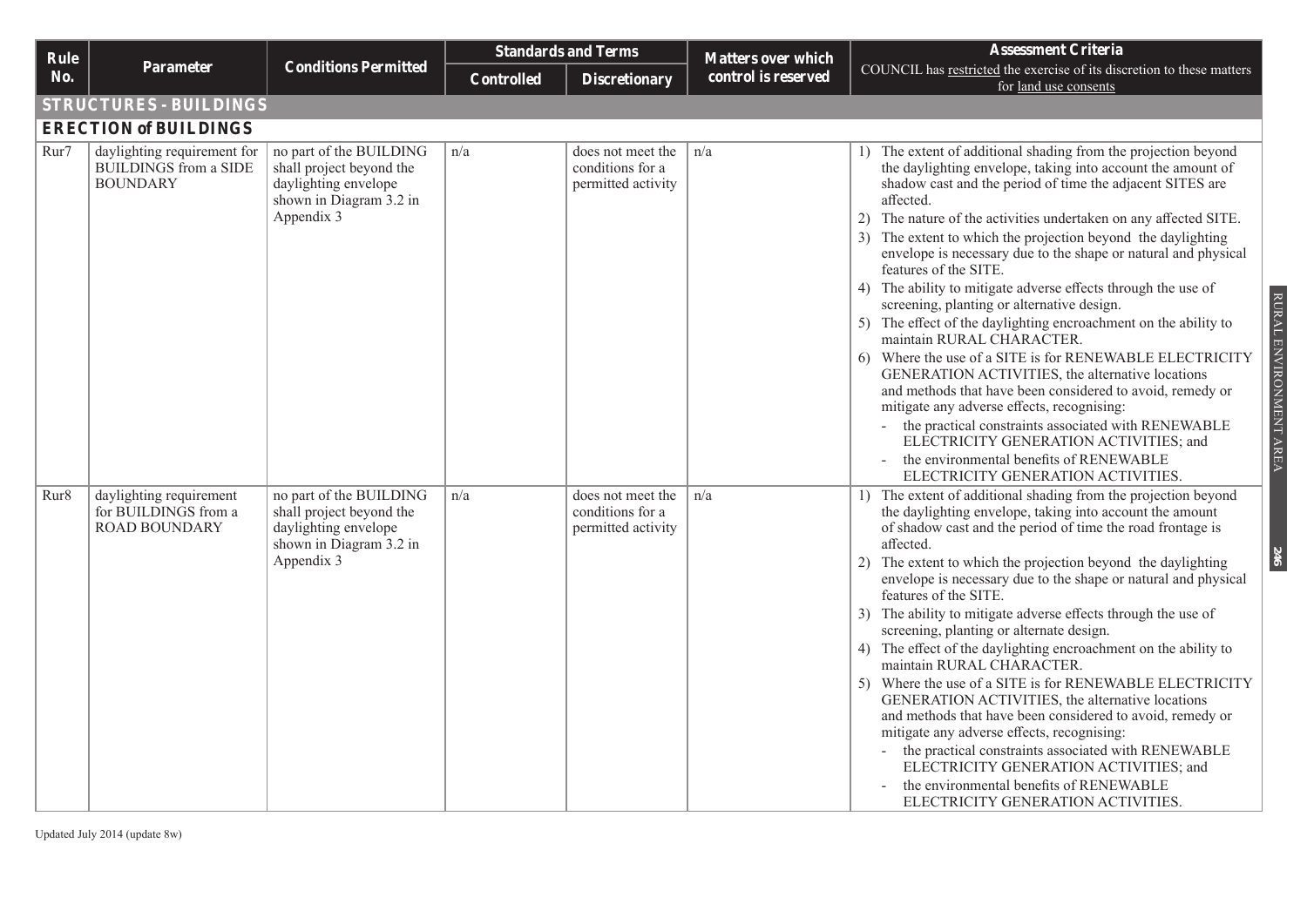| Rule  |                                                      |                                                                                                                                                                                                                                                                           |                                       | <b>Standards and Terms</b> | Matters to be considered                                                                                                                                                                                                                                                                                                                                                                                                                                                                                                                                                                                                                                                                                                                                                                                                                                                                                                                                                                                                                                                                                                                                                                                                                    |
|-------|------------------------------------------------------|---------------------------------------------------------------------------------------------------------------------------------------------------------------------------------------------------------------------------------------------------------------------------|---------------------------------------|----------------------------|---------------------------------------------------------------------------------------------------------------------------------------------------------------------------------------------------------------------------------------------------------------------------------------------------------------------------------------------------------------------------------------------------------------------------------------------------------------------------------------------------------------------------------------------------------------------------------------------------------------------------------------------------------------------------------------------------------------------------------------------------------------------------------------------------------------------------------------------------------------------------------------------------------------------------------------------------------------------------------------------------------------------------------------------------------------------------------------------------------------------------------------------------------------------------------------------------------------------------------------------|
| No.   | Parameter                                            | <b>Conditions Permitted</b>                                                                                                                                                                                                                                               | Restricted                            | Fully                      | Restricted Discretionary Activity: discretion has been restricted to these matters                                                                                                                                                                                                                                                                                                                                                                                                                                                                                                                                                                                                                                                                                                                                                                                                                                                                                                                                                                                                                                                                                                                                                          |
|       |                                                      |                                                                                                                                                                                                                                                                           | Discretionary                         | Discretionary              | Fully Discretionary Activity: discretion has NOT been restricted to these matters                                                                                                                                                                                                                                                                                                                                                                                                                                                                                                                                                                                                                                                                                                                                                                                                                                                                                                                                                                                                                                                                                                                                                           |
|       | maximum HEIGHT<br>(excluding TEMPORARY<br>BUILDINGS) |                                                                                                                                                                                                                                                                           |                                       |                            | 1) The extent to which the extra HEIGHT of the proposed BUILDING will:<br>adversely affect the character and visual amenity of the surrounding area, particularly<br>in terms of dominance of open space over built form;                                                                                                                                                                                                                                                                                                                                                                                                                                                                                                                                                                                                                                                                                                                                                                                                                                                                                                                                                                                                                   |
| Rur9  | HABITABLE BUILDINGS                                  | up to 8m<br>In addition, any attachment<br>to a BUILDING may<br>exceed the permitted<br>HEIGHT of the<br><b>BUILDING</b> provided that<br>the sum of the attachment's<br>three dimensions does not<br>exceed 5.5m (HEIGHT plus                                            | greater than 8m<br>but less than 10m  | greater than 10m           | reduce privacy of adjoining SITES;<br>have an overbearing effect on SITES within the RURAL ENVIRONMENT AREA;<br>adversely affect OUTSTANDING and REGIONALLY SIGNIFICANT<br>LANDSCAPES; and<br>adversely affect the natural character of the coastal environment or PRIORITY<br><b>WATERBODIES.</b><br>2) The effect of the increased HEIGHT on the ability to maintain RURAL CHARACTER.<br>The extent to which topography, screening, planting, boundary treatment, BUILDING<br>3)                                                                                                                                                                                                                                                                                                                                                                                                                                                                                                                                                                                                                                                                                                                                                          |
| Rur10 | all other BUILDINGS                                  | width plus depth)<br>up to 10m<br>In addition, any attachment<br>to a BUILDING may<br>exceed the permitted<br>HEIGHT of the<br><b>BUILDING</b> provided that<br>the sum of the attachment's<br>three dimensions does not<br>exceed 5.5m (HEIGHT plus<br>width plus depth) | greater than 10m<br>but less than 12m | greater than 12m           | design, the use of materials, colour and reflectivity or set backs can mitigate the adverse<br>effects of extra HEIGHT.<br>4) Where the site is located in AIRPORT FLIGHT PATH SURFACE 1 (APFPS1 - refer<br>to section 3 of the Planning Maps), the extent to which the additional HEIGHT of the<br>proposed BUILDING will adversely affect the safe and efficient movement of aircraft in<br>the vicinity of New Plymouth Airport.<br>Any adverse visual effects on the New Plymouth entrance corridors.<br>5)<br>6) Whether the BUILDING is necessary for the operation of an EMERGENCY SERVICE<br>and what alternative locations are available.<br>7) Whether the STRUCTURE has any characteristics, such as moving parts, which may give<br>rise to adverse effects such as SHADOW FLICKER and what alternative locations are<br>available.<br>8) Where the use of a SITE is for RENEWABLE ELECTRICITY GENERATION<br>ACTIVITIES, the alternative locations and methods that have been considered to avoid,<br>remedy or mitigate any adverse effects, recognising:<br>- the practical constraints associated with RENEWABLE ELECTRICITY<br>GENERATION ACTIVITIES; and<br>the environmental benefits of RENEWABLE ELECTRICITY GENERATION |

RURAL ENVIRONMENT AREA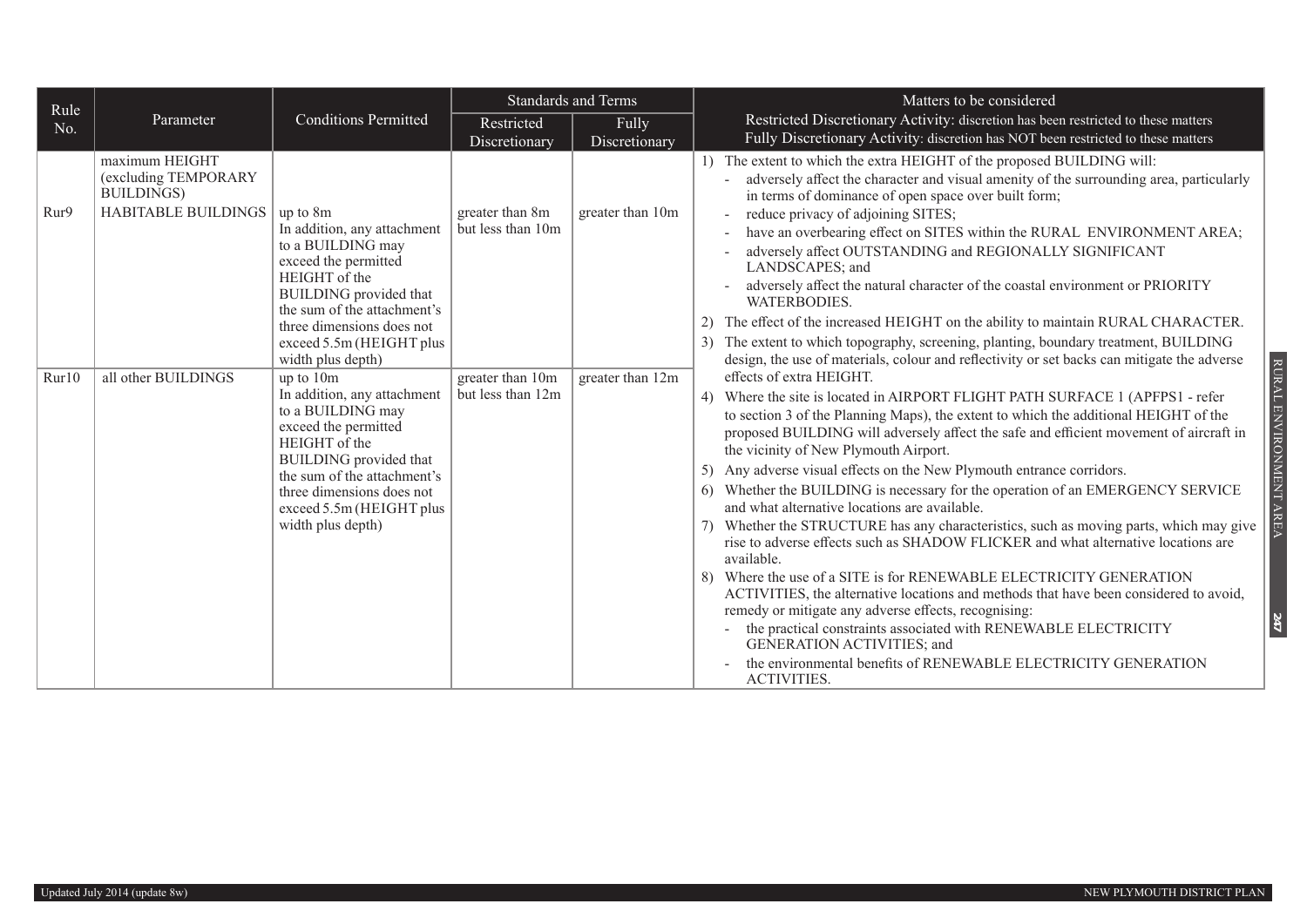| Rule            |                                                                                                                                                                 |                                                                                                                                                                                                                                                                           | <b>Standards and Terms</b>                                                                                                 |                                                                                                                                                                      | <b>Matters over which</b>                          | <b>Assessment Criteria</b>                                                                                                                                                                                                                                                                                                                                                                                                                                                                                                                                                                                                                                                                                                                                                                                                                                                                                                                                                                                             |  |  |
|-----------------|-----------------------------------------------------------------------------------------------------------------------------------------------------------------|---------------------------------------------------------------------------------------------------------------------------------------------------------------------------------------------------------------------------------------------------------------------------|----------------------------------------------------------------------------------------------------------------------------|----------------------------------------------------------------------------------------------------------------------------------------------------------------------|----------------------------------------------------|------------------------------------------------------------------------------------------------------------------------------------------------------------------------------------------------------------------------------------------------------------------------------------------------------------------------------------------------------------------------------------------------------------------------------------------------------------------------------------------------------------------------------------------------------------------------------------------------------------------------------------------------------------------------------------------------------------------------------------------------------------------------------------------------------------------------------------------------------------------------------------------------------------------------------------------------------------------------------------------------------------------------|--|--|
| No.             | <b>Parameter</b>                                                                                                                                                | <b>Conditions Permitted</b>                                                                                                                                                                                                                                               | <b>Controlled</b>                                                                                                          | <b>Discretionary</b>                                                                                                                                                 | control is reserved                                | COUNCIL has restricted the exercise of its discretion to these matters<br>for land use consents                                                                                                                                                                                                                                                                                                                                                                                                                                                                                                                                                                                                                                                                                                                                                                                                                                                                                                                        |  |  |
| Rur11<br>Rur11A | maximum number of<br>HABITABLE BUILDINGS<br>(excluding TEMPORARY<br>BUILDINGS) per<br><b>ALLOTMENT</b><br>PAPAKAINGA HOUSING<br>Scheduled Area A<br>Appendix 27 | 10<br>meets the conditions for<br>a permitted activity in<br>Appendix 27, Part C, 27.4<br>and 27.7                                                                                                                                                                        | n/a<br>meets the<br>standards and<br>terms for a<br>controlled activity<br>as specified in<br>Appendix 27, Part<br>C, 27.5 | more than 10<br>meets the<br>standards and<br>terms for a<br>discretionary<br>activity as<br>specified in<br>Appendix 27, Part<br>$C, 27.6$ (1 and 2)<br>and 27.7(2) | as specified in<br>Appendix 27, Part C,<br>27.5(2) | 1) The effects of the additional HABITABLE BUILDING(S) on<br>the character of the area particularly in terms of dominance of<br>open space over built form, scale, bulk and HEIGHT.<br>2) The design and location of the additional HABITABLE<br>BUILDING(S) on the ALLOTMENT.<br>3) The extent to which the additional HABITABLE BUILDING(S)<br>will adversely affect OUTSTANDING or REGIONALLY<br>SIGNIFICANT LANDSCAPES.<br>4) The extent to which the additional HABITABLE BUILDING(S)<br>will adversely affect the natural character of the coastal<br>environment.<br>Any adverse visual effects on the New Plymouth entrance<br>5)<br>corridors.<br>6) The ability of existing topography or vegetation to mitigate<br>any adverse visual effects of the additional HABITABLE<br>BUILDING(S) on the rural character.<br>7) The ability to mitigate adverse visual effects of the additional<br>HABITABLE BUILDING(S) on the character of the area<br>through screening, planting, BUILDING design and location. |  |  |
| Rule            |                                                                                                                                                                 |                                                                                                                                                                                                                                                                           | <b>Standards and Terms</b>                                                                                                 |                                                                                                                                                                      | <b>Matters over which</b>                          | Matters to be considered                                                                                                                                                                                                                                                                                                                                                                                                                                                                                                                                                                                                                                                                                                                                                                                                                                                                                                                                                                                               |  |  |
| No.             | Parameter                                                                                                                                                       | <b>Conditions Permitted</b>                                                                                                                                                                                                                                               | <b>Controlled</b>                                                                                                          | <b>Fully</b><br><b>Discretionary</b>                                                                                                                                 | control is reserved                                | Fully Discretionary Activity: discretion has NOT been restricted to<br>these matters                                                                                                                                                                                                                                                                                                                                                                                                                                                                                                                                                                                                                                                                                                                                                                                                                                                                                                                                   |  |  |
| Rur12<br>Rur12A | maximum number of<br><b>HABITABLE BUILDINGS</b><br>(excluding TEMPORARY<br>BUILDINGS) per SITE                                                                  | One<br>Up to two provided that:<br>a) The HABITABLE<br><b>BUILDING GROSS</b><br>FLOOR AREA of one<br>of the HABITABLE<br><b>BUILDINGS</b> is no<br>more than 75% of<br>the HABITABLE<br><b>BUILDING GROSS</b><br>FLOOR AREA of the<br>other HABITABLE<br><b>BUILDING;</b> | n/a                                                                                                                        | does not meet the<br>conditions for a<br>permitted activity                                                                                                          | n/a                                                | 1) The effects of the increased number of HABITABLE<br>BUILDING(S) on the elements of RURAL CHARACTER.<br>2) The effects of the additional HABITABLE BUILDING(S) on<br>the character of the area particularly in terms of spaciousness,<br>the dominance of open space over built form, scale, bulk and<br>HEIGHT.<br>3) The design and location of the additional HABITABLE<br>BUILDING(S) on the SITE.<br>4) Whether the placement and location of the additional<br>HABITABLE BUILDING could result in it being subject to<br>inappropriate subdivision applications.<br>5) Whether the larger size of the second HABITABLE<br>BUILDING, and/or the increased separation between<br>the HABITABLE BUILDINGS will result in the second                                                                                                                                                                                                                                                                               |  |  |

RURAL ENVIRONMENT AREA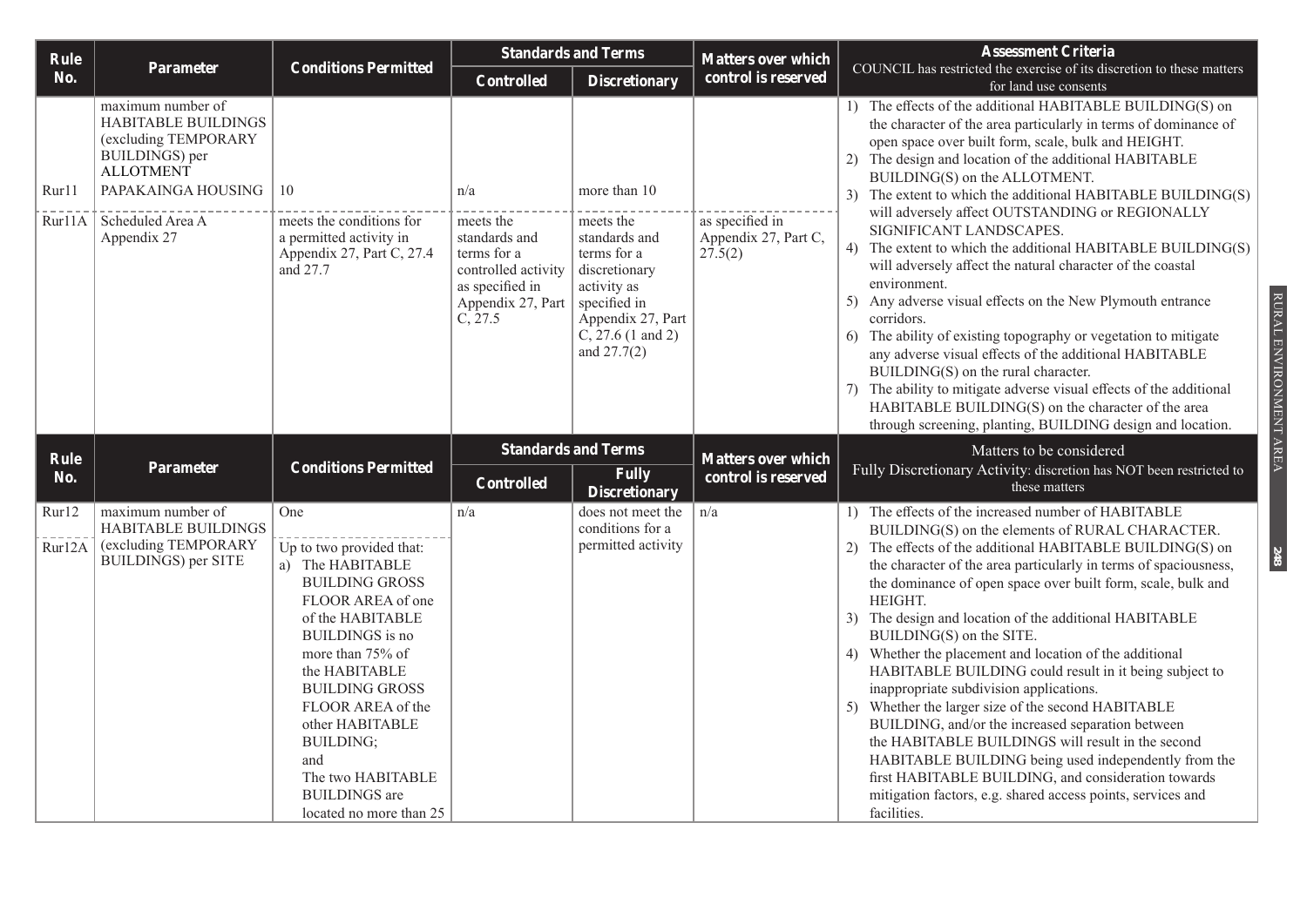|             |           |                                                                                                                                                                                                                                                                                                                                  | <b>Standards and Terms</b> |                                      |                                                  |                                                                                                                                                                                                                                                                                                                                                                                                                                                                                                                                                                                                                                                                                                                                                                                                                                                                                                                                                                                                                                                                                                                                                                                                                                                                                                                                                                                                                                                                                                                     |  | Matters to be considered |  |  |
|-------------|-----------|----------------------------------------------------------------------------------------------------------------------------------------------------------------------------------------------------------------------------------------------------------------------------------------------------------------------------------|----------------------------|--------------------------------------|--------------------------------------------------|---------------------------------------------------------------------------------------------------------------------------------------------------------------------------------------------------------------------------------------------------------------------------------------------------------------------------------------------------------------------------------------------------------------------------------------------------------------------------------------------------------------------------------------------------------------------------------------------------------------------------------------------------------------------------------------------------------------------------------------------------------------------------------------------------------------------------------------------------------------------------------------------------------------------------------------------------------------------------------------------------------------------------------------------------------------------------------------------------------------------------------------------------------------------------------------------------------------------------------------------------------------------------------------------------------------------------------------------------------------------------------------------------------------------------------------------------------------------------------------------------------------------|--|--------------------------|--|--|
| Rule<br>No. | Parameter | <b>Conditions Permitted</b>                                                                                                                                                                                                                                                                                                      | <b>Controlled</b>          | <b>Fully</b><br><b>Discretionary</b> | <b>Matters over which</b><br>control is reserved | Fully Discretionary Activity: discretion has NOT been<br>restricted to these matters                                                                                                                                                                                                                                                                                                                                                                                                                                                                                                                                                                                                                                                                                                                                                                                                                                                                                                                                                                                                                                                                                                                                                                                                                                                                                                                                                                                                                                |  |                          |  |  |
| Rur12B      |           | metres from each other<br>at the closest point;<br>or<br>There is an available<br>b)<br>area allocation within<br>the SITE of no less than<br>20ha per HABITABLE<br><b>BUILDING</b><br>Up to three provided<br>there is an available area<br>allocation within the SITE<br>of no less than 20ha per<br><b>HABITABLE BUILDING</b> |                            |                                      |                                                  | 6) The extent to which the area that the HABITABLE<br>BUILDING is located is able to be subdivided in the<br>future and the extent to which the future boundary of<br>the area that the HABITABLE BUILDING is located<br>will meet the conditions permitted for the HABITABLE<br><b>BUILDING.</b><br>7) To what extent the additional HABITABLE BUILDING<br>supports the existing HABITABLE BUILDING(S) on<br>the SITE and the extent to which it is intended to operate<br>independently.<br>8) The relationship of the additional HABITABLE<br>RURAL ENVIRONMENT AREA<br>BUILDING to the surrounding land use and whether it is<br>associated directly to a productive land use.<br>9) The extent to which the additional HABITABLE<br>BUILDING(S) will adversely affect OUTSTANDING or<br>REGIONALLY SIGNIFICANT LANDSCAPES.<br>10) The extent to which the additional HABITABLE<br>BUILDING(S) will adversely affect the natural character<br>of the coastal environment.<br>11) Any adverse visual effects on the New Plymouth entrance<br>corridor.<br>12) The ability of existing topography or vegetation to<br>mitigate any adverse visual effects of the additional<br>HABITABLE BUILDING(S) on the RURAL<br>CHARACTER.<br>13) The ability to mitigate adverse visual effects of the<br>249<br>additional HABITABLE BUILDING(S) on the character<br>of the area through screening, planting, boundary<br>treatment, BUILDING design, the use of materials,<br>colour, reflectivity and BUILDING location. |  |                          |  |  |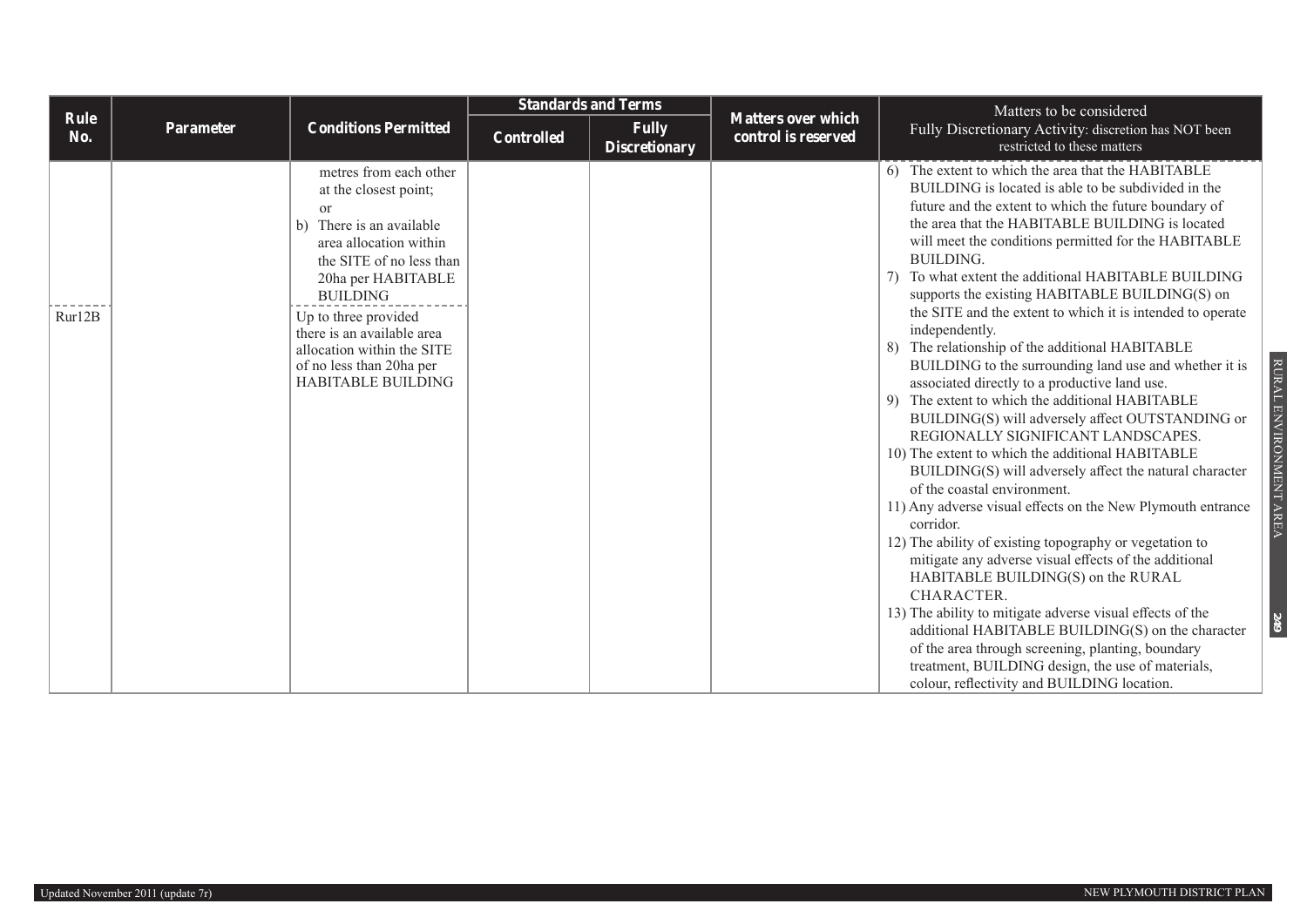|             |                                                                                                                                             |                             |                                                   | <b>Standards and Terms</b>        | Matters to be considered                                                                                                                                                                                                                                                                                                                                                                                                                                                                                                                                                                                                                                                                                                                                                                                                                                                                                                                                                                                                                                                                                                                                                                                                                                                                                                                      |
|-------------|---------------------------------------------------------------------------------------------------------------------------------------------|-----------------------------|---------------------------------------------------|-----------------------------------|-----------------------------------------------------------------------------------------------------------------------------------------------------------------------------------------------------------------------------------------------------------------------------------------------------------------------------------------------------------------------------------------------------------------------------------------------------------------------------------------------------------------------------------------------------------------------------------------------------------------------------------------------------------------------------------------------------------------------------------------------------------------------------------------------------------------------------------------------------------------------------------------------------------------------------------------------------------------------------------------------------------------------------------------------------------------------------------------------------------------------------------------------------------------------------------------------------------------------------------------------------------------------------------------------------------------------------------------------|
| Rule<br>No. | Parameter                                                                                                                                   | <b>Conditions Permitted</b> | Restricted                                        | Fully                             | Restricted Discretionary Activity: discretion has been restricted to these matters                                                                                                                                                                                                                                                                                                                                                                                                                                                                                                                                                                                                                                                                                                                                                                                                                                                                                                                                                                                                                                                                                                                                                                                                                                                            |
|             |                                                                                                                                             |                             | Discretionary                                     | Discretionary                     | Fully Discretionary Activity: discretion has NOT been restricted to these matters                                                                                                                                                                                                                                                                                                                                                                                                                                                                                                                                                                                                                                                                                                                                                                                                                                                                                                                                                                                                                                                                                                                                                                                                                                                             |
| Rur13       | maximum COVERAGE<br>(excluding TEMPORARY<br>BUILDINGS) of the<br>SITE for SITES of less<br>than $4000m^2$ in area for<br>PAPAKAINGA HOUSING | 50%                         | n/a                                               | greater than 50%                  | 1) The effect of the increased COVERAGE or BUILDING size on the ability to maintain<br>RURAL CHARACTER.<br>2) The scale of the BUILDINGS on the SITE and the intended intensity of the use on the<br>SITE and whether this is in keeping with the surrounding RURAL CHARACTER.<br>3) The relationship of the proposed use of the BUILDINGS with the surrounding land uses,<br>and whether it is in keeping with RURAL CHARACTER.<br>The adverse effects of increased COVERAGE of the SITE or BUILDING size on:<br>the character of the rural area particularly with regard to the visual dominance of<br>open space versus built form;                                                                                                                                                                                                                                                                                                                                                                                                                                                                                                                                                                                                                                                                                                        |
| Rur14       | maximum area of the<br>SITE covered by non<br>HABITABLE BUILDINGS<br>(excluding TEMPORARY<br><b>BUILDINGS)</b> for SITES<br>less than 4ha   | up to $400m^2$              | greater than<br>$400m2$ but less<br>than $500m^2$ | greater than<br>500m <sup>2</sup> | the privacy and outlook of adjoining SITES;<br>the visibility and dominance of the BUILDING from the ROAD;<br>the ability to provide adequate outdoor living space on the SITE or the location of<br>RURAL ENVIRONMENT AREA<br>alternate recreation areas;<br>OUTSTANDING or REGIONALLY SIGNIFICANT LANDSCAPES; and<br>the natural character of the coastal environment or PRIORITY WATERBODIES.<br>5) The ability to mitigate adverse effects of the increased COVERAGE of the SITE or<br>BUILDING size on the character of the area and RURAL CHARACTER through<br>screening, planting, boundary treatment and BUILDING design, materials, colour and<br>reflectivity.<br>6) Whether the protection and reuse of a Category A heritage BUILDING or item mitigates<br>the adverse effects of increased COVERAGE of the SITE.<br>7) Any adverse visual effects on the New Plymouth entrance corridors.<br>8) Where the use of a SITE is for RENEWABLE ELECTRICITY GENERATION<br>ACTIVITIES, the alternative locations and methods that have been considered to avoid,<br>remedy or mitigate any adverse effects, recognising:<br>the practical constraints associated with RENEWABLE ELECTRICITY<br><b>GENERATION ACTIVITIES; and</b><br>$\tilde{50}$<br>the environmental benefits of RENEWABLE ELECTRICITY GENERATION<br><b>ACTIVITIES.</b> |

Note: Rule Rur15 was removed by Plan Change PLC10/00027.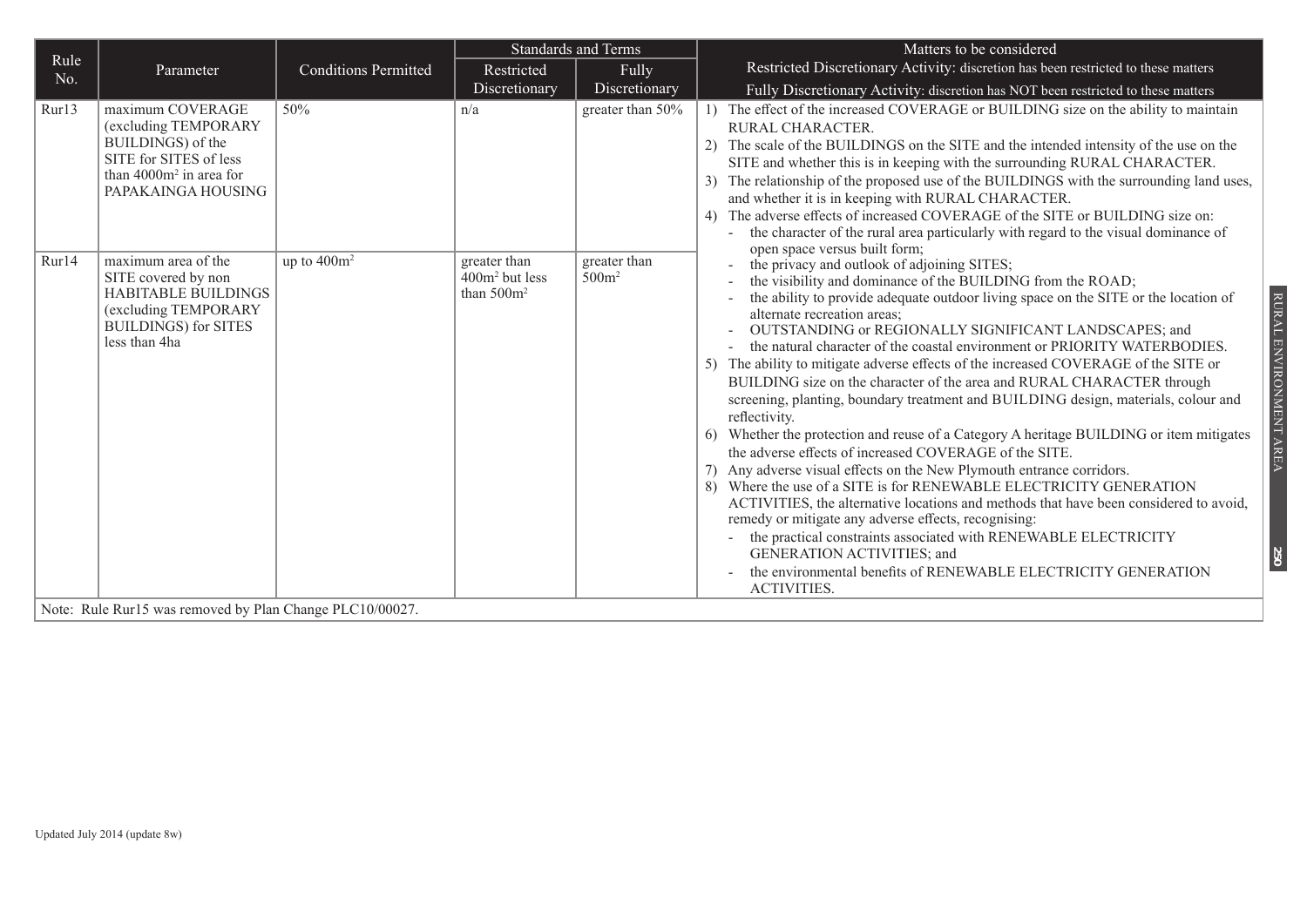|             |                                                                                                                                     | <b>Standards and Terms</b> |                                                                                                                                                                                                                                                                                                                                                                                                                                 |                         |               | Matters to be considered                                                                                                                                                                           |                                                                                                                                                                                                                                                                                                                                                                                                                                                                                                                                                                                                                                                                                                                                                                                                                                                                                                                                                                                                                                                                                                                                                                                                                                                                                                                                                                                                                                                                                                                                                                                                                                                                                                                                                                                                             |
|-------------|-------------------------------------------------------------------------------------------------------------------------------------|----------------------------|---------------------------------------------------------------------------------------------------------------------------------------------------------------------------------------------------------------------------------------------------------------------------------------------------------------------------------------------------------------------------------------------------------------------------------|-------------------------|---------------|----------------------------------------------------------------------------------------------------------------------------------------------------------------------------------------------------|-------------------------------------------------------------------------------------------------------------------------------------------------------------------------------------------------------------------------------------------------------------------------------------------------------------------------------------------------------------------------------------------------------------------------------------------------------------------------------------------------------------------------------------------------------------------------------------------------------------------------------------------------------------------------------------------------------------------------------------------------------------------------------------------------------------------------------------------------------------------------------------------------------------------------------------------------------------------------------------------------------------------------------------------------------------------------------------------------------------------------------------------------------------------------------------------------------------------------------------------------------------------------------------------------------------------------------------------------------------------------------------------------------------------------------------------------------------------------------------------------------------------------------------------------------------------------------------------------------------------------------------------------------------------------------------------------------------------------------------------------------------------------------------------------------------|
| Rule<br>No. | Parameter                                                                                                                           | Conditions<br>Permitted    | Controlled                                                                                                                                                                                                                                                                                                                                                                                                                      | Restricted              | Fully         | Matters over which control<br>is reserved                                                                                                                                                          | Restricted Discretionary Activity: discretion has been<br>restricted to these matters                                                                                                                                                                                                                                                                                                                                                                                                                                                                                                                                                                                                                                                                                                                                                                                                                                                                                                                                                                                                                                                                                                                                                                                                                                                                                                                                                                                                                                                                                                                                                                                                                                                                                                                       |
|             |                                                                                                                                     |                            | Activity                                                                                                                                                                                                                                                                                                                                                                                                                        | Discretionary           | Discretionary |                                                                                                                                                                                                    | Fully Discretionary Activity: discretion has NOT been<br>restricted to these matters                                                                                                                                                                                                                                                                                                                                                                                                                                                                                                                                                                                                                                                                                                                                                                                                                                                                                                                                                                                                                                                                                                                                                                                                                                                                                                                                                                                                                                                                                                                                                                                                                                                                                                                        |
| Rur16       | minimum setback<br>from the ROAD<br><b>BOUNDARY</b> for any<br><b>BUILDING</b> (excluding<br><b>TEMPORARY</b><br><b>BUILDINGS</b> ) | 30 <sub>m</sub>            | for HABITABLE<br><b>BUILDINGS 10m</b><br>to less than 30m<br>provided that:<br>a) there is<br>no other<br><b>HABITABLE</b><br><b>BUILDING</b><br>on the SITE;<br>and<br>b) the subdivision<br>application<br>that created<br>the SITE was<br>applied for<br>before 26<br>September<br>2011; and<br>c) a buildable<br>area of<br>$225m2$ with<br>dimensions<br>of 15m x<br>15m cannot<br>be provided<br>elsewhere on<br>the SITE | 10m to less<br>than 30m | less than 10m | The ability to mitigate<br>adverse effects through<br>screening, planting,<br>boundary treatment,<br><b>BUILDING, STRUCTURE</b><br>design and the use of<br>materials, colour and<br>reflectivity. | 1) The effect of the reduced setback on the ability to<br>maintain RURAL CHARACTER.<br>2) Consideration of landscaping, BUILDING/housing<br>type and scale (including HEIGHT), and boundary<br>treatment, to remedy or avoid the effects of the reduced<br>setback.<br>3) The adverse effects of reduced setback on:<br>the streetscape of the area;<br>the privacy and outlook of adjoining SITES; and<br>$\overline{a}$<br>the visibility for traffic leaving the SITE.<br>$\overline{\phantom{0}}$<br>4) Any adverse visual effects on the New Plymouth<br>entrance corridors.<br>5) The extent to which the reduction in the setback is<br>necessary due to the shape or natural and physical<br>features of the SITE.<br>6) The ability of existing topography or vegetation to<br>mitigate any adverse visual effects on the streetscape.<br>7) The ability to mitigate adverse effects of the reduced<br>setback on adjoining SITES and the streetscape through<br>screening, planting, boundary treatment and alternative<br>BUILDING design, the use of materials, colour and<br>reflectivity.<br>8) The relationship of the proposed use of the BUILDINGS<br>with the surrounding land uses, and whether it is in<br>keeping with RURAL CHARACTER.<br>9) Whether the protection and reuse of a Category A<br>heritage BUILDING or item mitigates the adverse<br>effects of the reduced setback.<br>10) Consideration towards the location of other<br>BUILDINGS on the SITE and whether the new<br>BUILDING is ancillary to an existing BUILDING that<br>was established as a permitted activity.<br>11) Whether the BUILDING has any characteristics, such<br>as moving parts, which may give rise to adverse effects<br>such as SHADOW FLICKER and what alternative<br>locations are available. |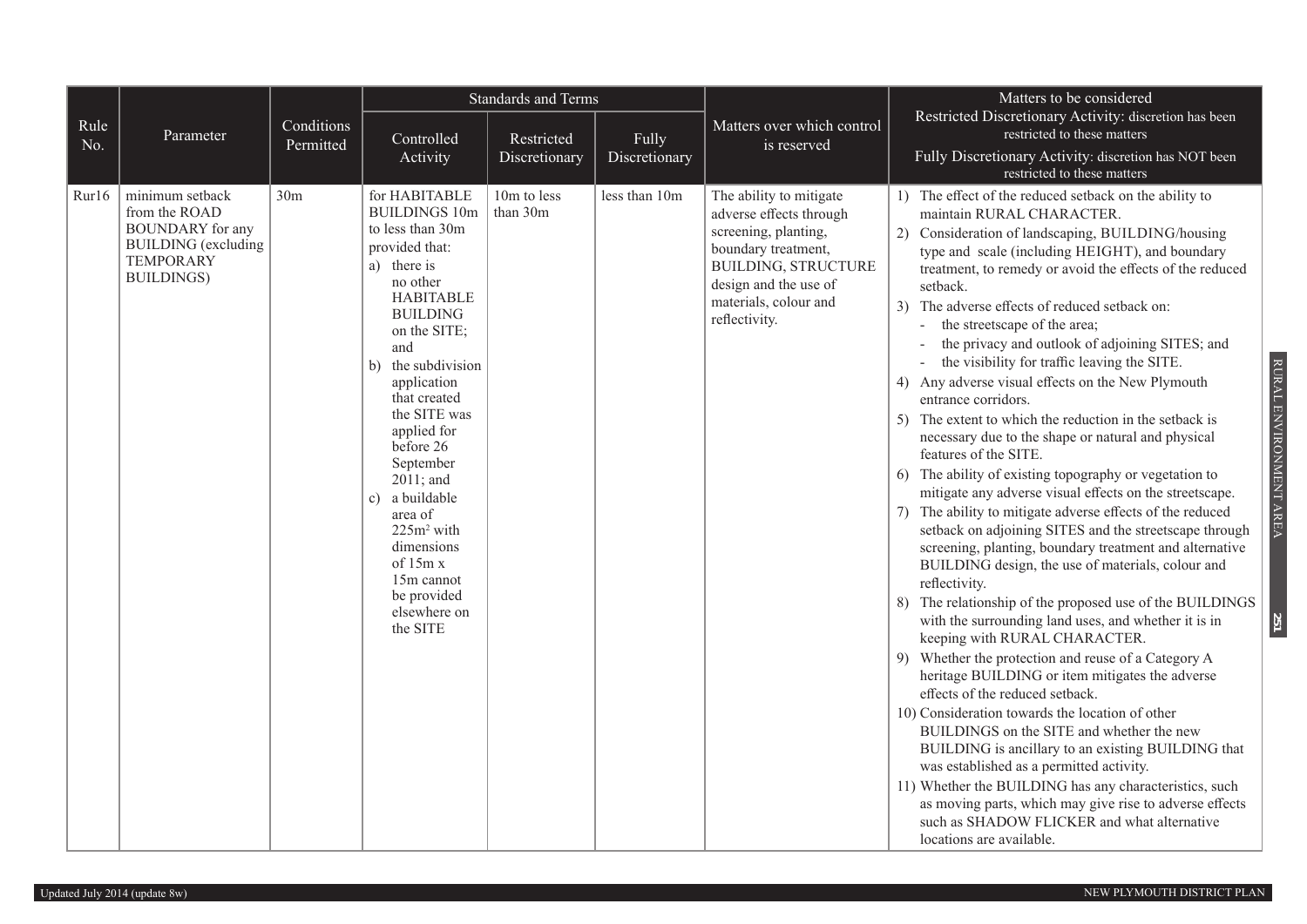|             |                                                                                          |                         | <b>Standards and Terms</b>                                                                                                                                                                                                                                                                                                                                        |                                    |                        |                                                                                                                                                                                                    | Matters to be considered                                                                                                                                                                                                                                                                                                                                                                                                                                                                                                                                                                                                                                                                                                                                                                                                                                                                                |  |  |
|-------------|------------------------------------------------------------------------------------------|-------------------------|-------------------------------------------------------------------------------------------------------------------------------------------------------------------------------------------------------------------------------------------------------------------------------------------------------------------------------------------------------------------|------------------------------------|------------------------|----------------------------------------------------------------------------------------------------------------------------------------------------------------------------------------------------|---------------------------------------------------------------------------------------------------------------------------------------------------------------------------------------------------------------------------------------------------------------------------------------------------------------------------------------------------------------------------------------------------------------------------------------------------------------------------------------------------------------------------------------------------------------------------------------------------------------------------------------------------------------------------------------------------------------------------------------------------------------------------------------------------------------------------------------------------------------------------------------------------------|--|--|
| Rule<br>No. | Parameter                                                                                | Conditions<br>Permitted | Controlled Activity                                                                                                                                                                                                                                                                                                                                               | Restricted<br>Discretionary        | Fully<br>Discretionary | Matters over which control<br>is reserved                                                                                                                                                          | Restricted Discretionary Activity: discretion has been<br>restricted to these matters<br>Fully Discretionary Activity: discretion has NOT been<br>restricted to these matters                                                                                                                                                                                                                                                                                                                                                                                                                                                                                                                                                                                                                                                                                                                           |  |  |
|             |                                                                                          |                         |                                                                                                                                                                                                                                                                                                                                                                   |                                    |                        |                                                                                                                                                                                                    | 12) Where the use of a SITE is for RENEWABLE<br>ELECTRICITY GENERATION ACTIVITIES, the<br>alternative locations and methods that have been<br>considered to avoid, remedy or mitigate any adverse<br>effects, recognising:<br>the practical constraints associated with<br>RENEWABLE ELECTRICITY GENERATION<br>ACTIVITIES; and<br>the environmental benefits of RENEWABLE<br>ELECTRICITY GENERATION ACTIVITIES.                                                                                                                                                                                                                                                                                                                                                                                                                                                                                         |  |  |
|             | minimum setback from<br>a SIDE BOUNDARY,<br>for any:                                     |                         |                                                                                                                                                                                                                                                                                                                                                                   |                                    |                        |                                                                                                                                                                                                    | 1) The effect of the reduced setback on the ability to<br>maintain RURAL CHARACTER.<br>The adverse effects of non-compliance on:<br>2)                                                                                                                                                                                                                                                                                                                                                                                                                                                                                                                                                                                                                                                                                                                                                                  |  |  |
| Rur17       | <b>HABITABLE</b><br><b>BUILDING</b> (excluding<br><b>TEMPORARY</b><br><b>BUILDINGS</b> ) | 15m                     | 5m to less than 15m<br>provided that:<br>a) there is no other<br><b>HABITABLE</b><br>BUILDING on the<br>SITE; and<br>b) the subdivision<br>application that<br>created the SITE<br>was applied for<br>before<br>26 September 2011;<br>and<br>c) a buildable area<br>of $225m^2$ with<br>dimensions of 15m<br>x 15m cannot be<br>provided elsewhere<br>on the SITE | 10m to less<br>than 15m            | less than 10m          | The ability to mitigate<br>adverse effects through<br>screening, planting,<br>boundary treatment,<br><b>BUILDING, STRUCTURE</b><br>design and the use of<br>materials, colour and<br>reflectivity. | the visual amenity of the rural area; and<br>the outlook and privacy of adjoining SITES and<br>HABITABLE BUILDINGS.<br>3) The extent to which the reduction in the setback is<br>necessary due to the shape or natural and physical features<br>of the SITE.<br>4) The HEIGHT, bulk and location of windows of the non-<br>complying portion of the BUILDING and how it may<br>affect the adjacent SITE.<br>The ability to mitigate adverse effects of the non-<br>5)<br>complying portion of the BUILDING on adjoining<br>SITES through BUILDING design, including location of<br>windows and HEIGHT, screening and planting.<br>6) The extent to which the existing topography or vegetation<br>will mitigate the adverse effects on the adjoining SITE.<br>Whether the protection and reuse of a Category A heritage<br>7)<br>BUILDING or item mitigates the adverse effects of<br>reduced setbacks. |  |  |
| Rur18       | other BUILDINGS<br>(excluding<br><b>TEMPORARY</b><br><b>BUILDINGS</b> )                  | 10 <sub>m</sub>         | n/a                                                                                                                                                                                                                                                                                                                                                               | 5m to less than<br>10 <sub>m</sub> | less than 5m           | n/a                                                                                                                                                                                                | Whether the BUILDING has any characteristics, such as<br>moving parts, which may give rise to adverse effects such<br>as SHADOW FLICKER and what alternative locations<br>are available.                                                                                                                                                                                                                                                                                                                                                                                                                                                                                                                                                                                                                                                                                                                |  |  |

RURAL ENVIRONMENT AREA RURAL ENVIRONMENT AREA **252**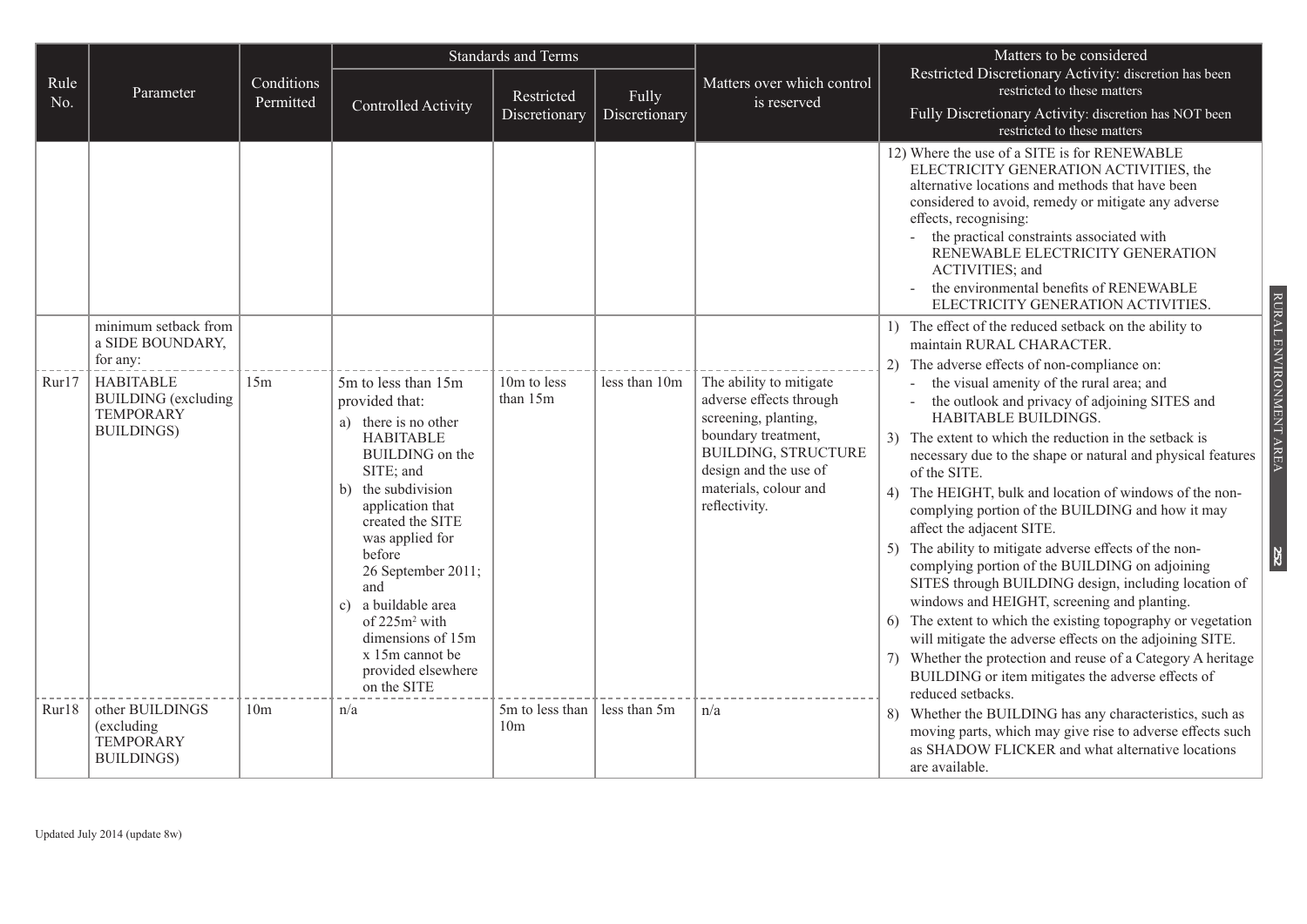|             |           |                         |                     | <b>Standards and Terms</b>  |                               |                                           | Matters to be considered.<br>Restricted Discretionary Activity: discretion has been<br>restricted to these matters<br>Fully Discretionary Activity: discretion has NOT been<br>restricted to these matters                                                                                                                                                                                                          |
|-------------|-----------|-------------------------|---------------------|-----------------------------|-------------------------------|-------------------------------------------|---------------------------------------------------------------------------------------------------------------------------------------------------------------------------------------------------------------------------------------------------------------------------------------------------------------------------------------------------------------------------------------------------------------------|
| Rule<br>No. | Parameter | Conditions<br>Permitted | Controlled Activity | Restricted<br>Discretionary | <b>Fully</b><br>Discretionary | Matters over which control<br>is reserved |                                                                                                                                                                                                                                                                                                                                                                                                                     |
|             |           |                         |                     |                             |                               |                                           | Where the use of a SITE is for RENEWABLE<br>9)<br>ELECTRICITY GENERATION ACTIVITIES, the<br>alternative locations and methods that have been<br>considered to avoid, remedy or mitigate any adverse<br>effects, recognising:<br>- the practical constraints associated with<br>RENEWABLE ELECTRICITY GENERATION<br>ACTIVITIES; and<br>the environmental benefits of RENEWABLE<br>ELECTRICITY GENERATION ACTIVITIES. |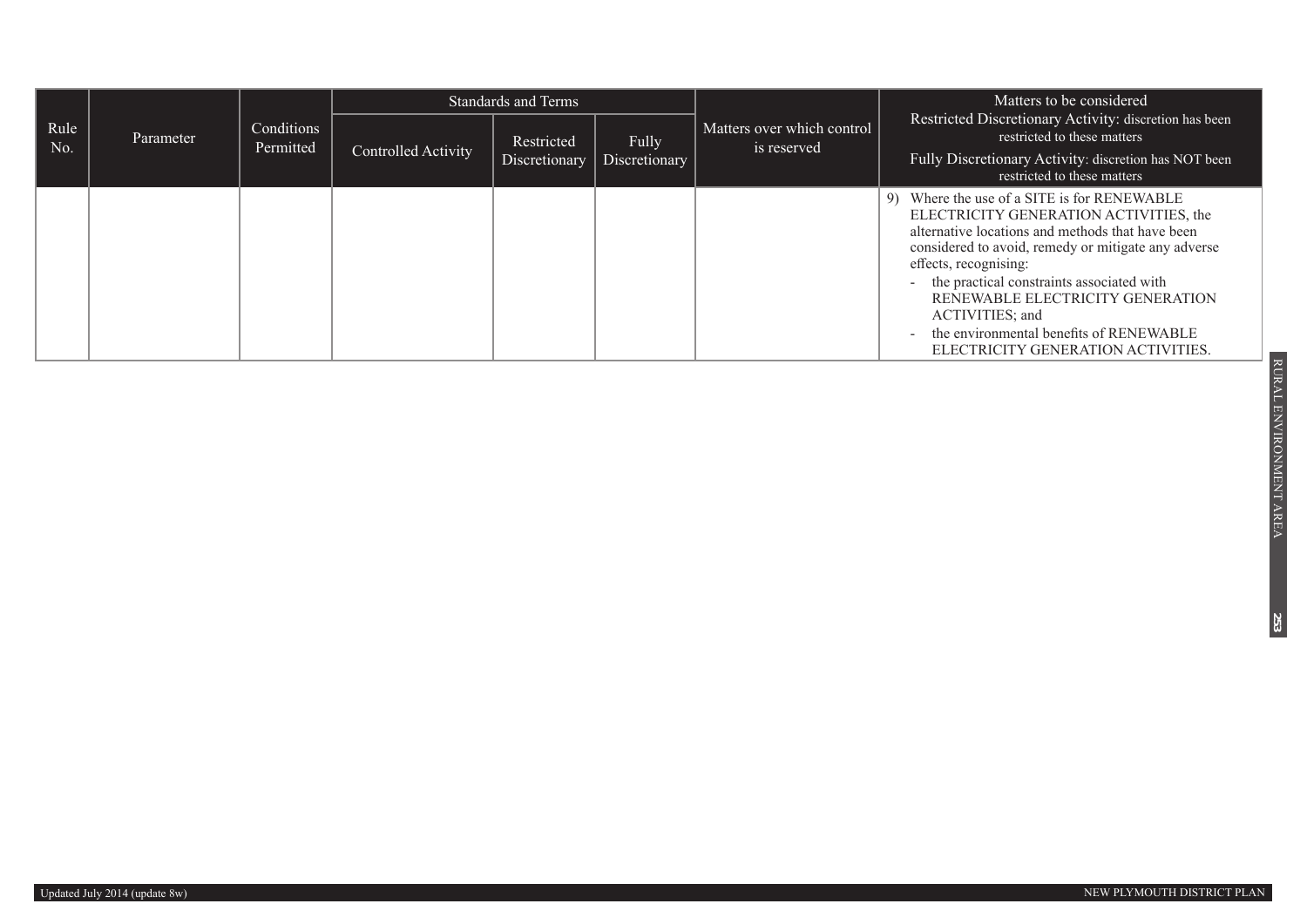| Rule              |                                                                                                                                                                                                                    |                             | <b>Standards and Terms</b> |               | Matters over which                                                                                                                         | Assessment Criteria                                                                                                                                                                                                                                                                                                                                                                                                                                                                     |  |
|-------------------|--------------------------------------------------------------------------------------------------------------------------------------------------------------------------------------------------------------------|-----------------------------|----------------------------|---------------|--------------------------------------------------------------------------------------------------------------------------------------------|-----------------------------------------------------------------------------------------------------------------------------------------------------------------------------------------------------------------------------------------------------------------------------------------------------------------------------------------------------------------------------------------------------------------------------------------------------------------------------------------|--|
| No.               | Parameter                                                                                                                                                                                                          | <b>Conditions Permitted</b> | Controlled                 | Discretionary | control is reserved                                                                                                                        | COUNCIL has restricted the exercise of its discretion to these<br>matters for land use consents                                                                                                                                                                                                                                                                                                                                                                                         |  |
| Rur19             | minimum setback between<br>the closest part of any<br>HABITABLE BUILDING<br>and the centre line of a high<br>voltage transmission LINE<br>(66kv or greater)                                                        | 22m                         | n/a                        | less than 22m | na                                                                                                                                         | 1) The extra level of electric magnetic field (EMF) exposure<br>residents in the HABITABLE BUILDING encounter due<br>to a reduced separation distance (refer to International<br>Commission on Non-Ionizing Radiation Protection<br>Guidelines).<br>2) The ease of operational access to the LINES by staff and<br>contractors responsible to the NETWORK UTILITY<br>operator to allow for upgrades and maintenance.<br>3) The integrity of the electrical supply provided by the LINE. |  |
|                   | minimum setback for<br>HABITABLE BUILDINGS<br>(excluding TEMPORARY<br><b>BUILDINGS</b> ) from<br>the PERIMETER of an<br>intensive pig farming<br>operation not on the same<br>SITE, where the farm has:            |                             |                            |               | 1) Construction and siting<br>of the HABITABLE<br><b>BUILDING.</b><br>Mitigation measures<br>2)<br>such as landscaping or<br>screening.    | n/a<br>RURAL ENVIRONMENT AREA                                                                                                                                                                                                                                                                                                                                                                                                                                                           |  |
| Rur <sub>20</sub> | 25-500 pigs                                                                                                                                                                                                        | 200m                        | less than 200m             | n/a           |                                                                                                                                            |                                                                                                                                                                                                                                                                                                                                                                                                                                                                                         |  |
| Rur21             | 501-1,999 pigs                                                                                                                                                                                                     | 250m                        | less than 250m             | n/a           |                                                                                                                                            |                                                                                                                                                                                                                                                                                                                                                                                                                                                                                         |  |
| Rur <sub>22</sub> | 2,000-2,499 pigs                                                                                                                                                                                                   | 300m                        | less than 300m             | n/a           |                                                                                                                                            |                                                                                                                                                                                                                                                                                                                                                                                                                                                                                         |  |
| Rur <sub>23</sub> | 2,500-2,999 pigs                                                                                                                                                                                                   | 400m                        | less than 400m             | n/a           |                                                                                                                                            |                                                                                                                                                                                                                                                                                                                                                                                                                                                                                         |  |
| Rur <sub>24</sub> | 3,000-3,499 pigs                                                                                                                                                                                                   | 450m                        | less than 450m             | n/a           |                                                                                                                                            |                                                                                                                                                                                                                                                                                                                                                                                                                                                                                         |  |
| Rur <sub>25</sub> | 3,500-3,999 pigs                                                                                                                                                                                                   | 500m                        | less than 500m             | n/a           |                                                                                                                                            |                                                                                                                                                                                                                                                                                                                                                                                                                                                                                         |  |
| Rur <sub>26</sub> | 4,000-4,499                                                                                                                                                                                                        | 550m                        | less than 550m             | n/a           |                                                                                                                                            | 54                                                                                                                                                                                                                                                                                                                                                                                                                                                                                      |  |
| Rur <sub>27</sub> | greater than 4,500 pigs                                                                                                                                                                                            | 600m                        | less than 600m             | n/a           |                                                                                                                                            |                                                                                                                                                                                                                                                                                                                                                                                                                                                                                         |  |
|                   | Note: The Regional Air Plan for Taranaki (1997) has rules pertaining to the establishment of intensive pig farming operations.                                                                                     |                             |                            |               |                                                                                                                                            |                                                                                                                                                                                                                                                                                                                                                                                                                                                                                         |  |
|                   | minimum setback for<br><b>HABITABLE BUILDINGS</b><br>(excluding TEMPORARY<br><b>BUILDINGS</b> ) from<br>the PERIMETER of an<br>intensive poultry farming<br>operation not on the same<br>SITE, where the farm has: |                             |                            |               | 1) Construction and siting<br>of the HABITABLE<br>BUILDING.<br>Mitigation measures<br>$\mathbf{2}$<br>such as landscaping or<br>screening. | n/a                                                                                                                                                                                                                                                                                                                                                                                                                                                                                     |  |
| Rur <sub>28</sub> | 2,000 to 29,999 poultry                                                                                                                                                                                            | 100m                        | less than 100m             | n/a           |                                                                                                                                            |                                                                                                                                                                                                                                                                                                                                                                                                                                                                                         |  |
| Rur <sub>29</sub> | 30,000 to 59,999 poultry                                                                                                                                                                                           | 200m                        | less than 200m             | n/a           |                                                                                                                                            |                                                                                                                                                                                                                                                                                                                                                                                                                                                                                         |  |
| Rur30             | 60,000 to 80,000 poultry                                                                                                                                                                                           | 300m                        | less than 300m             | n/a           |                                                                                                                                            |                                                                                                                                                                                                                                                                                                                                                                                                                                                                                         |  |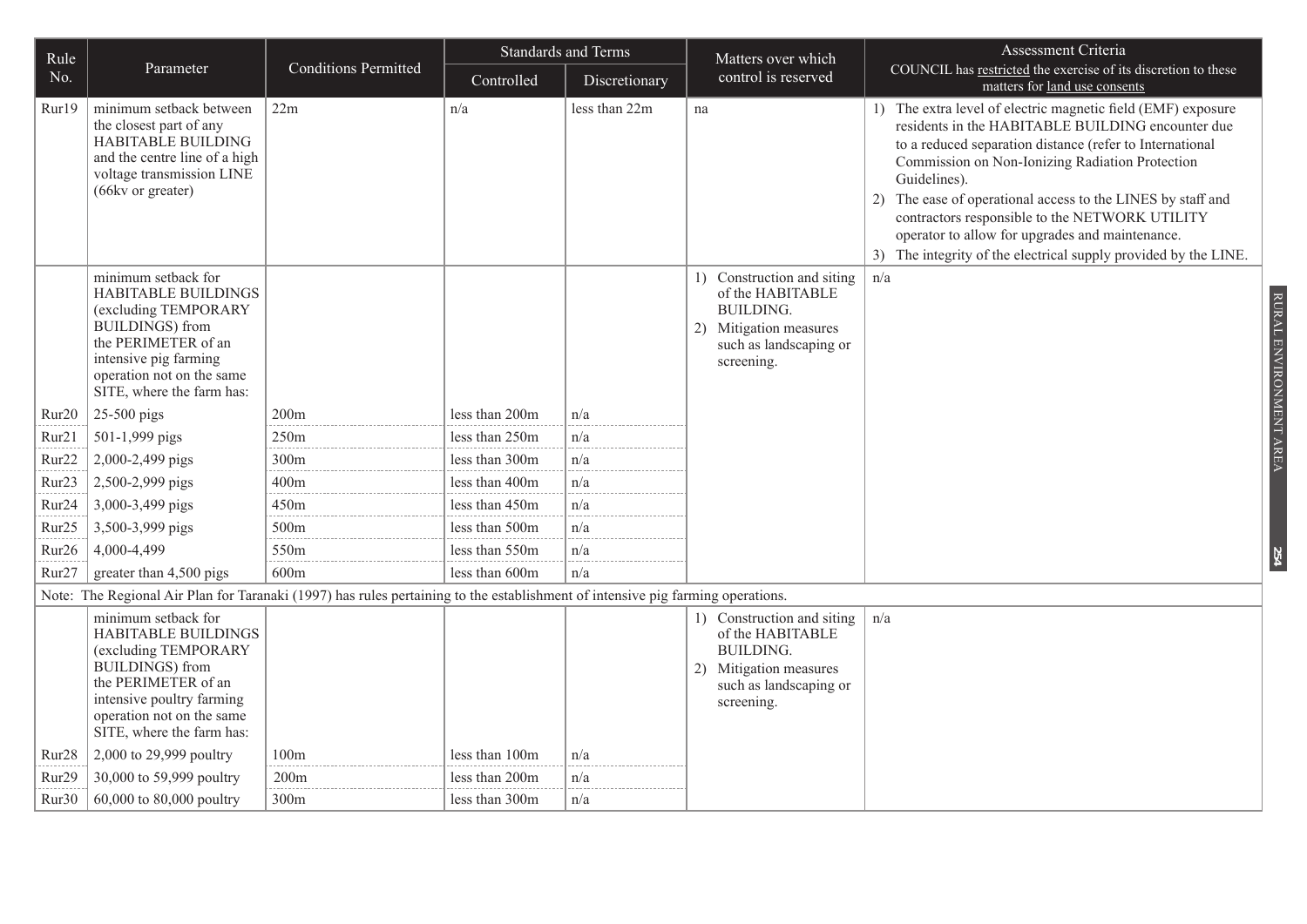| Rule  |                                                                                                                                                                                                                                                                                                     |                                                                                                                                                                                                                                                                                                                          | <b>Standards and Terms</b>                                                                                                                                                                                                                                                                                                                                                                   |               | Matters over which control                                                                                                                                                                                                                                                                | <b>Assessment Criteria</b>                                                                      |  |  |  |  |  |
|-------|-----------------------------------------------------------------------------------------------------------------------------------------------------------------------------------------------------------------------------------------------------------------------------------------------------|--------------------------------------------------------------------------------------------------------------------------------------------------------------------------------------------------------------------------------------------------------------------------------------------------------------------------|----------------------------------------------------------------------------------------------------------------------------------------------------------------------------------------------------------------------------------------------------------------------------------------------------------------------------------------------------------------------------------------------|---------------|-------------------------------------------------------------------------------------------------------------------------------------------------------------------------------------------------------------------------------------------------------------------------------------------|-------------------------------------------------------------------------------------------------|--|--|--|--|--|
| No.   | Parameter                                                                                                                                                                                                                                                                                           | <b>Conditions Permitted</b>                                                                                                                                                                                                                                                                                              | Controlled                                                                                                                                                                                                                                                                                                                                                                                   | Discretionary | is reserved                                                                                                                                                                                                                                                                               | COUNCIL has restricted the exercise of its discretion to these<br>matters for land use consents |  |  |  |  |  |
| Rur31 | greater than 80,000<br>poultry                                                                                                                                                                                                                                                                      | 400m                                                                                                                                                                                                                                                                                                                     | less than 400m                                                                                                                                                                                                                                                                                                                                                                               | n/a           |                                                                                                                                                                                                                                                                                           |                                                                                                 |  |  |  |  |  |
|       | Note: 1) The minimum setbacks are derived from the Appendix III "Good management practices for intensive poultry farming" in the Regional Air Plan for Taranaki.<br>2) The Regional Air Plan for Taranaki (1997) has rules pertaining to the establishment of intensive poultry farming operations. |                                                                                                                                                                                                                                                                                                                          |                                                                                                                                                                                                                                                                                                                                                                                              |               |                                                                                                                                                                                                                                                                                           |                                                                                                 |  |  |  |  |  |
|       | Note: Rule Rur32 was removed by Plan Change PLC10/00027.                                                                                                                                                                                                                                            |                                                                                                                                                                                                                                                                                                                          |                                                                                                                                                                                                                                                                                                                                                                                              |               |                                                                                                                                                                                                                                                                                           |                                                                                                 |  |  |  |  |  |
|       | <b>RELOCATION of BUILDINGS</b>                                                                                                                                                                                                                                                                      |                                                                                                                                                                                                                                                                                                                          |                                                                                                                                                                                                                                                                                                                                                                                              |               |                                                                                                                                                                                                                                                                                           |                                                                                                 |  |  |  |  |  |
| Rur33 |                                                                                                                                                                                                                                                                                                     | 1) non-HABITABLE<br>BUILDINGS; or<br>2) HABITABLE<br>BUILDINGS less than 10<br>years old; or<br>3)<br><b>BUILDINGS</b> associated<br>with CONSTRUCTION<br><b>WORK or PETROLEUM</b><br>EXPLORATION; or<br>meets the standards and<br>4)<br>terms for a permitted<br>activity as specified in<br>Appendix 27, Part D, 27.8 | does not meet the<br>conditions for a<br>permitted activity<br>Except for where<br>the COUNCIL<br>considers that special<br>circumstances<br>exist in relation<br>to an application,<br>applications for<br>resource consents for<br>the RELOCATION<br>of BUILDINGS<br>need not be served or<br>publicly notified, and<br>written approval from<br>affected persons need<br>not be required. |               | 1) The reinstatement work,<br>including any repair,<br>replacement, painting<br>or cleaning, to be<br>completed.<br>The time frame for the<br>2)<br>specified work to be<br>completed within.<br>3) The imposition of a<br>refundable bond equal to<br>the cost of the specified<br>work. | n/a<br>RURAL ENVIRONMENT AREA<br><b>255</b>                                                     |  |  |  |  |  |
|       |                                                                                                                                                                                                                                                                                                     | Note: Full information on the notification of applications for resource consents is given in the implementation section of the plan (page 381).                                                                                                                                                                          |                                                                                                                                                                                                                                                                                                                                                                                              |               |                                                                                                                                                                                                                                                                                           |                                                                                                 |  |  |  |  |  |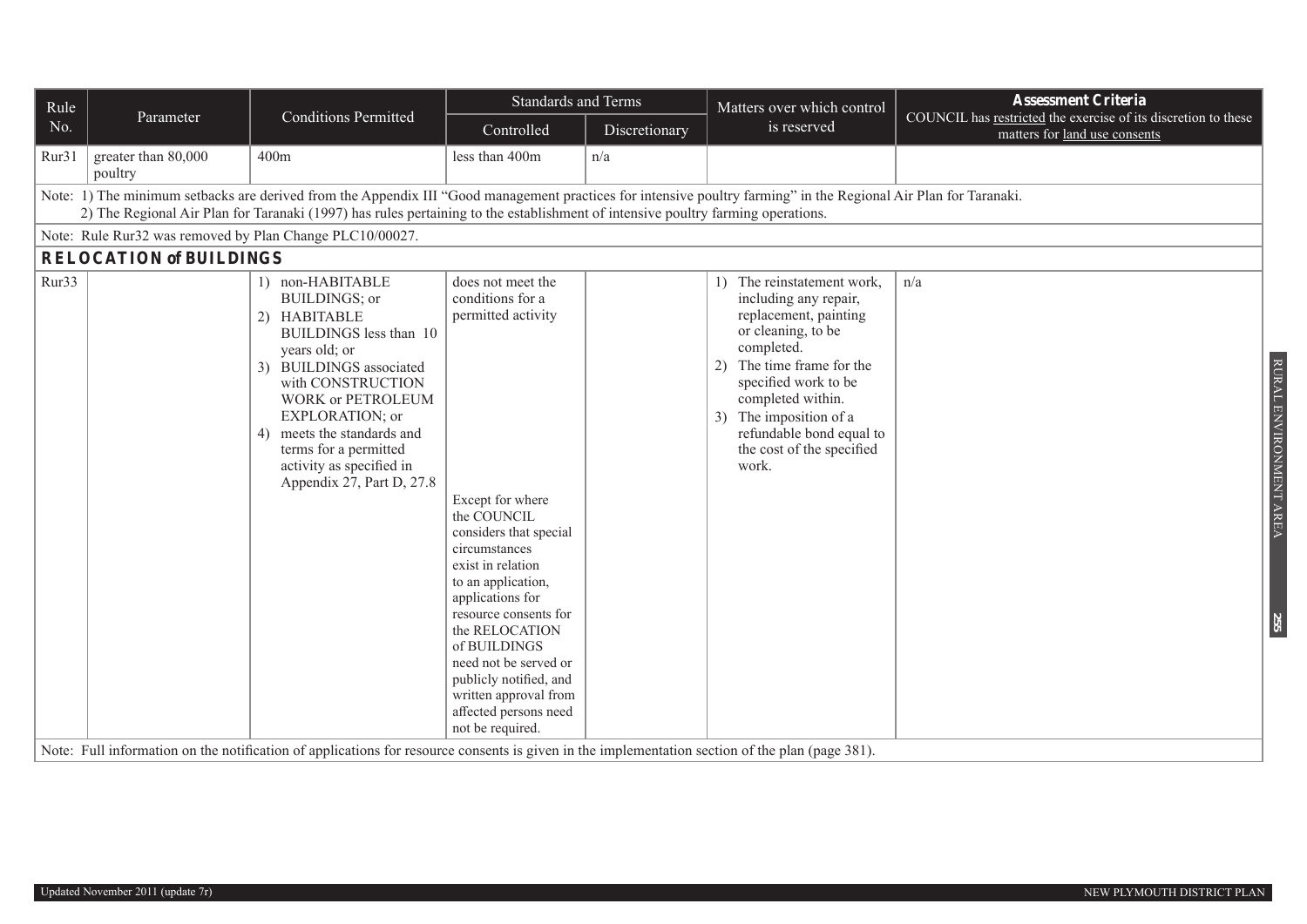| Rule                                                                                                           |                                                                                                | <b>Conditions Permitted</b>                                                                                                                                         | <b>Standards and Terms</b> |                      | <b>Matters over which</b> | <b>Assessment Criteria</b>                                                                                                                                                                                                                                                                                                                                                                                          |  |  |  |
|----------------------------------------------------------------------------------------------------------------|------------------------------------------------------------------------------------------------|---------------------------------------------------------------------------------------------------------------------------------------------------------------------|----------------------------|----------------------|---------------------------|---------------------------------------------------------------------------------------------------------------------------------------------------------------------------------------------------------------------------------------------------------------------------------------------------------------------------------------------------------------------------------------------------------------------|--|--|--|
| No.                                                                                                            | <b>Parameter</b>                                                                               |                                                                                                                                                                     | <b>Controlled</b>          | <b>Discretionary</b> | control is reserved       | COUNCIL has restricted the exercise of its discretion to these<br>matters for land use consents                                                                                                                                                                                                                                                                                                                     |  |  |  |
|                                                                                                                | <b>STRUCTURES - NETWORK UTILITIES</b>                                                          |                                                                                                                                                                     |                            |                      |                           |                                                                                                                                                                                                                                                                                                                                                                                                                     |  |  |  |
| Installation and operation of transformers, LINES and necessary associated equipment for conveying electricity |                                                                                                |                                                                                                                                                                     |                            |                      |                           |                                                                                                                                                                                                                                                                                                                                                                                                                     |  |  |  |
| Rur <sub>34</sub>                                                                                              | maximum electric field<br>strength measured in areas<br>reasonably accessible to the<br>public | $5 \text{ kV/m}$<br>(root-mean-square)                                                                                                                              | n/a                        | n/a                  | n/a                       | n/a                                                                                                                                                                                                                                                                                                                                                                                                                 |  |  |  |
| Rur35                                                                                                          | maximum magnetic flux<br>density measured in areas<br>reasonably accessible to the<br>public   | 100 microtesla<br>(root-mean-square)                                                                                                                                | n/a                        | n/a                  | n/a                       | n/a                                                                                                                                                                                                                                                                                                                                                                                                                 |  |  |  |
|                                                                                                                | <b>Installation and operation of COMMUNICATION FACILITIES</b>                                  |                                                                                                                                                                     |                            |                      |                           |                                                                                                                                                                                                                                                                                                                                                                                                                     |  |  |  |
| Rur36                                                                                                          | maximum field strength                                                                         | shall not exceed the<br>levels specified within<br>NZS2772.1:1999 and<br>NZS2772.1:1999A1,<br>measured in accordance<br>with NZS6609:2:1990 and<br>NZS6609.2:1990AA | n/a                        | n/a                  | n/a                       | RURAL ENVIRONMENT AREA<br>n/a                                                                                                                                                                                                                                                                                                                                                                                       |  |  |  |
|                                                                                                                | fields, to which the NES-TF does not apply.                                                    |                                                                                                                                                                     |                            |                      |                           | Note: The Resource Management (National Environmental Standards for Telecommunication Facilities) Regulations 2008 (NES-TF) apply to the planning and operation, by a network operator (as defined<br>in those regulations), of a telecommunication facility that generates radio frequency fields. Rule [Res22, Rur36, Bus26, Ind25 or OS22 as appropriate] applies to those parties that generate radio frequency |  |  |  |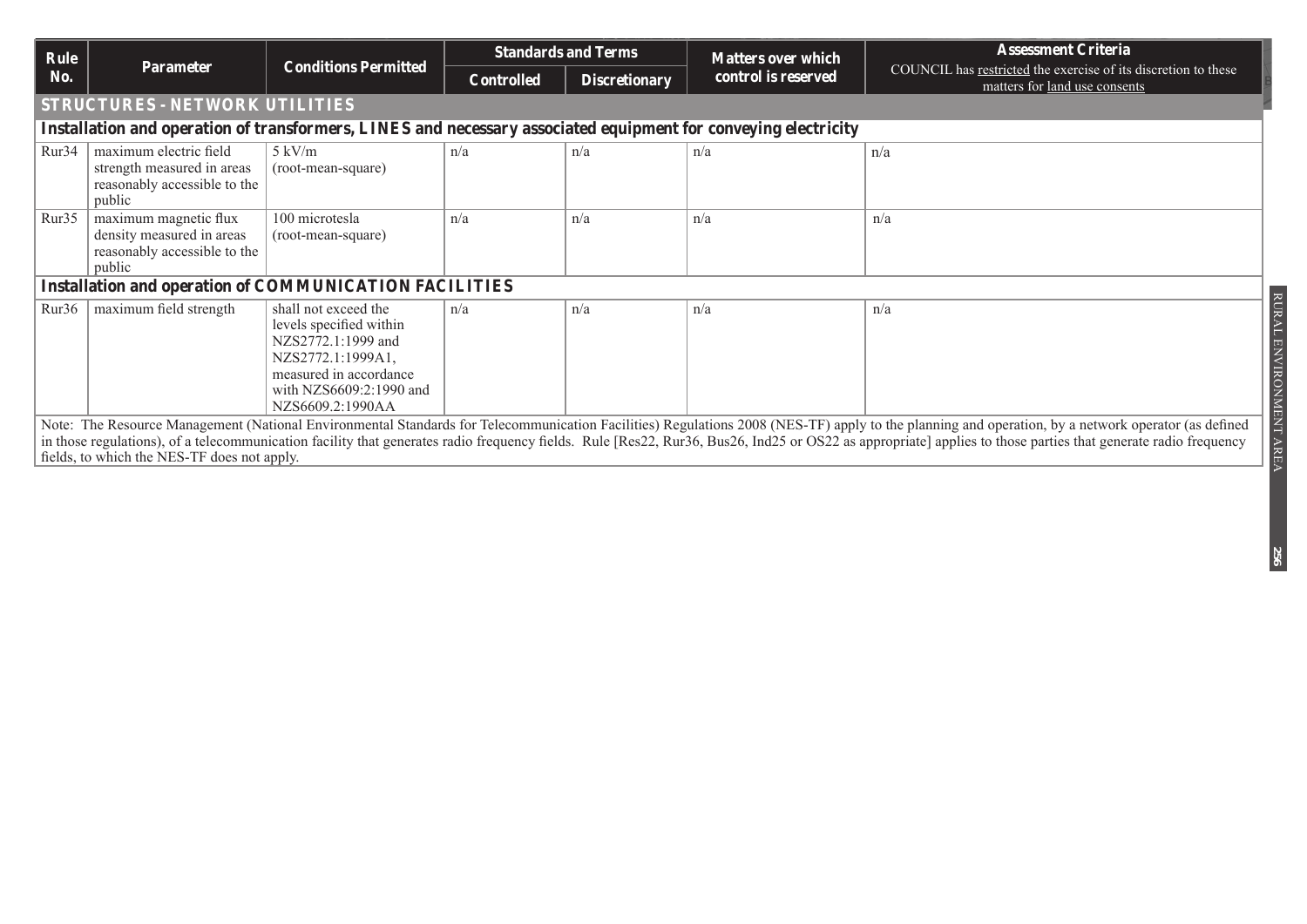| Rule  |                                                                                                                                                                                                                                                                                            |                                                                                                                                                                                                                                                                                                                                                                                                                                                                                                   |                   | <b>Standards and Terms</b>                                  | <b>Matters over which</b> | <b>Assessment Criteria</b>                                                                                                                                                                                                                                                                                                                                                                                                                                                                                                                                                                                                                                                                                                                                                                                                                                                                                                                                                                   |  |  |  |
|-------|--------------------------------------------------------------------------------------------------------------------------------------------------------------------------------------------------------------------------------------------------------------------------------------------|---------------------------------------------------------------------------------------------------------------------------------------------------------------------------------------------------------------------------------------------------------------------------------------------------------------------------------------------------------------------------------------------------------------------------------------------------------------------------------------------------|-------------------|-------------------------------------------------------------|---------------------------|----------------------------------------------------------------------------------------------------------------------------------------------------------------------------------------------------------------------------------------------------------------------------------------------------------------------------------------------------------------------------------------------------------------------------------------------------------------------------------------------------------------------------------------------------------------------------------------------------------------------------------------------------------------------------------------------------------------------------------------------------------------------------------------------------------------------------------------------------------------------------------------------------------------------------------------------------------------------------------------------|--|--|--|
| No.   | Parameter                                                                                                                                                                                                                                                                                  | <b>Conditions Permitted</b>                                                                                                                                                                                                                                                                                                                                                                                                                                                                       | <b>Controlled</b> | <b>Discretionary</b>                                        | control is reserved       | COUNCIL has restricted the exercise of its discretion to these<br>matters for land use consents                                                                                                                                                                                                                                                                                                                                                                                                                                                                                                                                                                                                                                                                                                                                                                                                                                                                                              |  |  |  |
|       | ERECTION of SUBSTATIONS AND SWITCHING STATIONS (see also the rules for BUILDINGS where applicable)                                                                                                                                                                                         |                                                                                                                                                                                                                                                                                                                                                                                                                                                                                                   |                   |                                                             |                           |                                                                                                                                                                                                                                                                                                                                                                                                                                                                                                                                                                                                                                                                                                                                                                                                                                                                                                                                                                                              |  |  |  |
| Rur37 | requirement to provide<br>landscaping where<br>a SUBSTATION or<br><b>SWITCHING STATION</b><br>is greater than $10m^2$<br>in area and greater<br>than 3m in HEIGHT,<br>where visible from an<br>adjoining RESIDENTIAL<br>ENVIRONMENT AREA<br>or ROAD or Future Urban<br>Development OVERLAY | shall be screened by:<br>1) a solid fence or wall with<br>a minimum HEIGHT of<br>$1.8m$ , or<br>landscaping or TREES<br>of a minimum HEIGHT<br>of 1m at installation<br>which will achieve a<br>continuous screen of a<br>minimum of 1.8m in<br>HEIGHT and 1.5m in<br>width within five years,<br>or<br>a combination of both<br>located along those<br>boundaries of the<br>SITE which adjoin<br>the RESIDENTIAL<br>ENVIRONMENT AREA<br>or ROAD or Future<br>Urban Development<br><b>OVERLAY</b> | n/a               | does not meet the<br>conditions for a<br>permitted activity | $\ln/a$                   | 1) The adverse effects resulting from reduced or no screening<br>on the outlook and visual amenity of adjoining SITES and<br>ROADS.<br>2) Any adverse visual effects on the New Plymouth entrance<br>corridors.<br>3) The ability to mitigate any adverse visual effects resulting<br>from reduced or no screening on adjoining SITES and<br>ROADS through alternative means.<br>4) The ability of the topography and existing vegetation of the<br>locality to mitigate any adverse visual aspects resulting from<br>reduced or no screening on adjoining SITES and ROADS.<br>5) Where the use of a SITE is for RENEWABLE<br>ELECTRICITY GENERATION ACTIVITIES, the<br>alternative locations and methods that have been considered<br>to avoid, remedy or mitigate any adverse effects,<br>recognising:<br>- the practical constraints associated with RENEWABLE<br>ELECTRICITY GENERATION ACTIVITIES; and<br>the environmental benefits of RENEWABLE<br>ELECTRICITY GENERATION ACTIVITIES. |  |  |  |
|       |                                                                                                                                                                                                                                                                                            | Note: A recommended list of species for specific locations within the district is available from the COUNCIL.                                                                                                                                                                                                                                                                                                                                                                                     |                   |                                                             |                           |                                                                                                                                                                                                                                                                                                                                                                                                                                                                                                                                                                                                                                                                                                                                                                                                                                                                                                                                                                                              |  |  |  |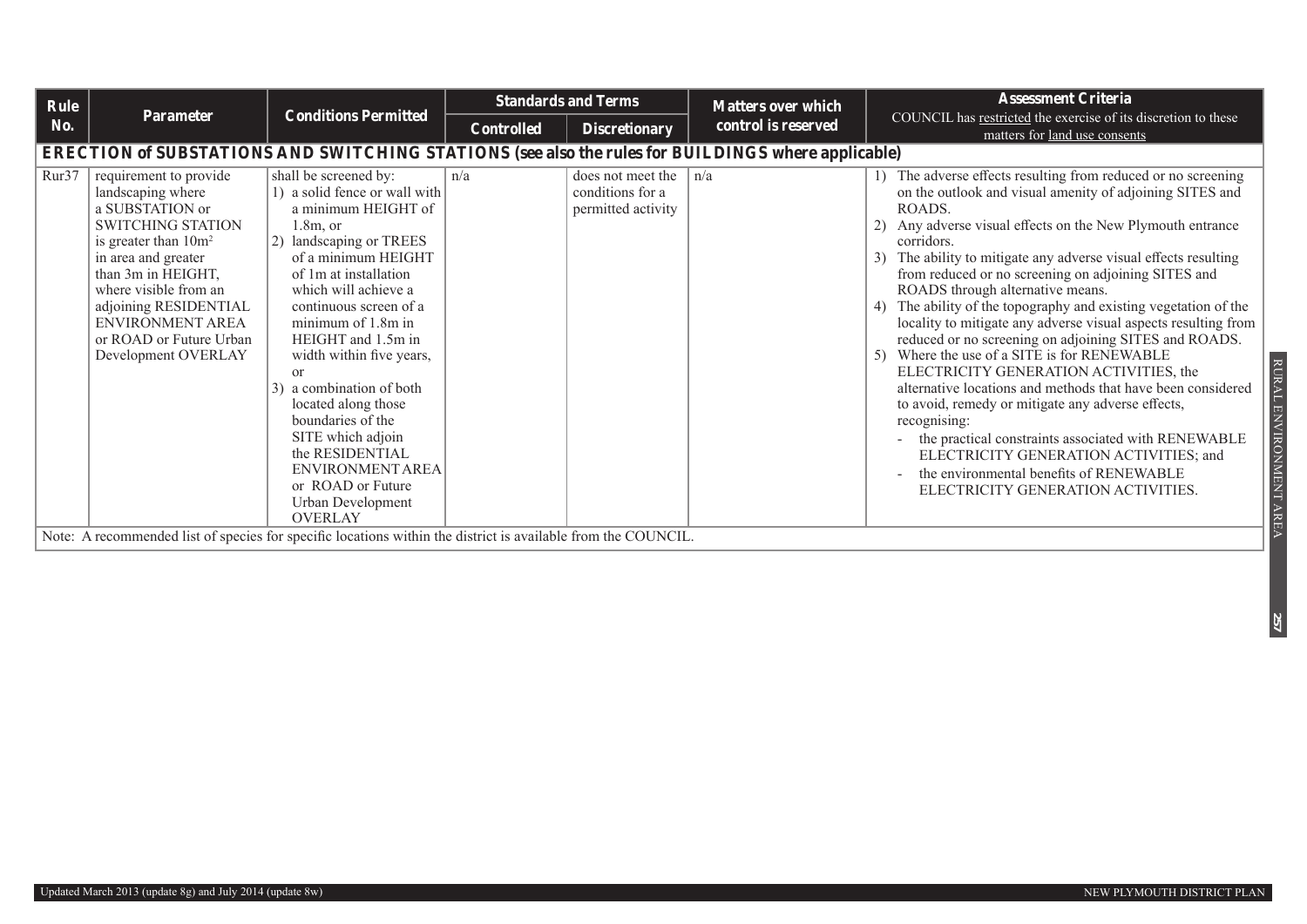| Rule              |                                                                                                                       |                                                                                                                                                                                                                                                               | <b>Standards and Terms</b>                                                                                                                                     |                                                                                                                               | Matters over which                                                                                                                   | <b>Assessment Criteria</b>                                                                                                                                                                                                                                                                                                                                                                                                                                                                                                                                                                                                                                                                             |
|-------------------|-----------------------------------------------------------------------------------------------------------------------|---------------------------------------------------------------------------------------------------------------------------------------------------------------------------------------------------------------------------------------------------------------|----------------------------------------------------------------------------------------------------------------------------------------------------------------|-------------------------------------------------------------------------------------------------------------------------------|--------------------------------------------------------------------------------------------------------------------------------------|--------------------------------------------------------------------------------------------------------------------------------------------------------------------------------------------------------------------------------------------------------------------------------------------------------------------------------------------------------------------------------------------------------------------------------------------------------------------------------------------------------------------------------------------------------------------------------------------------------------------------------------------------------------------------------------------------------|
| No.               | Parameter                                                                                                             | <b>Conditions Permitted</b>                                                                                                                                                                                                                                   | Controlled                                                                                                                                                     | Discretionary                                                                                                                 | control is reserved                                                                                                                  | COUNCIL has restricted the exercise of its discretion to these<br>matters for land use consents                                                                                                                                                                                                                                                                                                                                                                                                                                                                                                                                                                                                        |
|                   | <b>STRUCTURES - SIGNS</b>                                                                                             |                                                                                                                                                                                                                                                               |                                                                                                                                                                |                                                                                                                               |                                                                                                                                      |                                                                                                                                                                                                                                                                                                                                                                                                                                                                                                                                                                                                                                                                                                        |
|                   | <b>ERECTION of OFFICIAL SIGNS</b>                                                                                     |                                                                                                                                                                                                                                                               |                                                                                                                                                                |                                                                                                                               |                                                                                                                                      |                                                                                                                                                                                                                                                                                                                                                                                                                                                                                                                                                                                                                                                                                                        |
| Rur38             |                                                                                                                       | under all circumstances                                                                                                                                                                                                                                       | n/a                                                                                                                                                            | n/a                                                                                                                           | n/a                                                                                                                                  | n/a                                                                                                                                                                                                                                                                                                                                                                                                                                                                                                                                                                                                                                                                                                    |
|                   | ERECTION of ADVERTISING SIGNS, where clearly visible from any ROAD (note: these rules apply to all ADVERTISING SIGNS) |                                                                                                                                                                                                                                                               |                                                                                                                                                                |                                                                                                                               |                                                                                                                                      |                                                                                                                                                                                                                                                                                                                                                                                                                                                                                                                                                                                                                                                                                                        |
| Rur39             | location of SIGNS                                                                                                     | on the SITE to which<br>the information being<br>displayed relates                                                                                                                                                                                            | <b>DIRECTIONAL</b><br>SIGNS on any<br>SITE at a distance<br>of no greater than<br>1km from that<br>SITE to which the<br>information being<br>displayed relates | does not meet the<br>conditions for a<br>permitted activity<br>nor the standards<br>and terms for a<br>controlled activity    | 1) Content of the<br>DIRECTIONAL SIGN.<br>2) Distance of the<br><b>DIRECTIONAL SIGN</b><br>from the activity to<br>which it relates. | 1) Distraction or confusion to motorists in their observance<br>of traffic conditions, directions, controls and OFFICIAL<br>SIGNS due to an increase in the number of ADVERTISING<br>SIGNS, taking into account the classification of the ROAD,<br>the speed environment and the average daily traffic volumes.<br>RURAL ENVIRONMENT AREA<br>2) The topography of the locality and the contour of the<br>ROAD.<br>3) The distance of the DIRECTIONAL SIGN to other<br>ADVERTISING SIGNS on the SITE and other properties<br>and the likely effects on amenity values.<br>4) The effect of the location of the SIGN on the ability to<br>maintain RURAL CHARACTER.                                      |
| Rur <sub>40</sub> | content of SIGN                                                                                                       | relates to services available<br>or products sold on the<br><b>SITE</b>                                                                                                                                                                                       | <b>DIRECTIONAL</b><br><b>SIGNS</b>                                                                                                                             | does not meet the<br>conditions for the<br>permitted activity<br>nor that standards<br>and terms for a<br>controlled activity | 1) Content of the<br>DIRECTIONAL SIGN.<br>2) Distance of the<br><b>DIRECTIONAL SIGN</b><br>from the activity to<br>which it relates. | 1) Distraction or confusion to motorists in their observance<br>of traffic conditions, directions, controls and OFFICIAL<br>SIGNS due to an increase in the number of ADVERTISING<br>SIGNS, taking into account the classification of the ROAD,<br>the speed environment and the average daily traffic volumes.<br>2) The topography of the locality and the contour of the<br>ROAD.<br>3) The distance of the DIRECTIONAL SIGN to other<br>ADVERTISING SIGNS on the SITE and other properties<br>258<br>and the likely effects on amenity values.<br>4) Whether there is an operational need for the SIGN.<br>5) The effect of the content of the SIGN on the ability to<br>maintain RURAL CHARACTER. |
| Rur41             | location of SIGN on a SITE<br>where the posted speed<br>limit is greater than or<br>equal to 70km/h                   | shall be located:<br>1) not less than $(0.6 \times$ the<br>posted speed limit)<br>metres from any other<br>ADVERTISING SIGN;<br>and<br>so that the<br>2)<br><b>ADVERTISING SIGN</b><br>presents an unrestricted<br>view for not less than<br>180 <sub>m</sub> | n/a                                                                                                                                                            | does not meet the<br>conditions for a<br>permitted activity                                                                   | n/a                                                                                                                                  | Distraction or confusion to motorists in their observance<br>$\left  \right $<br>of traffic conditions, directions, controls and OFFICIAL<br>SIGNS due to a reduction in SIGN separation or visibility<br>distances of the proposed ADVERTISING SIGN, taking into<br>account the classification of the ROAD (by reference to the<br>ROADING HIERARCHY), the speed environment and the<br>average daily traffic volumes.<br>2) The topography of the locality and the contour of the<br>ROAD.<br>3) The proximity of other ADVERTISING SIGNS.                                                                                                                                                           |

Updated November 2011 (update 7r)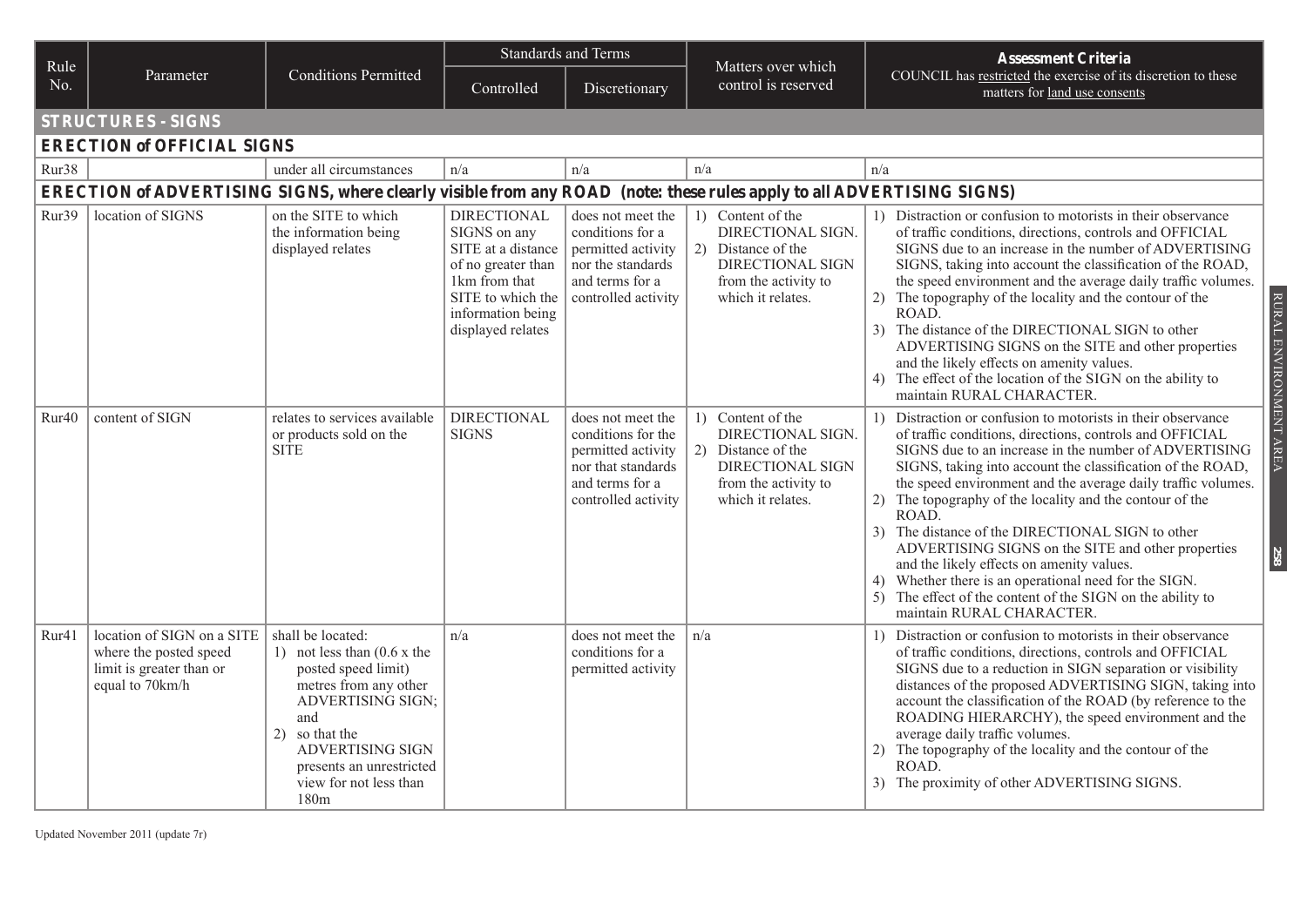| Rule              |                                                                                                                                                                |                                                                                                                                         | <b>Standards and Terms</b> |                                                             | <b>Matters over which</b> | <b>Assessment Criteria</b>                                                                                                                                                                                                                                                                                                                                                                                                                                                                                                                                                                                                           |  |
|-------------------|----------------------------------------------------------------------------------------------------------------------------------------------------------------|-----------------------------------------------------------------------------------------------------------------------------------------|----------------------------|-------------------------------------------------------------|---------------------------|--------------------------------------------------------------------------------------------------------------------------------------------------------------------------------------------------------------------------------------------------------------------------------------------------------------------------------------------------------------------------------------------------------------------------------------------------------------------------------------------------------------------------------------------------------------------------------------------------------------------------------------|--|
| No.               | Parameter                                                                                                                                                      | <b>Conditions Permitted</b>                                                                                                             | <b>Controlled</b>          | <b>Discretionary</b>                                        | control is reserved       | COUNCIL has restricted the exercise of its discretion to these<br>matters for land use consents                                                                                                                                                                                                                                                                                                                                                                                                                                                                                                                                      |  |
| Rur42             | general appearance of<br><b>SIGN</b>                                                                                                                           | shall not emulate the form,<br>colours, shape or message<br>of any OFFICIAL SIGN or<br>signal                                           | n/a                        | n/a                                                         | n/a                       | n/a                                                                                                                                                                                                                                                                                                                                                                                                                                                                                                                                                                                                                                  |  |
| Rur <sub>43</sub> | illumination                                                                                                                                                   | shall not be internally or<br>externally illuminated by<br>means of flashing blinking<br>or moving lights                               | n/a                        | does not meet the<br>conditions for a<br>permitted activity | n/a                       | 1) The frequency, intensity and duration of the intermittent or<br>flashing light source and illumination.<br>2) The proximity of the ADVERTISING SIGN to other<br>properties and the likely effects on amenity values,<br>particularly at night-time.<br>3) Distraction or confusion to motorists in their observance<br>of traffic conditions, directions, controls and OFFICIAL<br>SIGNS due to inappropriate illumination of the proposed<br>ADVERTISING SIGN, taking into account the<br>classification of the ROAD (by reference to the ROADING<br>HIERARCHY), the speed environment and the average<br>daily traffic volumes. |  |
|                   | minimum lettering size<br>where clearly visible from<br>a ROAD and is intended<br>to attract the attention of<br>motorists where the posted<br>speed limit is: |                                                                                                                                         |                            |                                                             | n/a                       | RURAL ENVIRONMENT AREA<br>1) Distraction or confusion to motorists in their observance<br>of traffic conditions, directions, controls and OFFICIAL<br>SIGNS due to a reduction in lettering size of the<br>proposed ADVERTISING SIGN, taking into account the<br>classification of the ROAD (by reference to the ROADING<br>HIERARCHY), the speed environment and the average                                                                                                                                                                                                                                                        |  |
| Rur44             | less than 70km/h                                                                                                                                               | $120$ mm                                                                                                                                | n/a                        | less than 120mm                                             |                           | daily traffic volumes.                                                                                                                                                                                                                                                                                                                                                                                                                                                                                                                                                                                                               |  |
| Rur45             | 70km/h or greater                                                                                                                                              | $160$ mm                                                                                                                                | n/a                        | less than 160mm                                             |                           |                                                                                                                                                                                                                                                                                                                                                                                                                                                                                                                                                                                                                                      |  |
| Rur <sub>46</sub> | movement of SIGN where<br>it is clearly visible from<br>any STATE HIGHWAY or<br><b>ARTERIAL ROAD</b>                                                           | shall not involve the<br>mechanised movement of<br>any of its parts                                                                     | n/a                        | does not meet the<br>conditions for a<br>permitted activity | n/a                       | 1) Distraction or confusion to motorists in their observance<br>of traffic conditions, directions, controls and OFFICIAL<br>259<br>SIGNS due to movement of the proposed ADVERTISING<br>SIGN, taking into account the classification of the ROAD<br>(by reference to the ROADING HIERARCHY), the speed<br>environment and the average daily traffic volumes.                                                                                                                                                                                                                                                                         |  |
| Rur <sub>47</sub> | removal of a<br><b>TEMPORARY SIGN</b>                                                                                                                          | shall be removed within<br>seven days after the SIGN<br>has either completed its<br>purpose or the event being<br>advertised has passed | n/a                        | does not meet the<br>conditions for a<br>permitted activity | n/a                       | 1) Any adverse effects on the visual amenity of the locality<br>and whether the proposed ADVERTISING SIGN would be<br>obtrusively visible having regard to the intended duration of<br>the display.<br>2) Distraction or confusion to motorists in their observance<br>of traffic conditions, directions, controls and OFFICIAL<br>SIGNS due to the extended ERECTION of the<br>ADVERTISING SIGN, taking into account the classification<br>of the ROAD (by reference to the ROADING                                                                                                                                                 |  |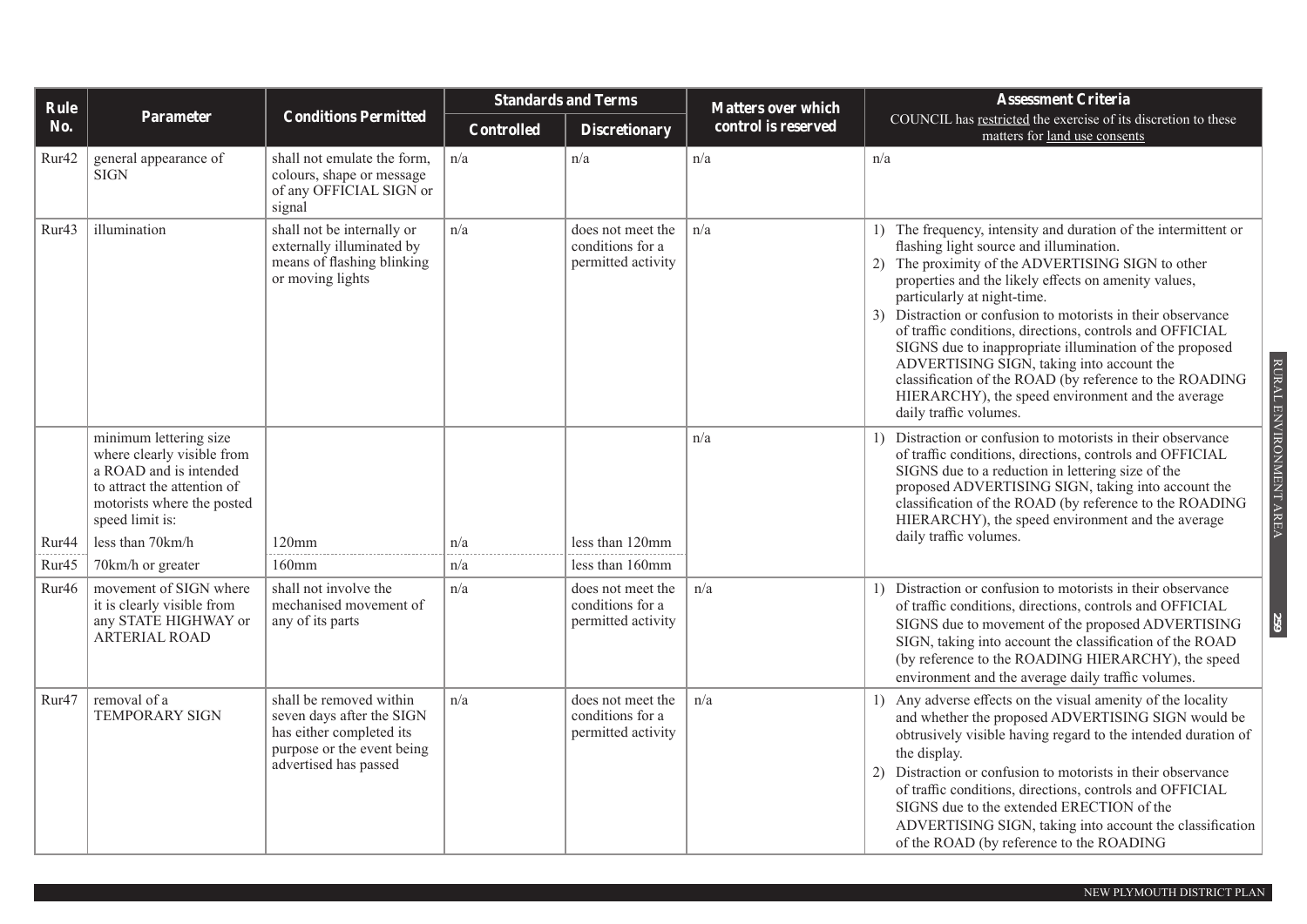| Rule              |                                                                                                                                                |                                                                           | <b>Standards and Terms</b> |                                                             | Matters over which  | <b>Assessment Criteria</b>                                                                                                                                                                                                                                                                                                                                                                                                                                                                                                                                                                                                                                                                                                 |
|-------------------|------------------------------------------------------------------------------------------------------------------------------------------------|---------------------------------------------------------------------------|----------------------------|-------------------------------------------------------------|---------------------|----------------------------------------------------------------------------------------------------------------------------------------------------------------------------------------------------------------------------------------------------------------------------------------------------------------------------------------------------------------------------------------------------------------------------------------------------------------------------------------------------------------------------------------------------------------------------------------------------------------------------------------------------------------------------------------------------------------------------|
| No.               | Parameter                                                                                                                                      | <b>Conditions Permitted</b>                                               | Controlled                 | Discretionary                                               | control is reserved | COUNCIL has restricted the exercise of its discretion to these<br>matters for land use consents                                                                                                                                                                                                                                                                                                                                                                                                                                                                                                                                                                                                                            |
|                   | <b>ADVERTISING SIGNS)</b>                                                                                                                      |                                                                           |                            |                                                             |                     | HIERARCHY), the speed environment and the average<br>daily traffic volumes.<br>3) The effect of the removal of the SIGN on the ability to<br>maintain RURAL CHARACTER.<br>FREESTANDING SIGNS and ADVERTISING SIGNS attached to or painted on a BUILDING and/or other STRUCTURE (see also rules that apply to all                                                                                                                                                                                                                                                                                                                                                                                                           |
| Rur <sub>48</sub> | location of<br>FREESTANDING SIGNS<br>intended to attract the<br>attention of motorists<br>within a COUNCIL or<br>STATE HIGHWAY ROAD<br>reserve | n/a                                                                       | n/a                        | under all<br>circumstances                                  | n/a                 | 1) Distraction or confusion to motorists in their observance<br>of traffic conditions, directions, controls and OFFICIAL<br>SIGNS due to the ADVERTISING SIGN being within the<br>ROAD reserve, taking into account the classification of the<br>RURAL ENVIRONMENT AREA<br>ROAD (by reference to the ROADING HIERARCHY), the<br>speed environment and the average daily traffic volumes.<br>The topography of the locality and the contour of the<br>2)<br>ROAD.<br>3) The proximity of other ADVERTISING SIGNS.<br>4) Whether there is an operational need for the ADVERTISING<br>SIGN to be located within the ROAD reserve.<br>5) The effect of the location of the SIGN on the ability to<br>maintain RURAL CHARACTER. |
|                   | maximum SIGN DISPLAY<br><b>AREA</b>                                                                                                            |                                                                           |                            |                                                             | n/a                 | 1) The area of the proposed SIGN in relation to the<br>architectural characteristics of the BUILDING(s) on-SITE.                                                                                                                                                                                                                                                                                                                                                                                                                                                                                                                                                                                                           |
| Rur49             | <b>TEMPORARY SIGNS</b>                                                                                                                         | $3m2$ per SIGN FACE, up to<br>6m <sup>2</sup> per ROAD<br><b>BOUNDARY</b> | n/a                        | does not meet the<br>conditions for a<br>permitted activity |                     | 2) The adverse effects of the additional area on the architectural<br>characteristics and visual amenity of BUILDINGS and/or<br>SITES in the immediate vicinity, taking into account the                                                                                                                                                                                                                                                                                                                                                                                                                                                                                                                                   |
| Rur50             | <b>PERMANENT</b><br>FREESTANDING SIGNS                                                                                                         | 6m <sup>2</sup> per SITE                                                  | n/a                        | greater than 6m <sup>2</sup>                                |                     | 260<br>number and sizes of any other outdoor ADVERTISING<br>SIGN and the need to avoid the cumulative effect of visual<br>intrusion or clutter.                                                                                                                                                                                                                                                                                                                                                                                                                                                                                                                                                                            |
| Rur51             | PERMANENT SIGNS that<br>are attached to or painted<br>on a BUILDING or<br>STRUCTURE and where<br>the SITE has a ROAD<br><b>BOUNDARY</b>        | 4m <sup>2</sup> per SITE                                                  | n/a                        | greater than 4m <sup>2</sup>                                |                     | 3) Whether any support STRUCTURE is likely to be visually<br>obtrusive in relation to the architectural features of the<br>BUILDING to which it is attached, or in the context of the<br>street scene.<br>4) Whether any alternative forms of support would be less<br>likely to be visually obtrusive.<br>5) The length of time the SIGN will be on the SITE<br>(TEMPORARY SIGNS only).<br>6) Any adverse visual effects on the New Plymouth entrance<br>corridors.<br>The effect of exceeding the maximum DISPLAY AREA of<br>the SIGN on the ability to maintain RURAL CHARACTER.                                                                                                                                        |

Updated November 2011 (update 7r)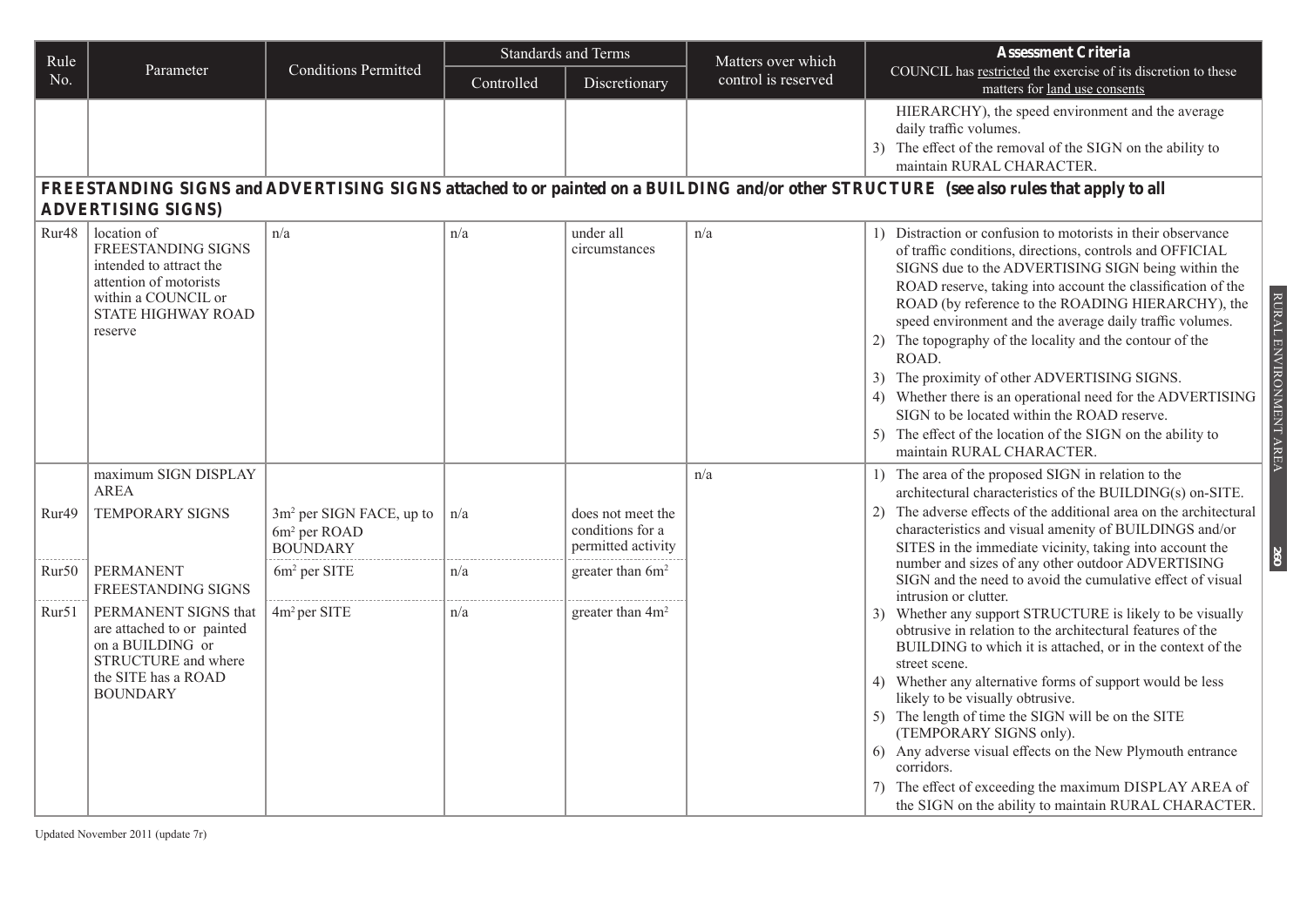| Rule              |                                                                     |                                                                                                                                                              | <b>Standards and Terms</b> |                                                             | <b>Matters over which</b> | <b>Assessment Criteria</b>                                                                                                                                                                                                                                                                                                                                                                                                                                                                                                                                                                                                                                                                                                                                                                                                                                                                                                                                                                                                                                                                                                                                            |
|-------------------|---------------------------------------------------------------------|--------------------------------------------------------------------------------------------------------------------------------------------------------------|----------------------------|-------------------------------------------------------------|---------------------------|-----------------------------------------------------------------------------------------------------------------------------------------------------------------------------------------------------------------------------------------------------------------------------------------------------------------------------------------------------------------------------------------------------------------------------------------------------------------------------------------------------------------------------------------------------------------------------------------------------------------------------------------------------------------------------------------------------------------------------------------------------------------------------------------------------------------------------------------------------------------------------------------------------------------------------------------------------------------------------------------------------------------------------------------------------------------------------------------------------------------------------------------------------------------------|
| No.               | Parameter                                                           | <b>Conditions Permitted</b>                                                                                                                                  | <b>Controlled</b>          | <b>Discretionary</b>                                        | control is reserved       | COUNCIL has restricted the exercise of its discretion to these<br>matters for land use consents                                                                                                                                                                                                                                                                                                                                                                                                                                                                                                                                                                                                                                                                                                                                                                                                                                                                                                                                                                                                                                                                       |
| Rur52             | maximum HEIGHT for<br>FREESTANDING SIGNS                            | 3.6m                                                                                                                                                         | n/a                        | greater than 3.6m                                           | n/a                       | 1) The HEIGHT of the proposed SIGN in relation to the<br>architectural characteristics of the BUILDING(s) on-SITE.<br>The adverse effects of the additional HEIGHT on the<br>2)<br>architectural characteristics and visual amenity of<br>BUILDINGS and/or SITES in the immediate vicinity, taking<br>into account the number and sizes of any other outdoor<br>ADVERTISING SIGN and the need to avoid the cumulative<br>effect of visual intrusion or clutter.<br>Whether any support STRUCTURE is likely to be visually<br>3)<br>obtrusive in relation to the architectural features of the<br>BUILDING to which it is attached, or in the context of the<br>street scene.<br>4) Whether any alternative forms of support would be less<br>likely to be visually obtrusive.<br>5) The impact of the HEIGHT of the ADVERTISING SIGN on<br>the visual amenity of the BUILDING(S) facade and skyline.<br>6) The length of time the SIGN will be on the SITE<br>(TEMPORARY SIGNS only).<br>Any adverse visual effects on the New Plymouth entrance<br>corridors.<br>The effect of the increased HEIGHT of the SIGN on the<br>8)<br>ability to maintain RURAL CHARACTER. |
| Rur <sub>53</sub> | projection of SIGN over a<br><b>ROAD BOUNDARY</b>                   | n/a                                                                                                                                                          | n/a                        | under all<br>circumstances                                  | n/a                       | 1) The nature of land use below or adjacent to the proposed<br>ADVERTISING SIGN and in particular, the intensity of<br>pedestrian activity in the vicinity.<br>2) The location of the ADVERTISING SIGN in relation to the<br>ROAD CARRIAGEWAY and any adverse effects from the<br>additional projection of the SIGN on the safety of pedestrian<br>and vehicular traffic.<br>The length of time the ADVERTISING SIGN will be on the<br>3)<br>SITE (TEMPORARY SIGNS only).                                                                                                                                                                                                                                                                                                                                                                                                                                                                                                                                                                                                                                                                                             |
|                   | FOOTPATH SIGNS (see also rules that apply to all ADVERTISING SIGNS) |                                                                                                                                                              |                            |                                                             |                           |                                                                                                                                                                                                                                                                                                                                                                                                                                                                                                                                                                                                                                                                                                                                                                                                                                                                                                                                                                                                                                                                                                                                                                       |
| Rur <sub>54</sub> | location                                                            | shall be located in that<br>area of the ROAD reserve<br>directly adjoining the SITE<br>and shall not obstruct or<br>impede traffic or pedestrian<br>movement | n/a                        | does not meet the<br>conditions for a<br>permitted activity | n/a                       | 1) Distraction or confusion to motorists in their observance<br>of traffic conditions, directions, controls and OFFICIAL<br>SIGNS due to the FOOTPATH SIGN being located<br>inappropriately within the ROAD reserve, taking into<br>account the classification of the ROAD (by reference to the<br>ROADING HIERARCHY), the speed environment and the<br>average daily traffic volumes and pedestrian count.                                                                                                                                                                                                                                                                                                                                                                                                                                                                                                                                                                                                                                                                                                                                                           |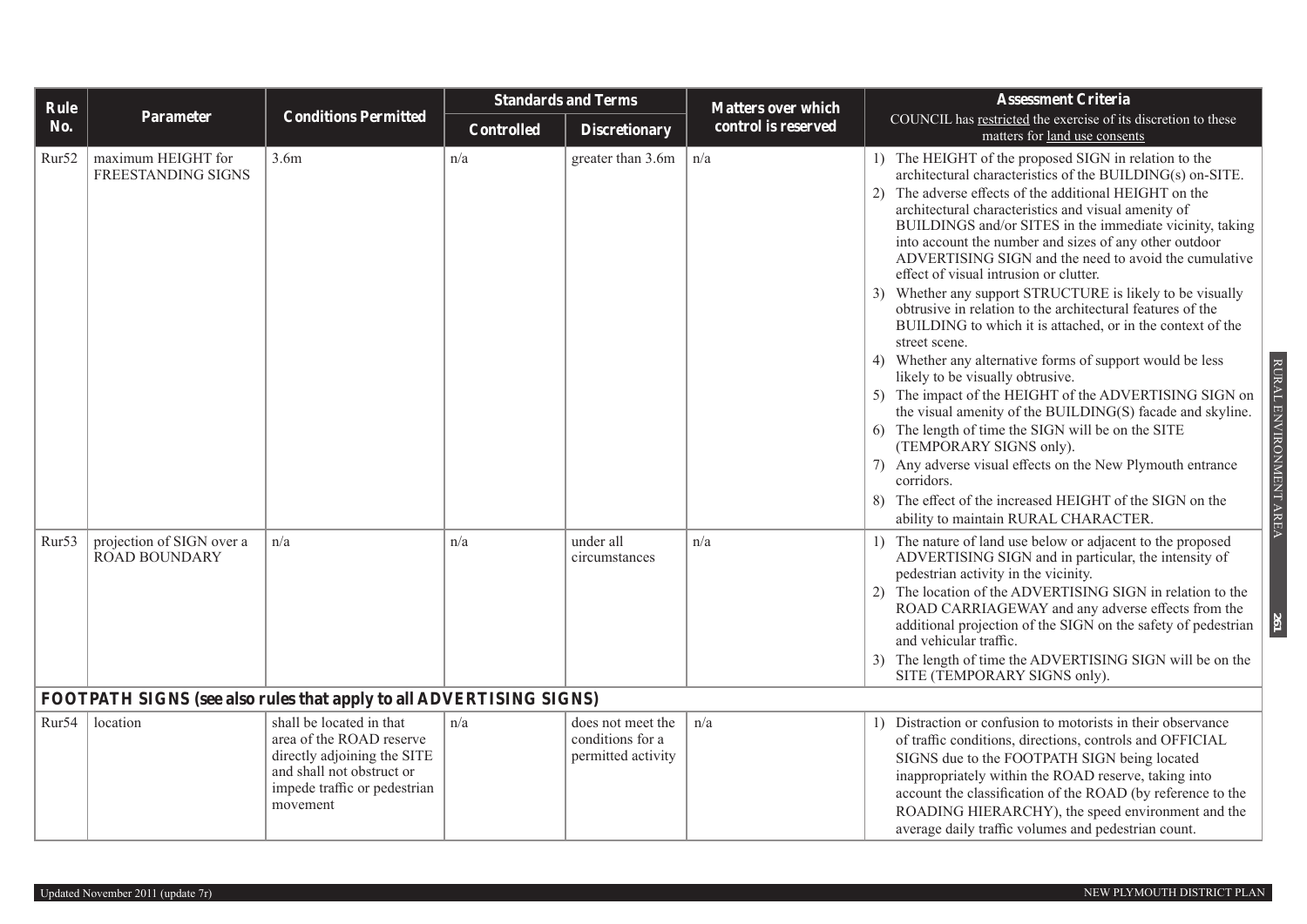| Rule              |                               |                             | <b>Standards and Terms</b> |                          | Matters over which  | <b>Assessment Criteria</b>                                                                                                                                                                                                                                                                                                                                                                                                                                                                                                     |  |
|-------------------|-------------------------------|-----------------------------|----------------------------|--------------------------|---------------------|--------------------------------------------------------------------------------------------------------------------------------------------------------------------------------------------------------------------------------------------------------------------------------------------------------------------------------------------------------------------------------------------------------------------------------------------------------------------------------------------------------------------------------|--|
| No.               | Parameter                     | <b>Conditions Permitted</b> | Controlled                 | Discretionary            | control is reserved | COUNCIL has restricted the exercise of its discretion to these<br>matters for land use consents                                                                                                                                                                                                                                                                                                                                                                                                                                |  |
|                   |                               |                             |                            |                          |                     | 2) The necessity of the FOOTPATH SIGN to be located in a<br>position that may impede or adversely affect the safety of<br>pedestrians or VEHICLES.<br>3) Whether any measures can be used to mitigate any adverse<br>effects on pedestrian and vehicular traffic safety.<br>4) The effect of the location of the SIGN on the ability to<br>maintain RURAL CHARACTER.                                                                                                                                                           |  |
| Rur <sub>55</sub> | $maximum$ number per SITE   1 |                             | n/a                        | more than one            | n/a                 | 1) The proximity of dwellings and the visual intrusion of the<br>additional FOOTPATH SIGN(s) on other SITES adjacent to<br>the proposed SIGN, taking into account the character of the<br>RURAL ENVIRONMENT AREA<br>area.<br>2) The potential for conflict or hazard with either vehicular or<br>pedestrian movement.<br>3) The effect of the increased number of SIGNS on the ability<br>to maintain RURAL CHARACTER.                                                                                                         |  |
|                   | <b>HEIGHT</b>                 |                             |                            |                          | n/a                 | 1) The HEIGHT relative to the area of the proposed                                                                                                                                                                                                                                                                                                                                                                                                                                                                             |  |
| Rur <sub>56</sub> | minimum                       | $600$ mm                    | n/a                        | less than 600mm          |                     | FOOTPATH SIGN.                                                                                                                                                                                                                                                                                                                                                                                                                                                                                                                 |  |
| Rur <sub>57</sub> | maximum                       | 900mm                       | n/a                        | greater than<br>900mm    |                     | 2) Any effect the HEIGHT of the FOOTPATH SIGN has on the<br>safety of pedestrian or vehicular traffic.<br>Distraction or confusion to motorists in their observance of<br>3)<br>traffic conditions, directions, controls and OFFICIAL SIGNS<br>due to a reduced or increased HEIGHT of the proposed<br>FOOTPATH SIGN, taking into account the classification of<br>the ROAD (by reference to the ROADING HIERARCHY),<br>$\overline{c}$<br>the speed environment and the average daily traffic volumes<br>and pedestrian count. |  |
|                   | width                         |                             |                            |                          | n/a                 | 1) The width relative to the area of the proposed FOOTPATH<br>SIGN.                                                                                                                                                                                                                                                                                                                                                                                                                                                            |  |
| Rur58             | minimum                       | $400$ mm                    | n/a                        | less than 400mm          |                     | 2) Any effect the width of the FOOTPATH SIGN has on the                                                                                                                                                                                                                                                                                                                                                                                                                                                                        |  |
| Rur59             | maximum                       | $600$ mm                    | n/a                        | greater than<br>$600$ mm |                     | safety of pedestrian or vehicular traffic.<br>3) Distraction or confusion to motorists in their observance<br>of traffic conditions, directions, controls and OFFICIAL<br>SIGNS due to a reduced or increased width of the proposed<br>FOOTPATH SIGN, taking into account the classification of<br>the ROAD (by reference to the ROADING HIERARCHY),<br>the speed environment and the average daily traffic volumes<br>and pedestrian count.                                                                                   |  |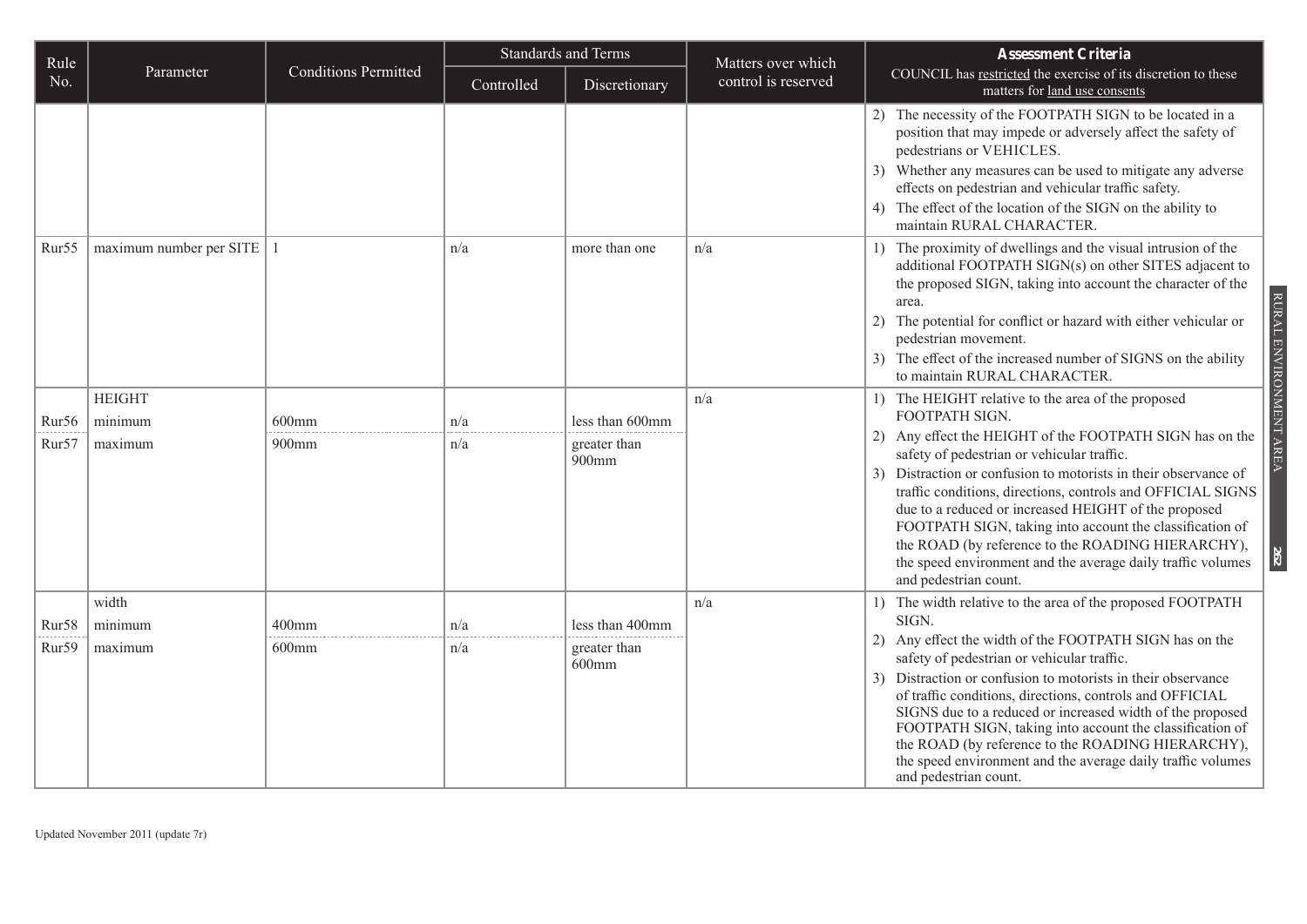| Rule              |                                                                                                                                                                                                                                                                                                                                                                                                                                                                  |                                                                                                                                                                                                                                                    | <b>Standards and Terms</b> |                                                             | <b>Matters over which</b> | <b>Assessment Criteria</b>                                                                                                                                                                                                                                                                                                                                                                                                                                                                                                                                                                                                                                                                                                                                                                                                     |  |  |  |  |
|-------------------|------------------------------------------------------------------------------------------------------------------------------------------------------------------------------------------------------------------------------------------------------------------------------------------------------------------------------------------------------------------------------------------------------------------------------------------------------------------|----------------------------------------------------------------------------------------------------------------------------------------------------------------------------------------------------------------------------------------------------|----------------------------|-------------------------------------------------------------|---------------------------|--------------------------------------------------------------------------------------------------------------------------------------------------------------------------------------------------------------------------------------------------------------------------------------------------------------------------------------------------------------------------------------------------------------------------------------------------------------------------------------------------------------------------------------------------------------------------------------------------------------------------------------------------------------------------------------------------------------------------------------------------------------------------------------------------------------------------------|--|--|--|--|
| No.               | <b>Parameter</b>                                                                                                                                                                                                                                                                                                                                                                                                                                                 | <b>Conditions Permitted</b>                                                                                                                                                                                                                        | <b>Controlled</b>          | <b>Discretionary</b>                                        | control is reserved       | COUNCIL has restricted the exercise of its discretion to these<br>matters for land use consents                                                                                                                                                                                                                                                                                                                                                                                                                                                                                                                                                                                                                                                                                                                                |  |  |  |  |
|                   | <b>EARTHWORKS</b>                                                                                                                                                                                                                                                                                                                                                                                                                                                |                                                                                                                                                                                                                                                    |                            |                                                             |                           |                                                                                                                                                                                                                                                                                                                                                                                                                                                                                                                                                                                                                                                                                                                                                                                                                                |  |  |  |  |
|                   | <b>EXCAVATION and FILLING</b>                                                                                                                                                                                                                                                                                                                                                                                                                                    |                                                                                                                                                                                                                                                    |                            |                                                             |                           |                                                                                                                                                                                                                                                                                                                                                                                                                                                                                                                                                                                                                                                                                                                                                                                                                                |  |  |  |  |
| Rur <sub>60</sub> | within 6m of the BANK of<br>any WATERCOURSE or<br>within 3m above the normal<br>level in water flow of any<br>such WATERCOURSE<br>(refer to Diagram 10.2 in<br>Appendix 10)<br>as part of an approved<br><b>BUILDING</b> consent under<br>the Building Act 2004, or<br>an approved subdivision<br>consent, or permitted by a<br>rule in a Regional Plan or a<br>resource consent issued by<br>Taranaki Regional Council<br>under section 13 of the<br><b>ACT</b> | under all circumstances                                                                                                                                                                                                                            | n/a                        | n/a                                                         | n/a                       | 1) Impact on flood detention capacity.<br>2) Impact on rate and direction of flood flow.<br>3) Potential for scouring or accelerated erosion to occur due to<br>changes in flow regime.<br>4) Impacts on the functioning of the WATERCOURSE,<br>including any deposition of sediment that may cause<br>flooding elsewhere.<br>5) Whether the development will increase the risk of<br>inundation or damage to existing development on the SITE<br>or to adjacent SITES.<br>RURAL<br>Mitigation measures proposed.<br>6<br>7) Where the use of a SITE is for RENEWABLE<br>ENVIRONMENT AREA<br>ELECTRICITY GENERATION ACTIVITIES, the<br>alternative locations and methods that have been considered<br>to avoid, remedy or mitigate any adverse effects,<br>recognising:<br>the practical constraints associated with RENEWABLE |  |  |  |  |
| Rur <sub>61</sub> | all other earthworks                                                                                                                                                                                                                                                                                                                                                                                                                                             | 1) does not create a<br>barrier to flood flows<br>or reduce the capacity<br>of the area to contain<br>stormwater; and<br>does not redirect the<br>2)<br>flood water onto, or<br>increase the impact<br>of the flood event on.<br>another property. | n/a                        | does not meet the<br>conditions for a<br>permitted activity |                           | ELECTRICITY GENERATION ACTIVITIES; and<br>the environmental benefits of RENEWABLE<br>ELECTRICITY GENERATION ACTIVITIES.<br>263                                                                                                                                                                                                                                                                                                                                                                                                                                                                                                                                                                                                                                                                                                 |  |  |  |  |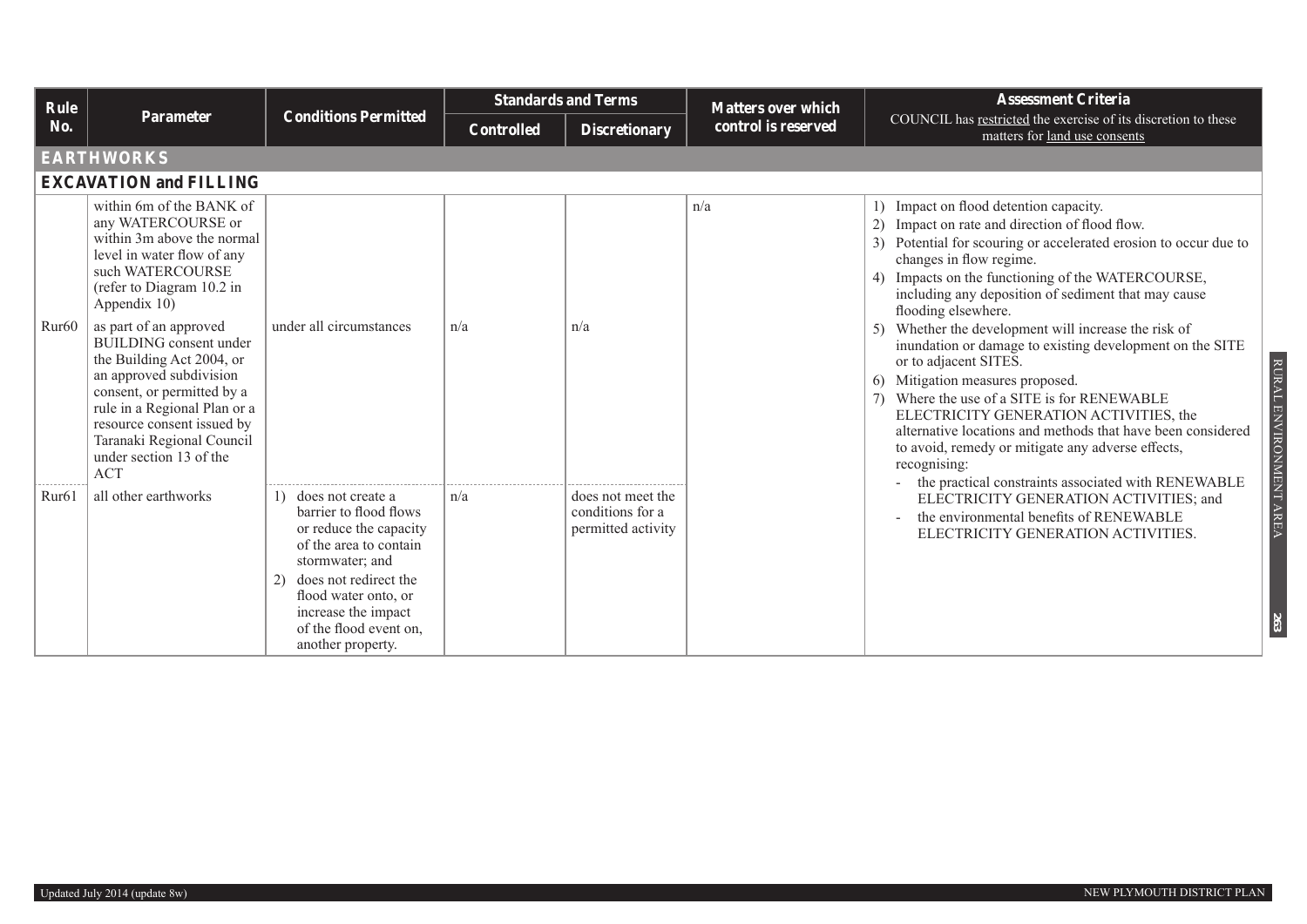| Rule              |                                                                                                                                                                        |                                                                                                                                                                                                                                                                                                | <b>Standards and Terms</b> |                                                                                                  | Matters over which  | <b>Assessment Criteria</b>                                                                                                                                                                                                                                                                                                                                                                                                                                                                                                                                                                                                                                                                                                                                                                                                                                                                                                                                                                                                                                                                                                                         |
|-------------------|------------------------------------------------------------------------------------------------------------------------------------------------------------------------|------------------------------------------------------------------------------------------------------------------------------------------------------------------------------------------------------------------------------------------------------------------------------------------------|----------------------------|--------------------------------------------------------------------------------------------------|---------------------|----------------------------------------------------------------------------------------------------------------------------------------------------------------------------------------------------------------------------------------------------------------------------------------------------------------------------------------------------------------------------------------------------------------------------------------------------------------------------------------------------------------------------------------------------------------------------------------------------------------------------------------------------------------------------------------------------------------------------------------------------------------------------------------------------------------------------------------------------------------------------------------------------------------------------------------------------------------------------------------------------------------------------------------------------------------------------------------------------------------------------------------------------|
| No.               | Parameter                                                                                                                                                              | <b>Conditions Permitted</b>                                                                                                                                                                                                                                                                    | Controlled                 | Discretionary                                                                                    | control is reserved | COUNCIL has restricted the exercise of its discretion to these<br>matters for land use consents                                                                                                                                                                                                                                                                                                                                                                                                                                                                                                                                                                                                                                                                                                                                                                                                                                                                                                                                                                                                                                                    |
| Rur <sub>62</sub> | maximum quantity,<br>measured in non-compacted<br>form                                                                                                                 | 20m <sup>3</sup> per 100m <sup>2</sup> of SITE<br>area in any 12 month period                                                                                                                                                                                                                  | n/a                        | greater than 20m <sup>3</sup><br>per 100m <sup>2</sup> of<br>SITE area in any<br>12 month period | n/a                 | 1) Extent, location and timing of EXCAVATION and FILLING.<br>2) Adverse visual effects on adjoining SITES, ROADS and<br>public areas of the additional quantity of EXCAVATION and<br>FILL.<br>3) Proposed measures for, and timing of, the restoration,<br>rehabilitation and/or screening of the additional quantity of<br>EXCAVATION or FILL.<br>4) The adverse effects on OUTSTANDING OR REGIONALLY<br>SIGNIFICANT LANDSCAPES.<br>5) Any adverse effects on the natural character of PRIORITY<br>WATERBODIES.<br>RURAL ENVIRONMENT AREA<br>6) Any adverse visual effects on the New Plymouth entrance<br>corridors.<br>The effect of the exceedance of the maximum quantity on<br>7)<br>the ability to maintain RURAL CHARACTER.<br>8) Where the use of a SITE is for RENEWABLE<br>ELECTRICITY GENERATION ACTIVITIES, the<br>alternative locations and methods that have been considered<br>to avoid, remedy or mitigate any adverse effects,<br>recognising:<br>the practical constraints associated with RENEWABLE<br>ELECTRICITY GENERATION ACTIVITIES; and<br>the environmental benefits of RENEWABLE<br>ELECTRICITY GENERATION ACTIVITIES. |
| Rur63             | reinstatement of earthworks<br>for any EXCAVATION or<br>FILL of greater than:<br>1) $2000m^3$ in any 1ha<br>area; or<br>2) 1ha area exposed;<br>in any 12 month period | all bare earth shall, as soon<br>as is practicable, but not<br>later than six months from<br>the date of disturbance, be:<br>1) stabilised so that no<br>earth moves off-SITE<br>or presents a danger to<br>life or property; and<br>2) vegetated, SEALED,<br>paved, metalled or built<br>over | n/a                        | does not meet the<br>conditions for a<br>permitted activity                                      | n/a                 | 1) Extent, location and timing of EXCAVATION and FILLING.<br>2) The ability to mitigate adverse visual effects through other<br>64<br>means (such as topography or retention of vegetation).<br>3) Potential for EXCAVATION or FILLING to increase the<br>likelihood or magnitude of a natural hazard event (including<br>erosion) to occur, and any measures undertaken to avoid<br>such an event.<br>4) Proposed alternative measures for the restoration or<br>rehabilitation of the SITE.<br>5) The adverse effects on OUTSTANDING OR REGIONALLY<br>SIGNIFICANT LANDSCAPES.<br>6) Any adverse effects on the natural character of PRIORITY<br><b>WATERBODIES.</b><br>7) Any adverse visual effects on the New Plymouth entrance<br>corridors.<br>8) The effect of the reduced area of reinstatement of earthworks<br>on the ability to maintain RURAL CHARACTER.                                                                                                                                                                                                                                                                               |

Updated July 2014 (update 8w)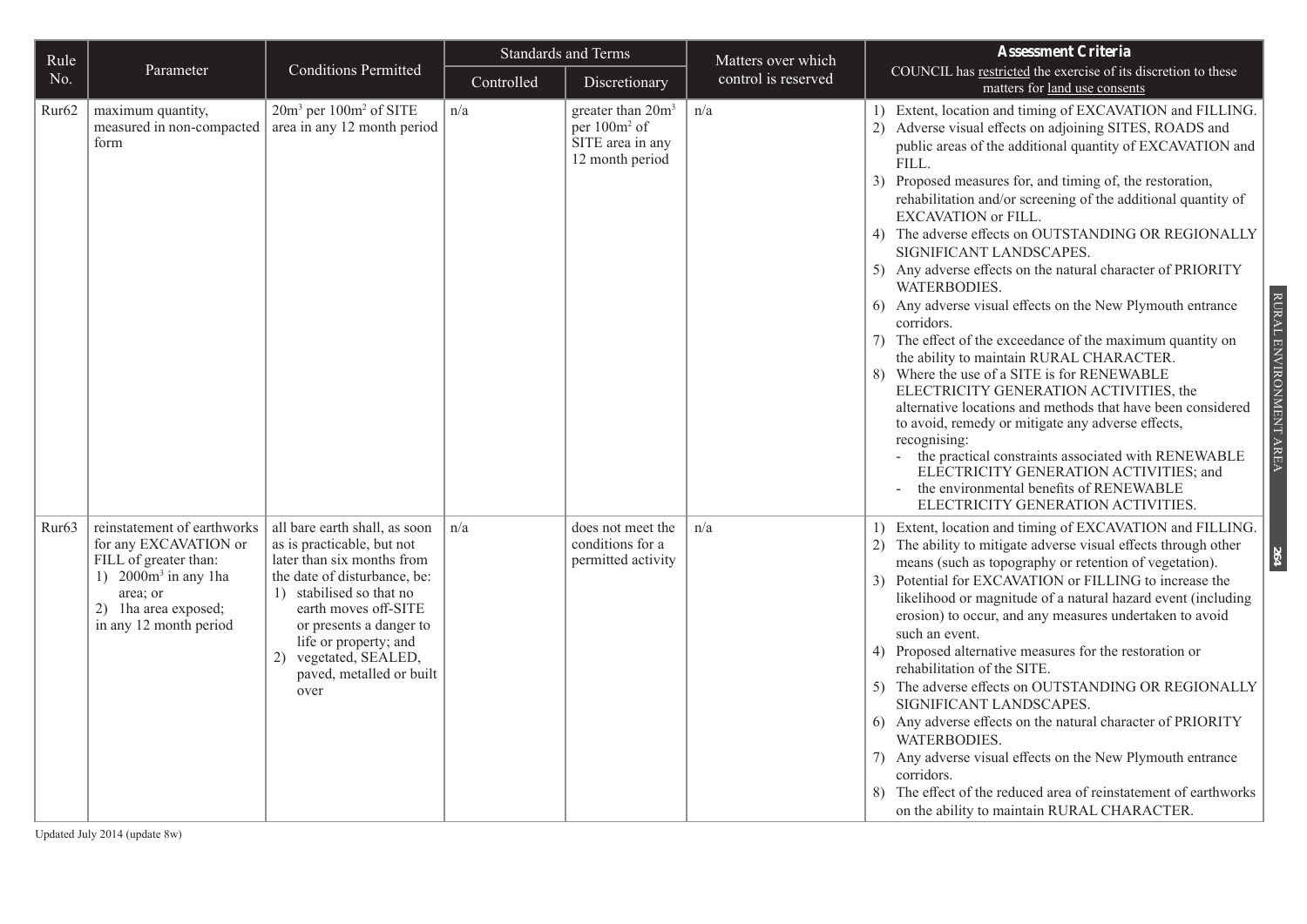| Rule              |                                                                                                                 |                                                                                                                                    | <b>Standards and Terms</b> |                                                             | Matters over which  | <b>Assessment Criteria</b>                                                                                                                                                                                                                                                                                                                                                                                                                                                                                                                                                                                                                                                        |  |
|-------------------|-----------------------------------------------------------------------------------------------------------------|------------------------------------------------------------------------------------------------------------------------------------|----------------------------|-------------------------------------------------------------|---------------------|-----------------------------------------------------------------------------------------------------------------------------------------------------------------------------------------------------------------------------------------------------------------------------------------------------------------------------------------------------------------------------------------------------------------------------------------------------------------------------------------------------------------------------------------------------------------------------------------------------------------------------------------------------------------------------------|--|
| No.               | Parameter                                                                                                       | <b>Conditions Permitted</b>                                                                                                        | Controlled                 | Discretionary                                               | control is reserved | COUNCIL has restricted the exercise of its discretion to these<br>matters for land use consents                                                                                                                                                                                                                                                                                                                                                                                                                                                                                                                                                                                   |  |
|                   |                                                                                                                 |                                                                                                                                    |                            |                                                             |                     | 9) Where the use of a SITE is for RENEWABLE<br>ELECTRICITY GENERATION ACTIVITIES, the<br>alternative locations and methods that have been considered<br>to avoid, remedy or mitigate any adverse effects,<br>recognising:<br>the practical constraints associated with RENEWABLE<br>ELECTRICITY GENERATION ACTIVITIES; and<br>the environmental benefits of RENEWABLE<br>ELECTRICITY GENERATION ACTIVITIES.                                                                                                                                                                                                                                                                       |  |
| Rur <sub>64</sub> | composition of FILL                                                                                             | soil, concrete, brick and/or<br>rubble of not greater than<br>600mm particle size with<br>less than 5% organic matter<br>by volume | n/a                        | does not meet the<br>conditions for a<br>permitted activity | n/a                 | 1) Proposed composition of FILL.<br>2) Potential for decomposition, slippage, or settlement of<br>materials.<br>RURAL ENVIRONMENT AREA<br>3) Potential danger to human health or safety.<br>4) Any adverse visual effects and the mitigation measures<br>proposed.<br>5) Where the use of a SITE is for RENEWABLE<br>ELECTRICITY GENERATION ACTIVITIES, the<br>alternative locations and methods that have been considered<br>to avoid, remedy or mitigate any adverse effects,<br>recognising:<br>the practical constraints associated with RENEWABLE<br>ELECTRICITY GENERATION ACTIVITIES; and<br>the environmental benefits of RENEWABLE<br>ELECTRICITY GENERATION ACTIVITIES. |  |
|                   |                                                                                                                 | Note: Earthworks near a WATERCOURSE may require resource consent from Taranaki Regional Council.                                   |                            |                                                             |                     |                                                                                                                                                                                                                                                                                                                                                                                                                                                                                                                                                                                                                                                                                   |  |
|                   | <b>HAZARDOUS SUBSTANCES</b>                                                                                     |                                                                                                                                    |                            |                                                             |                     |                                                                                                                                                                                                                                                                                                                                                                                                                                                                                                                                                                                                                                                                                   |  |
|                   | <b>Establishment of HAZARDOUS FACILITIES</b>                                                                    |                                                                                                                                    |                            |                                                             |                     | 265                                                                                                                                                                                                                                                                                                                                                                                                                                                                                                                                                                                                                                                                               |  |
|                   | EFFECTS RATIO where<br><b>HAZARDOUS FACILITY</b><br>is located:                                                 |                                                                                                                                    |                            |                                                             | n/a                 | 1) The extent to which the EFFECTS RATIO is exceeded.<br>2) Location of the facility and proximity to sensitive features<br>including:                                                                                                                                                                                                                                                                                                                                                                                                                                                                                                                                            |  |
| Rur <sub>65</sub> | within 30m of<br><b>RESIDENTIAL</b><br><b>ENVIRONMENT AREA or</b><br>Future Urban Development<br><b>OVERLAY</b> | equal to or less than 0.02<br>provided that conditions in<br>Appendix 6 are satisfied                                              | n/a                        | does not meet the<br>conditions for a<br>permitted activity |                     | activities and areas involving people such as child<br>care facilities, schools, rest homes, hospitals, shopping<br>centres and residential areas;<br>WATERCOURSES, catchments, aquifers and the coast;<br>identified hazard areas such as the COASTAL HAZARD                                                                                                                                                                                                                                                                                                                                                                                                                     |  |
| Rur <sub>66</sub> | within 20m of<br><b>INDUSTRIAL A</b><br>ENVIRONMENT AREA                                                        | equal to or less than 0.3<br>provided that conditions in<br>Appendix 6 are satisfied                                               | n/a                        | does not meet the<br>conditions for a<br>permitted activity |                     | AREA, FLOOD HAZARD AREA, VOLCANIC<br>HAZARD AREA or the Norfolk or Inglewood FAULT<br>LINES; and<br>any wildlife habitats including bush areas and wetlands.                                                                                                                                                                                                                                                                                                                                                                                                                                                                                                                      |  |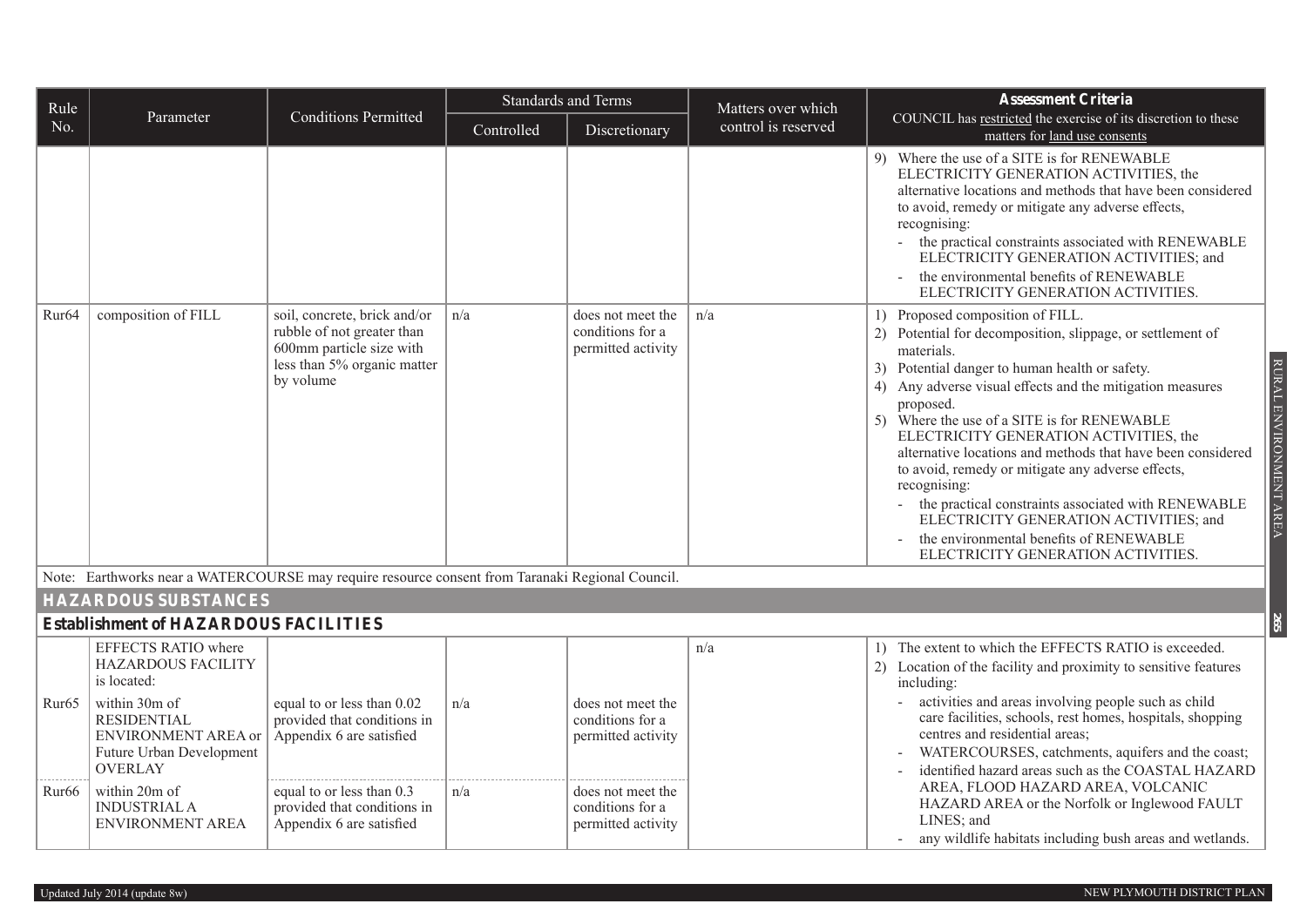| Rule              |                                                                 |                                                                                       | <b>Standards and Terms</b> |                                                             | <b>Matters over which</b> | <b>Assessment Criteria</b>                                                                                                                                                                                                                                                                                                                                                                                                                                                                                                                                                                                                                                                                                                                                                                                                                                                                                                                                                                                                                                                                                                                         |  |
|-------------------|-----------------------------------------------------------------|---------------------------------------------------------------------------------------|----------------------------|-------------------------------------------------------------|---------------------------|----------------------------------------------------------------------------------------------------------------------------------------------------------------------------------------------------------------------------------------------------------------------------------------------------------------------------------------------------------------------------------------------------------------------------------------------------------------------------------------------------------------------------------------------------------------------------------------------------------------------------------------------------------------------------------------------------------------------------------------------------------------------------------------------------------------------------------------------------------------------------------------------------------------------------------------------------------------------------------------------------------------------------------------------------------------------------------------------------------------------------------------------------|--|
| No.               | Parameter                                                       | <b>Conditions Permitted</b>                                                           | <b>Controlled</b>          | <b>Discretionary</b>                                        | control is reserved       | COUNCIL has restricted the exercise of its discretion to these<br>matters for land use consents                                                                                                                                                                                                                                                                                                                                                                                                                                                                                                                                                                                                                                                                                                                                                                                                                                                                                                                                                                                                                                                    |  |
| Rur <sub>67</sub> | within 10m of<br><b>INDUSTRIAL B</b><br>ENVIRONMENT AREA        | equal to or less than 0.5<br>provided that conditions in<br>Appendix 6 are satisfied  | n/a                        | does not meet the<br>conditions for a<br>permitted activity |                           | 3) Choice of site location including the nature of the subsoil<br>and site geology.<br>SITE design and management including:                                                                                                                                                                                                                                                                                                                                                                                                                                                                                                                                                                                                                                                                                                                                                                                                                                                                                                                                                                                                                       |  |
| Rur <sub>68</sub> | within 10m of OPEN<br><b>SPACE ENVIRONMENT</b><br><b>AREA</b>   | equal to or less than 0.2<br>provided that conditions in<br>Appendix 6 are satisfied  | n/a                        | does not meet the<br>conditions for a<br>permitted activity |                           | SITE drainage and OFF-SITE INFRASTRUCTURE,<br>e.g. stormwater drainage systems, sewer type and<br>capacity;                                                                                                                                                                                                                                                                                                                                                                                                                                                                                                                                                                                                                                                                                                                                                                                                                                                                                                                                                                                                                                        |  |
| Rur <sub>69</sub> | anywhere else in the<br><b>RURAL ENVIRONMENT</b><br><b>AREA</b> | equal to or less than 0.75<br>provided that conditions in<br>Appendix 6 are satisfied | n/a                        | does not meet the<br>conditions for a<br>permitted activity |                           | the disposal of wastes containing HAZARDOUS<br><b>SUBSTANCES:</b><br>adherence to health and safety and/or environmental<br>management systems; and<br>self monitoring and maintenance procedures.<br>RURAL ENVIRONMENT AREA<br>Risk mitigation and management measures including:<br>spill contingency and emergency planning, including<br>potential hazards, failure modes and exposure pathways;<br>emergency procedures; and<br>fire safety and fire water management.<br>Any potential cumulative or synergistic effects that<br>may result from the establishment and operation of the<br>HAZARDOUS FACILITY.<br>Transport of HAZARDOUS SUBSTANCES and any<br>adverse effects on the operation and safety of the roading<br>network.<br>Alternative locations or methods for undertaking the activity.<br>9) Where the use of a SITE is for RENEWABLE<br>ELECTRICITY GENERATION ACTIVITIES, the<br>alternative locations and methods that have been considered<br>266<br>to avoid, remedy or mitigate any adverse effects,<br>recognising:<br>the practical constraints associated with RENEWABLE<br>ELECTRICITY GENERATION ACTIVITIES; and |  |
|                   |                                                                 |                                                                                       |                            |                                                             |                           | the environmental benefits of RENEWABLE<br>ELECTRICITY GENERATION ACTIVITIES.                                                                                                                                                                                                                                                                                                                                                                                                                                                                                                                                                                                                                                                                                                                                                                                                                                                                                                                                                                                                                                                                      |  |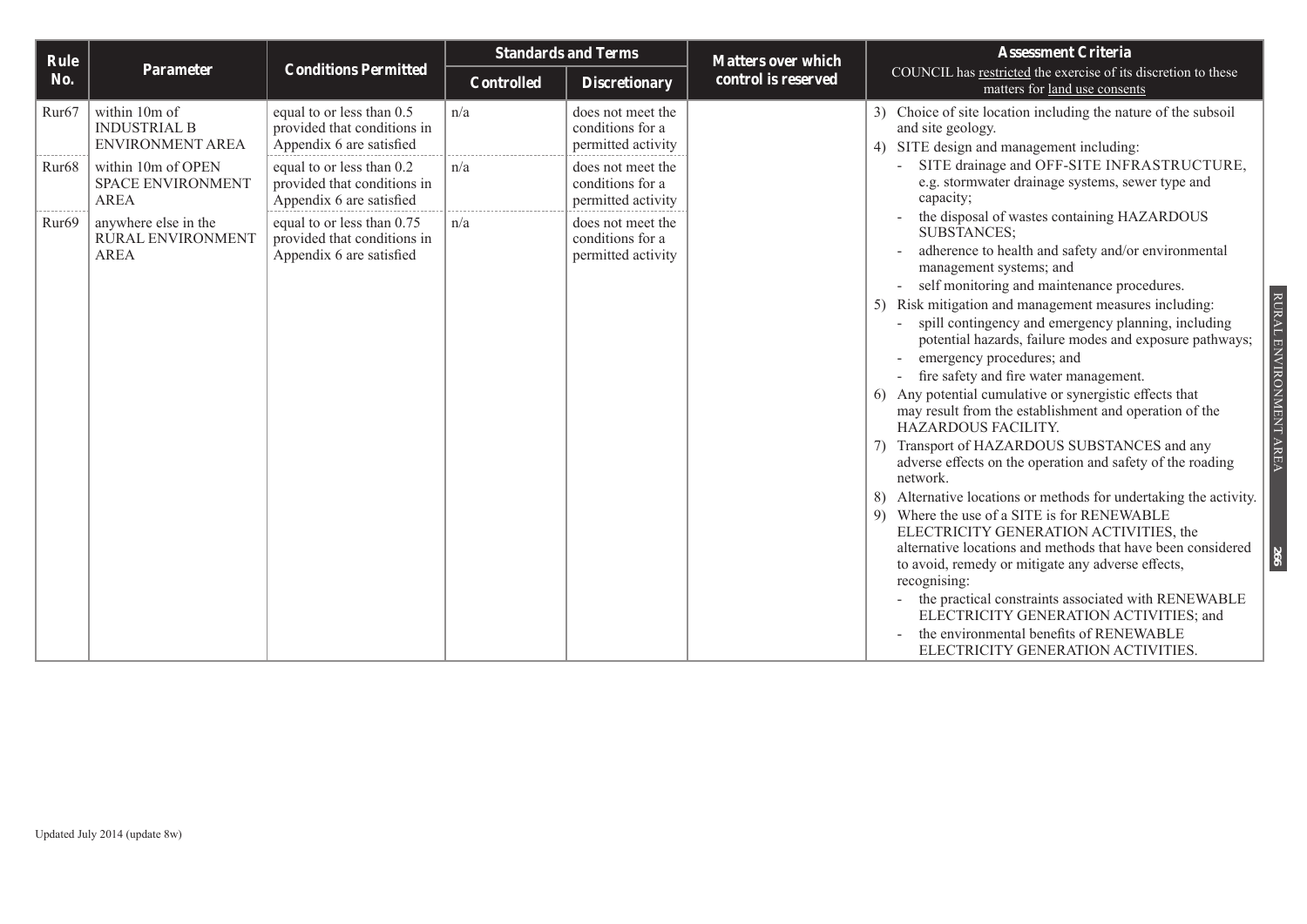| Rule  | Parameter               | <b>Conditions Permitted</b>                                                                                                                                                                                                                                                                                                                                                                                                                                                                                                                                                                                                                                                                                                                                                                                                                                                                                                                                           | <b>Standards and Terms</b>                                  |                      | <b>Matters over which</b>                                                         | <b>Assessment Criteria</b>                                                                      |                               |
|-------|-------------------------|-----------------------------------------------------------------------------------------------------------------------------------------------------------------------------------------------------------------------------------------------------------------------------------------------------------------------------------------------------------------------------------------------------------------------------------------------------------------------------------------------------------------------------------------------------------------------------------------------------------------------------------------------------------------------------------------------------------------------------------------------------------------------------------------------------------------------------------------------------------------------------------------------------------------------------------------------------------------------|-------------------------------------------------------------|----------------------|-----------------------------------------------------------------------------------|-------------------------------------------------------------------------------------------------|-------------------------------|
| No.   |                         |                                                                                                                                                                                                                                                                                                                                                                                                                                                                                                                                                                                                                                                                                                                                                                                                                                                                                                                                                                       | Controlled                                                  | <b>Discretionary</b> | control is reserved                                                               | COUNCIL has restricted the exercise of its discretion to these<br>matters for land use consents |                               |
|       | <b>KEEPING OF GOATS</b> |                                                                                                                                                                                                                                                                                                                                                                                                                                                                                                                                                                                                                                                                                                                                                                                                                                                                                                                                                                       |                                                             |                      |                                                                                   |                                                                                                 |                               |
|       |                         | Keeping of goats within 2km of the boundary of Egmont National Park                                                                                                                                                                                                                                                                                                                                                                                                                                                                                                                                                                                                                                                                                                                                                                                                                                                                                                   |                                                             |                      |                                                                                   |                                                                                                 |                               |
| Rur70 | containment             | any goat owned, farmed<br>or otherwise kept shall be<br>confined by GOAT PROOF<br>FENCING or other suitable<br>enclosure or otherwise shall be<br>securely tethered.<br>every prospective goat farmer<br>shall, before commencing a<br>goat farming operation:<br>(a) notify the COUNCIL of<br>his/her intention to farm<br>goats and advise the<br>COUNCIL on the location<br>of the goat farm;<br>(b) provide to the COUNCIL<br>a plan of the property on<br>which the goat farming is<br>to occur showing<br>the position of<br>(i)<br>existing fencing and<br>the standard of that<br>fencing;<br>(ii) the position of any<br>proposed new fencing<br>(including proposed<br>improvements to<br>existing fencing as<br>will be required to<br>meet this rule);<br>(iii) the general topography<br>of the property<br>(including any water<br>courses);<br>(iv) any SIGNIFICANT<br>NATURAL AREA on<br>the property or abutting<br>the boundary of the<br>property. | does not meet the<br>conditions for a<br>permitted activity | n/a                  | 1) suitability of materials<br>and design of any<br>fence, enclosure or<br>tether | n/a                                                                                             | RURAL ENVIRONMENT AREA<br>267 |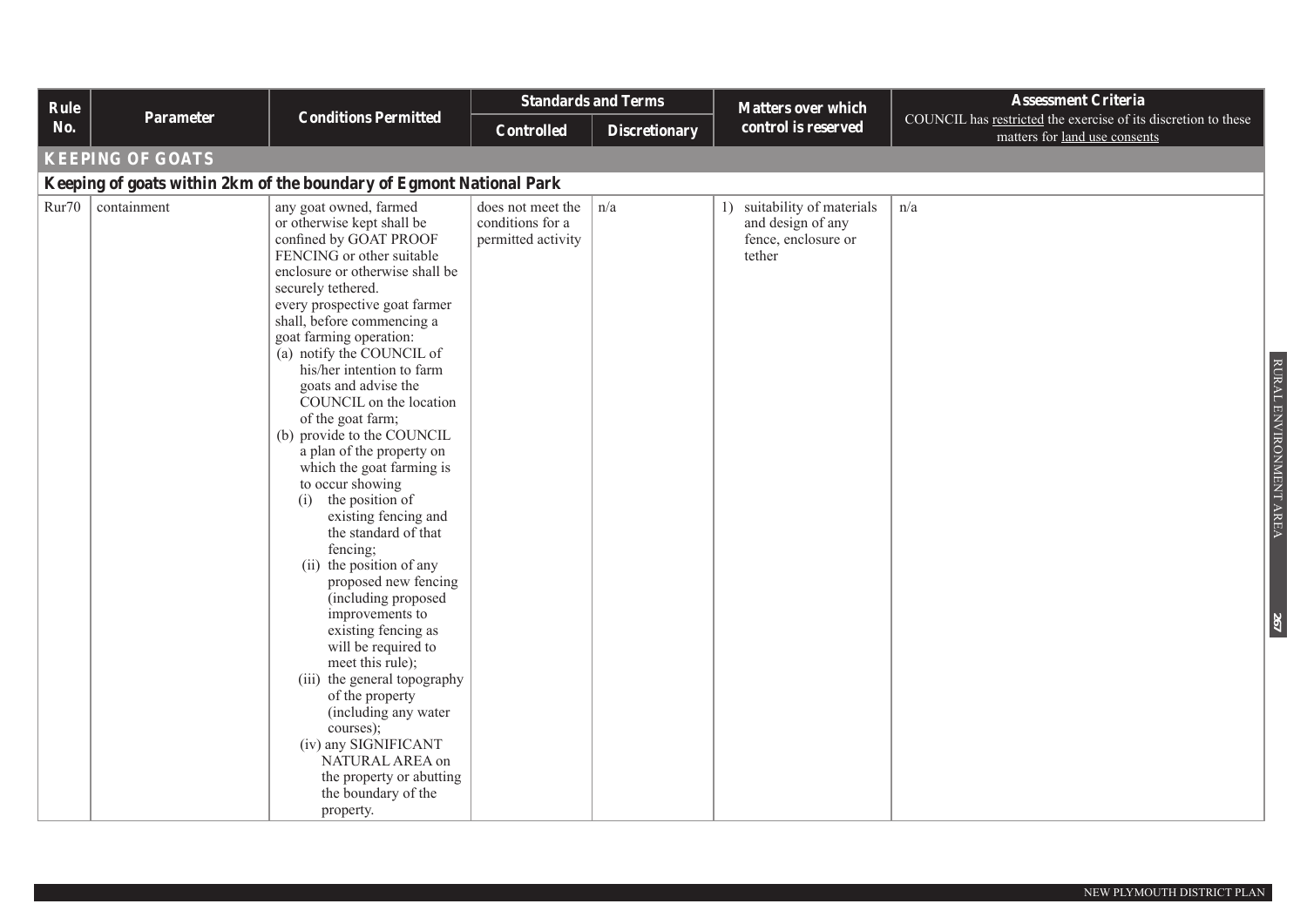| Rule  |                                                                                                                                                                                                                                                                                                                                                                                        |                                                                                                                                                                                                                                                                                                                                                                                                                                                                                                                                                   | <b>Standards and Terms</b>                                  |                                                             | <b>Matters over which</b>                       | <b>Assessment Criteria</b>                                                                                                                                                                                                                                                                                                                                                                                                                                                                                                                                                                                                                                                                                                                                                                                                                                                                                                                                                                                                                                                                                                                                                                                                                                                                                                                                                                                                                                                                                                                                              |  |  |  |  |
|-------|----------------------------------------------------------------------------------------------------------------------------------------------------------------------------------------------------------------------------------------------------------------------------------------------------------------------------------------------------------------------------------------|---------------------------------------------------------------------------------------------------------------------------------------------------------------------------------------------------------------------------------------------------------------------------------------------------------------------------------------------------------------------------------------------------------------------------------------------------------------------------------------------------------------------------------------------------|-------------------------------------------------------------|-------------------------------------------------------------|-------------------------------------------------|-------------------------------------------------------------------------------------------------------------------------------------------------------------------------------------------------------------------------------------------------------------------------------------------------------------------------------------------------------------------------------------------------------------------------------------------------------------------------------------------------------------------------------------------------------------------------------------------------------------------------------------------------------------------------------------------------------------------------------------------------------------------------------------------------------------------------------------------------------------------------------------------------------------------------------------------------------------------------------------------------------------------------------------------------------------------------------------------------------------------------------------------------------------------------------------------------------------------------------------------------------------------------------------------------------------------------------------------------------------------------------------------------------------------------------------------------------------------------------------------------------------------------------------------------------------------------|--|--|--|--|
| No.   | Parameter                                                                                                                                                                                                                                                                                                                                                                              | <b>Conditions Permitted</b>                                                                                                                                                                                                                                                                                                                                                                                                                                                                                                                       | Controlled                                                  | <b>Discretionary</b>                                        | control is reserved                             | COUNCIL has restricted the exercise of its discretion to these matters<br>for land use consents                                                                                                                                                                                                                                                                                                                                                                                                                                                                                                                                                                                                                                                                                                                                                                                                                                                                                                                                                                                                                                                                                                                                                                                                                                                                                                                                                                                                                                                                         |  |  |  |  |
| Rur71 | animal identification                                                                                                                                                                                                                                                                                                                                                                  | every goat shall be<br>identified in accordance<br>with an approved<br>identification system<br>pursuant to the Animal<br>Identification Act 1993                                                                                                                                                                                                                                                                                                                                                                                                 | does not meet the<br>conditions for a<br>permitted activity | n/a                                                         | 1) means for<br>determining animal<br>ownership | n/a                                                                                                                                                                                                                                                                                                                                                                                                                                                                                                                                                                                                                                                                                                                                                                                                                                                                                                                                                                                                                                                                                                                                                                                                                                                                                                                                                                                                                                                                                                                                                                     |  |  |  |  |
|       |                                                                                                                                                                                                                                                                                                                                                                                        |                                                                                                                                                                                                                                                                                                                                                                                                                                                                                                                                                   |                                                             |                                                             |                                                 | Note: Parts of Oakura Township are within 2km of Egmont National Park. The provisions of the New Plymouth District Council Bylaw 2008 apply to the keeping of goats in urban areas.                                                                                                                                                                                                                                                                                                                                                                                                                                                                                                                                                                                                                                                                                                                                                                                                                                                                                                                                                                                                                                                                                                                                                                                                                                                                                                                                                                                     |  |  |  |  |
|       | <b>OUTDOOR STORAGE</b><br><b>OUTDOOR STORAGE of items</b>                                                                                                                                                                                                                                                                                                                              |                                                                                                                                                                                                                                                                                                                                                                                                                                                                                                                                                   |                                                             |                                                             |                                                 |                                                                                                                                                                                                                                                                                                                                                                                                                                                                                                                                                                                                                                                                                                                                                                                                                                                                                                                                                                                                                                                                                                                                                                                                                                                                                                                                                                                                                                                                                                                                                                         |  |  |  |  |
| Rur72 | landscaping of SIDE<br><b>BOUNDARIES</b> for<br><b>OUTDOOR STORAGE</b><br>areas which:<br>1) amount to $14m3$ or<br>more<br>2) are stored for a period<br>of eight, or more,<br>consecutive weeks in<br>any 12 month period;<br>and<br>3) are visible from<br>an adjoining<br><b>RESIDENTIAL</b><br><b>ENVIRONMENT</b><br><b>AREA</b> or Future<br>Urban Development<br><b>OVERLAY</b> | shall be screened by either:<br>1) a solid fence or wall of<br>a minimum HEIGHT<br>of $1.8m$ ; or<br>2) landscaping or<br>TREES of a minimum<br>HEIGHT of 1m at<br>installation which will<br>achieve a continuous<br>screen of a minimum of<br>1.8m in HEIGHT and<br>1.5m in width within<br>five years; or<br>3) a combination of both<br>located between the<br><b>OUTDOOR STORAGE</b><br>area and those boundaries<br>of the SITE which adjoin<br>the RESIDENTIAL<br><b>ENVIRONMENT AREA or</b><br>Future Urban Development<br><b>OVERLAY</b> | n/a                                                         | does not meet the<br>conditions for a<br>permitted activity | n/a                                             | 1) Any adverse visual effects resulting from reduced, alternative<br>RURAL ENVIRONMENT AREA<br>or no screening/landscaping of the OUTDOOR STORAGE area<br>on the outlook and visual amenity of adjoining SITES in the<br>RESIDENTIAL ENVIRONMENT AREAS or Future Urban<br>Development OVERLAY.<br>2) The effect of the reduced screening/landscaping on the ability<br>to maintain RURAL CHARACTER.<br>3) Any adverse visual effects on the New Plymouth entrance<br>corridors.<br>4) The distance of the OUTDOOR STORAGE area from the<br>relevant boundary.<br>5) The time period, type and volume of goods for which the<br>OUTDOOR STORAGE area will be used.<br>6) The ability of the topography or existing vegetation within<br>the locality to mitigate any adverse visual effects, resulting<br>from reduced or no screening, on adjoining SITES in the<br>268<br>RESIDENTIAL ENVIRONMENT AREA or Future Urban<br>Development OVERLAY or on the New Plymouth entrance<br>corridor.<br>7) The ability to mitigate any adverse visual effects resulting from<br>reduced or no screening of the OUTDOOR STORAGE area<br>through alternative means.<br>Where the use of a SITE is for RENEWABLE ELECTRICITY<br>8)<br>GENERATION ACTIVITIES, the alternative locations and<br>methods that have been considered to avoid, remedy or mitigate<br>any adverse effects, recognising:<br>the practical constraints associated with RENEWABLE<br>ELECTRICITY GENERATION ACTIVITIES; and<br>the environmental benefits of RENEWABLE<br>ELECTRICITY GENERATION ACTIVITIES. |  |  |  |  |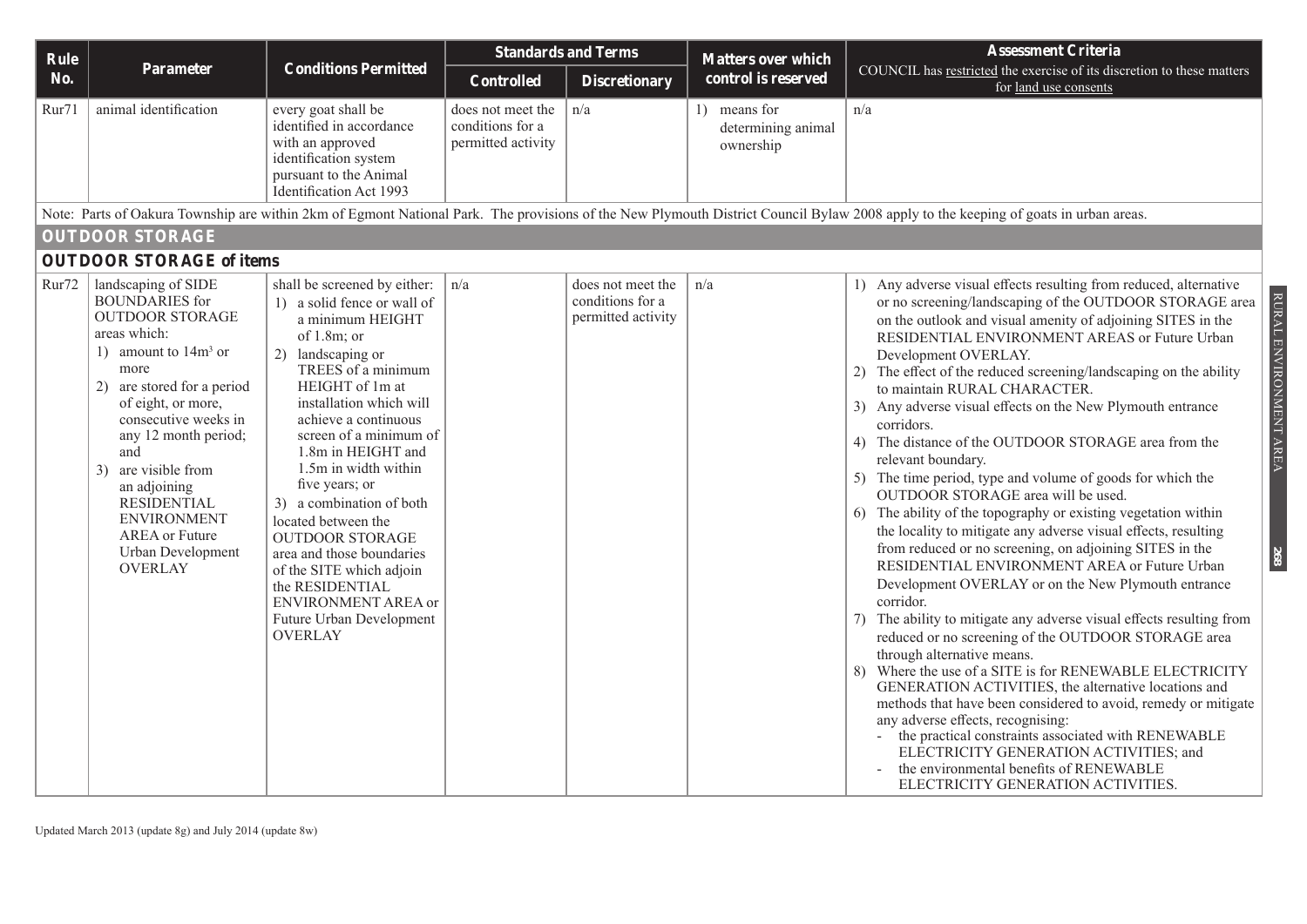| <b>Rule</b> |                                                                                                                                                                                                                                                                                                                          |                                                                                                                                                                                                                                                                                                                                                                                                             | <b>Standards and Terms</b> |                                                             | <b>Matters over which</b> | <b>Assessment Criteria</b>                                                                                                                                                                                                                                                                                                                                                                                                                                                                                                                                                                                                                          |
|-------------|--------------------------------------------------------------------------------------------------------------------------------------------------------------------------------------------------------------------------------------------------------------------------------------------------------------------------|-------------------------------------------------------------------------------------------------------------------------------------------------------------------------------------------------------------------------------------------------------------------------------------------------------------------------------------------------------------------------------------------------------------|----------------------------|-------------------------------------------------------------|---------------------------|-----------------------------------------------------------------------------------------------------------------------------------------------------------------------------------------------------------------------------------------------------------------------------------------------------------------------------------------------------------------------------------------------------------------------------------------------------------------------------------------------------------------------------------------------------------------------------------------------------------------------------------------------------|
| No.         | Parameter                                                                                                                                                                                                                                                                                                                | <b>Conditions Permitted</b>                                                                                                                                                                                                                                                                                                                                                                                 | <b>Controlled</b>          | <b>Discretionary</b>                                        | control is reserved       | COUNCIL has restricted the exercise of its discretion to these<br>matters for land use consents                                                                                                                                                                                                                                                                                                                                                                                                                                                                                                                                                     |
| Rur72A      | landscaping of SIDE and<br><b>ROAD BOUNDARIES for</b><br><b>OUTDOOR STORAGE</b><br>areas which:<br>1) amount to $14m3$ or<br>more<br>2) are stored for a period<br>of eight, or more,<br>consecutive weeks in<br>any 12 month period;<br>and<br>3) are visible from an<br>adjoining<br>New Plymouth<br>entrance corridor | shall be screened by<br>landscaping or planting<br>of TREES of a minimum<br>HEIGHT of 1m at<br>installation which will<br>achieve a continuous screen<br>of a minimum of 1.8m in<br>HEIGHT and 1.5m in width<br>within five years.<br>The landscaping shall<br>be located between the<br><b>OUTDOOR STORAGE</b><br>area and those boundaries<br>of the SITE within or<br>adjoining the entrance<br>corridor | n/a                        | does not meet the<br>conditions for a<br>permitted activity | n/a                       | 1) Where the use of a SITE is for RENEWABLE<br>ELECTRICITY GENERATION ACTIVITIES, the<br>alternative locations and methods that have been<br>considered to avoid, remedy or mitigate any adverse<br>effects, recognising:<br>- the practical constraints associated with RENEWABLE<br>ELECTRICITY GENERATION ACTIVITIES; and<br>the environmental benefits of RENEWABLE<br>ELECTRICITY GENERATION ACTIVITIES.<br>RURAL ENVIRONMENT AREA                                                                                                                                                                                                             |
|             |                                                                                                                                                                                                                                                                                                                          | Note: A recommended list of species for specific locations within the district is available from the COUNCIL.                                                                                                                                                                                                                                                                                               |                            |                                                             |                           |                                                                                                                                                                                                                                                                                                                                                                                                                                                                                                                                                                                                                                                     |
|             | <b>CONSUMPTION OF LIQUOR</b>                                                                                                                                                                                                                                                                                             |                                                                                                                                                                                                                                                                                                                                                                                                             |                            |                                                             |                           |                                                                                                                                                                                                                                                                                                                                                                                                                                                                                                                                                                                                                                                     |
|             |                                                                                                                                                                                                                                                                                                                          |                                                                                                                                                                                                                                                                                                                                                                                                             |                            |                                                             |                           | Use of a SITE for the on-SITE consumption of liquor where a license is required under the Sale of Liquor Act 1989 (excluding TEMPORARY EVENTS)                                                                                                                                                                                                                                                                                                                                                                                                                                                                                                      |
| Rur73       |                                                                                                                                                                                                                                                                                                                          | n/a                                                                                                                                                                                                                                                                                                                                                                                                         | n/a                        | under all<br>circumstances                                  | n/a                       | 1) The nature and scale of the activity and its compatibility<br>with surrounding activities.<br>2) Noise (including from entertainment and patrons) and<br>traffic generation effects.<br>3) The topography of the SITE and neighbouring areas.<br>4) The ability to remedy or mitigate any adverse effects<br>of the activity by the layout or design of the SITE or<br>269<br>BUILDINGS, or by the provision of landscaping or similar<br>measures.<br>5) The location of on-SITE car parking in relation to<br>residential activities.<br>6) The days of the week which the premises are open and the<br>frequency of entertainment activities. |
|             |                                                                                                                                                                                                                                                                                                                          |                                                                                                                                                                                                                                                                                                                                                                                                             |                            |                                                             |                           |                                                                                                                                                                                                                                                                                                                                                                                                                                                                                                                                                                                                                                                     |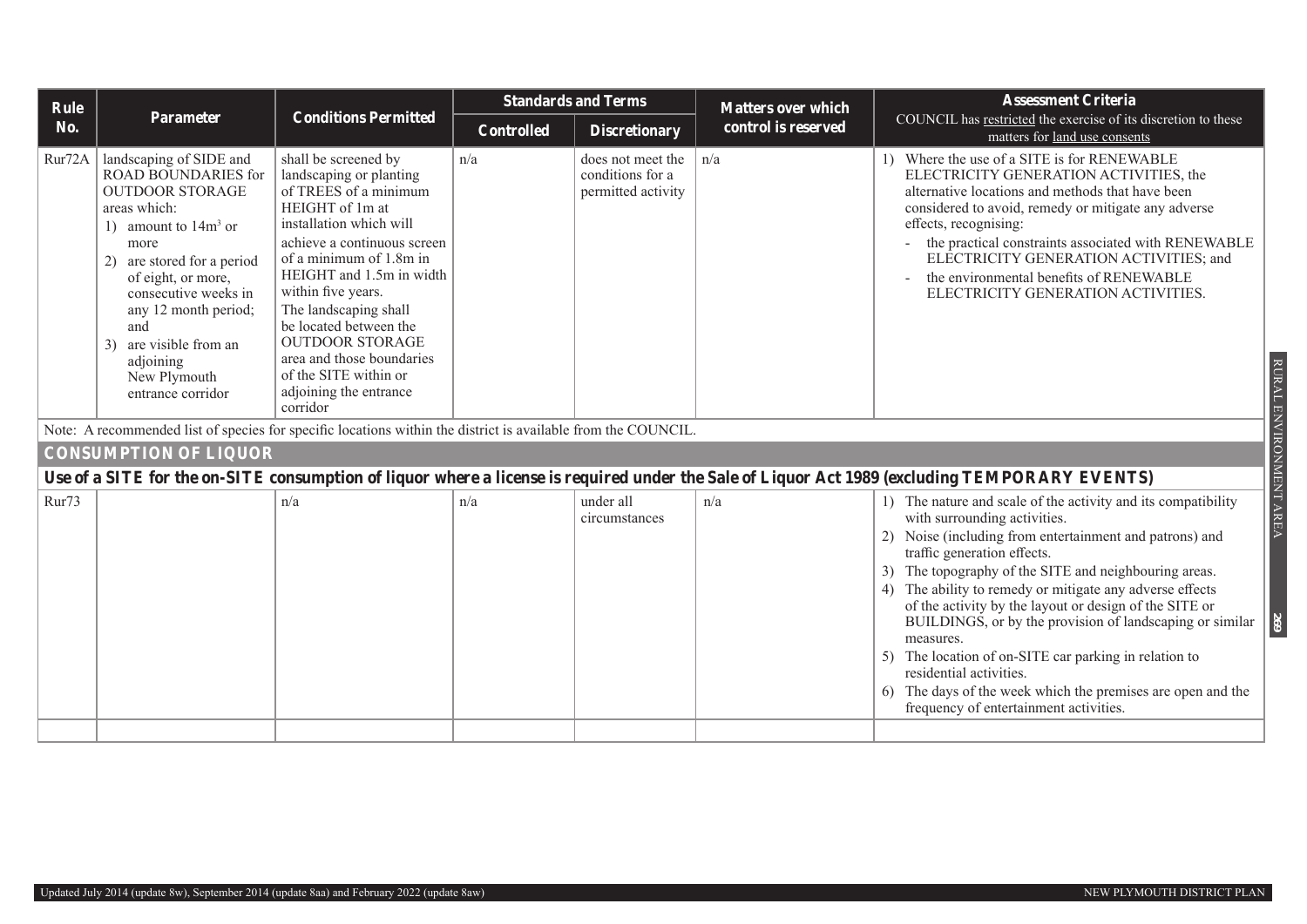| Rule  |                                                                                                                                                                                                                                                                                                                                                                                                                                                         | <b>Conditions Permitted</b>                                                                                                                                                                              | <b>Standards and Terms</b>                                                                                                                                                                                                                   |                                                             | <b>Matters over which</b>                                                                                                                                                                                                                           | <b>Assessment Criteria</b>                                                                                                                                                                                                                                                                                                                                                                                                                                                                                      |  |  |  |  |
|-------|---------------------------------------------------------------------------------------------------------------------------------------------------------------------------------------------------------------------------------------------------------------------------------------------------------------------------------------------------------------------------------------------------------------------------------------------------------|----------------------------------------------------------------------------------------------------------------------------------------------------------------------------------------------------------|----------------------------------------------------------------------------------------------------------------------------------------------------------------------------------------------------------------------------------------------|-------------------------------------------------------------|-----------------------------------------------------------------------------------------------------------------------------------------------------------------------------------------------------------------------------------------------------|-----------------------------------------------------------------------------------------------------------------------------------------------------------------------------------------------------------------------------------------------------------------------------------------------------------------------------------------------------------------------------------------------------------------------------------------------------------------------------------------------------------------|--|--|--|--|
| No.   | Parameter                                                                                                                                                                                                                                                                                                                                                                                                                                               |                                                                                                                                                                                                          | <b>Controlled</b>                                                                                                                                                                                                                            | <b>Discretionary</b>                                        | control is reserved                                                                                                                                                                                                                                 | COUNCIL has restricted the exercise of its discretion to<br>these matters for land use consents                                                                                                                                                                                                                                                                                                                                                                                                                 |  |  |  |  |
|       | <b>STOCK TRUCK EFFLUENT</b>                                                                                                                                                                                                                                                                                                                                                                                                                             |                                                                                                                                                                                                          |                                                                                                                                                                                                                                              |                                                             |                                                                                                                                                                                                                                                     |                                                                                                                                                                                                                                                                                                                                                                                                                                                                                                                 |  |  |  |  |
|       | <b>Generation of stock truck effluent</b>                                                                                                                                                                                                                                                                                                                                                                                                               |                                                                                                                                                                                                          |                                                                                                                                                                                                                                              |                                                             |                                                                                                                                                                                                                                                     |                                                                                                                                                                                                                                                                                                                                                                                                                                                                                                                 |  |  |  |  |
| Rur74 | requirement for stock truck<br>effluent receiving facilities                                                                                                                                                                                                                                                                                                                                                                                            | any SITE that receives<br>more than 850 per head<br>of stock in any one month<br>shall establish on-SITE<br>discharge systems for<br>receiving stock truck<br>effluent, including<br>washdown facilities | any operation that<br>has the use of any<br>existing stock truck<br>effluent receiving<br>facility, where that<br>effluent facility:<br>1) has secure<br>working hours<br>access; and<br>2) is located no<br>more than 20km<br>from the SITE | n/a                                                         | 1) The suitability of any<br>alternative stock truck<br>effluent receiving<br>facility in terms of<br>secure working hours<br>access and its location in<br>relation to the proposed<br>SITE.<br>2) The number of stock<br>trucks serving the SITE. | n/a                                                                                                                                                                                                                                                                                                                                                                                                                                                                                                             |  |  |  |  |
|       | RURAL ENVIRONMENT AREA<br>Note: Technical advice as to the design of suitable stock truck effluent disposal facilities may be obtained the COUNCIL, or Taranaki Regional Council. APPLICANTS are also advised that a discharge<br>consent may also be required from Taranaki Regional Council.                                                                                                                                                          |                                                                                                                                                                                                          |                                                                                                                                                                                                                                              |                                                             |                                                                                                                                                                                                                                                     |                                                                                                                                                                                                                                                                                                                                                                                                                                                                                                                 |  |  |  |  |
|       | <b>VEGETATION</b>                                                                                                                                                                                                                                                                                                                                                                                                                                       |                                                                                                                                                                                                          |                                                                                                                                                                                                                                              |                                                             |                                                                                                                                                                                                                                                     |                                                                                                                                                                                                                                                                                                                                                                                                                                                                                                                 |  |  |  |  |
|       | <b>Use of land for SHELTER BELTS</b>                                                                                                                                                                                                                                                                                                                                                                                                                    |                                                                                                                                                                                                          |                                                                                                                                                                                                                                              |                                                             |                                                                                                                                                                                                                                                     |                                                                                                                                                                                                                                                                                                                                                                                                                                                                                                                 |  |  |  |  |
| Rur75 | maximum HEIGHT<br>for TREES planted on or<br>after 28 November 1998<br>where:<br>1) located within 20m of<br>a SIDE BOUNDARY<br>that faces south west,<br>south east or anywhere<br>in the arc between (135°<br>to 225° with north being<br>$0^\circ$ , see Diagram 3.7 in<br>Appendix 3); and<br>an existing<br>2)<br><b>HABITABLE</b><br><b>BUILDING</b> or<br>horticultural use is<br>located on an adjacent<br>SITE within 16m of that<br>boundary. | shall comply with the<br>HEIGHT set by the<br>daylighting envelope in<br>Diagram 3.7 in Appendix 3                                                                                                       | n/a                                                                                                                                                                                                                                          | does not meet the<br>conditions for a<br>permitted activity | n/a                                                                                                                                                                                                                                                 | 1) The adverse effects, in terms of shading, of non-<br>compliance on the adjoining SITE.<br>The extent of additional shading from non-<br>(2)<br>compliance, taking into account the use of the<br>affected SITES, the amount of shadow cast and the<br>period of time adjacent SITES are affected.<br>3) The ability of existing topography or vegetation<br>270<br>to mitigate any adverse shading effects from non-<br>compliance on the adjoining SITE.<br>4) The nature of the use of the adjoining SITE. |  |  |  |  |
|       | appropriate NETWORK UTILITY operator or ROAD CONTROLLING AUTHORITY.                                                                                                                                                                                                                                                                                                                                                                                     |                                                                                                                                                                                                          |                                                                                                                                                                                                                                              |                                                             |                                                                                                                                                                                                                                                     | Note: NETWORK UTILITY operators and ROAD CONTROLLING AUTHORITIES have the ability to require TREES to be cut down, lowered or trimmed where they are adversely affecting the<br>operation of a NETWORK UTILITY or ROAD. Therefore, it is considered good practice to plant and maintain TREES in such a way as to avoid such adverse effects. For further advice contact the                                                                                                                                    |  |  |  |  |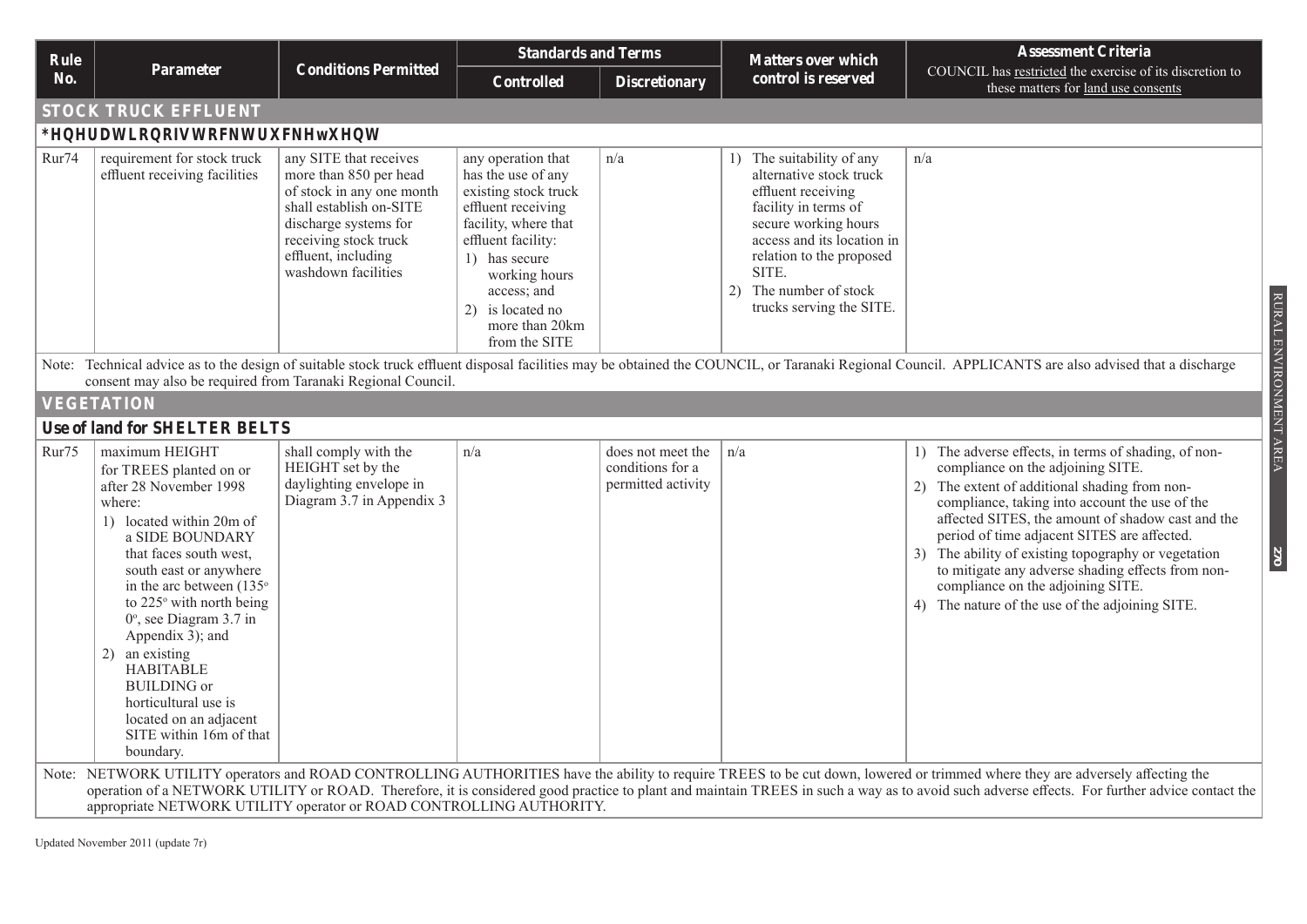| Rule  |                                                                                                                                                             | Standards and Terms    |                             |                            |                                                                                                                                                                                                                                                                                                                                                                                                                                                                                                                                                                                                                                                                                                                                                                                                                                                                     | Matters to be considered                                                                                                                                                                                                                                                                                                                                                                                                                                                                                                                                                                                                                                                                                                                                                                                                                                                                                                                                                                                                                                                                                                                                                                         |
|-------|-------------------------------------------------------------------------------------------------------------------------------------------------------------|------------------------|-----------------------------|----------------------------|---------------------------------------------------------------------------------------------------------------------------------------------------------------------------------------------------------------------------------------------------------------------------------------------------------------------------------------------------------------------------------------------------------------------------------------------------------------------------------------------------------------------------------------------------------------------------------------------------------------------------------------------------------------------------------------------------------------------------------------------------------------------------------------------------------------------------------------------------------------------|--------------------------------------------------------------------------------------------------------------------------------------------------------------------------------------------------------------------------------------------------------------------------------------------------------------------------------------------------------------------------------------------------------------------------------------------------------------------------------------------------------------------------------------------------------------------------------------------------------------------------------------------------------------------------------------------------------------------------------------------------------------------------------------------------------------------------------------------------------------------------------------------------------------------------------------------------------------------------------------------------------------------------------------------------------------------------------------------------------------------------------------------------------------------------------------------------|
| No.   | Parameter                                                                                                                                                   | Controlled<br>Activity | Restricted<br>Discretionary | Fully<br>Discretionary     | Matters over which control is reserved                                                                                                                                                                                                                                                                                                                                                                                                                                                                                                                                                                                                                                                                                                                                                                                                                              | Fully Discretionary Activity: discretion has NOT been<br>restricted to these matters                                                                                                                                                                                                                                                                                                                                                                                                                                                                                                                                                                                                                                                                                                                                                                                                                                                                                                                                                                                                                                                                                                             |
|       | <b>SUBDIVISION</b>                                                                                                                                          |                        |                             |                            |                                                                                                                                                                                                                                                                                                                                                                                                                                                                                                                                                                                                                                                                                                                                                                                                                                                                     |                                                                                                                                                                                                                                                                                                                                                                                                                                                                                                                                                                                                                                                                                                                                                                                                                                                                                                                                                                                                                                                                                                                                                                                                  |
|       | <b>Subdivision of land</b>                                                                                                                                  |                        |                             |                            |                                                                                                                                                                                                                                                                                                                                                                                                                                                                                                                                                                                                                                                                                                                                                                                                                                                                     |                                                                                                                                                                                                                                                                                                                                                                                                                                                                                                                                                                                                                                                                                                                                                                                                                                                                                                                                                                                                                                                                                                                                                                                                  |
| Rur76 | of an ALLOTMENT<br>where there is an<br>increase in the number<br>of ALLOTMENTS<br>being served by, or<br>having ownership of, a<br><b>RIGHT OF WAY</b>     | n/a                    | n/a                         | under all<br>circumstances | 1) Design and layout including consideration<br>towards SITE size, shape, aspect, position<br>of boundaries and placement to maintain<br>RURAL CHARACTER.<br>2) Development of the subdivision and SITES<br>having regard to the elements of RURAL<br>CHARACTER to provide:                                                                                                                                                                                                                                                                                                                                                                                                                                                                                                                                                                                         | 1) The effect of the subdivision on the ability to maintain<br>RURAL CHARACTER.<br>2) Whether the environment is spacious and maintains a<br>low density built form and results in a low intensity of<br>use typical of rural areas.<br>3) If there is a large balance area and whether the balance<br>area and/or the subdivided ALLOTMENTS ensures                                                                                                                                                                                                                                                                                                                                                                                                                                                                                                                                                                                                                                                                                                                                                                                                                                             |
|       | minimum<br>ALLOTMENT size<br>(not including the<br>area required to<br>provide access to rear<br>ALLOTMENTS) and<br>maximum number of<br><b>ALLOTMENTS:</b> |                        |                             |                            | a) appropriate VEHICLE access;<br>b) for impacts on the ROAD NETWORK<br>and the ability to mitigate adverse<br>effects;<br>c) for the provision and location of<br>services;<br>d) for the location of ROADS, RIGHT OF<br>WAYS and DRIVEWAYS.                                                                                                                                                                                                                                                                                                                                                                                                                                                                                                                                                                                                                       | the continued production orientated nature of RURAL<br>CHARACTER.<br>RURAL ENVIRONMENT AREA<br>4) Consideration towards the number of ALLOTMENTS<br>proposed and if they will lead to intensive land uses that<br>are not typical of RURAL CHARACTER;<br>5) Whether the subdivision and resulting built form will<br>be highly visible in the landscape or whether this can<br>be avoided, remedied or mitigated by the placement of                                                                                                                                                                                                                                                                                                                                                                                                                                                                                                                                                                                                                                                                                                                                                             |
| Rur77 | where created solely<br>for NETWORK<br>UTILITIES, ROADS,<br>reserves or access                                                                              | no minimum             | n/a                         | n/a                        | 3) Protection and management of:<br>a) natural features;<br>b) the Katikara Formation aeolian tephra<br>sections;<br>c) OUTSTANDING and REGIONALLY<br>SIGNIFICANT LANDSCAPES and<br>the COASTAL POLICY AREA;<br>d) vegetation (including riparian<br>vegetation), and consideration towards<br>planting and on-going management;<br>SIGNIFICANT NATURAL AREAS,<br>e)<br>including other areas of vegetation that<br>meet the criteria for a SIGNIFICANT<br>NATURAL AREA.<br>4) Provision of public space areas for<br>recreation, conservation, or pedestrian/<br>cycle access purposes.<br>5) Works to mitigate against the adverse<br>effects of natural and/or other hazards.<br>6) Works to mitigate against adverse effects<br>on the natural character of the coastal<br>environment.<br>7) Alteration of contour, earthworks and<br>clearance of vegetation. | identified BUILDING platforms or other design and<br>layout considerations.<br>Design and visual treatment of the subdivision and<br>6)<br>resulting development including consideration towards<br>techniques such as softening with vegetation, screening,<br>planting, boundary treatment and BUILDING and<br>STRUCTURE design, and the use of materials, colour<br>and reflectivity.<br>The subdivision and resulting BUILDING platforms do<br>7)<br>not require substantial EXCAVATION and FILLING and<br>112<br>consideration towards reinstatement.<br>8)<br>Whether INFRASTRUCTURE is small in scale and that<br>the subdivision is generally un-serviced with a lack of<br>urban INFRASTRUCTURE to an extent typical of the<br>rural environment.<br>9) Whether there are significant community costs<br>associated with upgrading INFRASTRUCTURE due to<br>increased ALLOTMENTS.<br>10) The cumulative effects of the subdivision.<br>11) Whether alternatives to the subdivision have been<br>considered including location, sizes and the number of<br>ALLOTMENTS.<br>12) Whether appropriate vehicle access can be provided and<br>consideration towards the location of DRIVEWAYS. |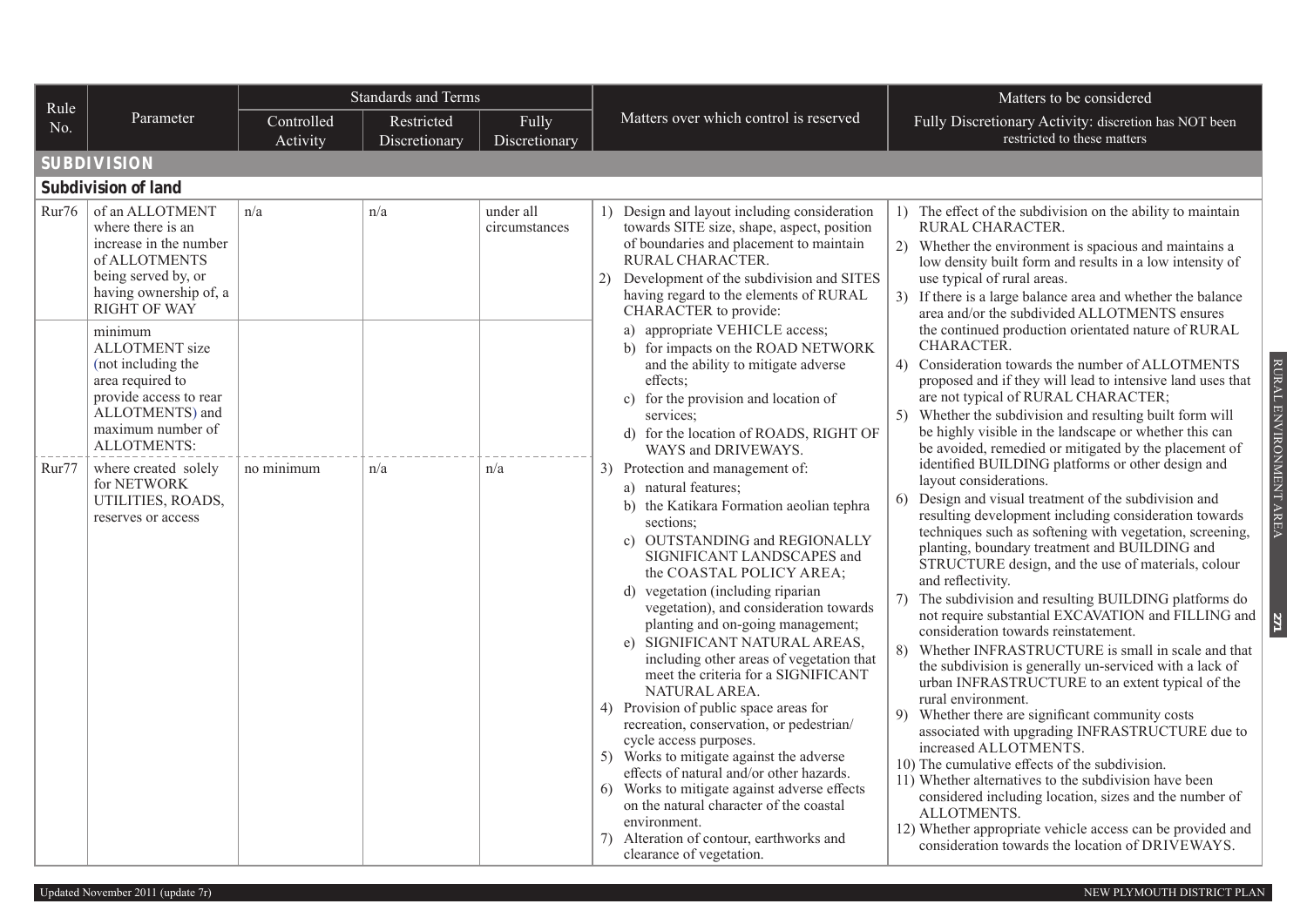| Rule   | <b>Standards and Terms</b>                                                               |                                                                                                                                                                                                                                                                                                                                                                                                                                                    |                                                                                                                                                                                                                                                                         | Matters to be considered                                                                                                                                                                                                                                                                                                                                                                                                                                                                                                    |                                                                                                                                                                                                                                                                                                                                                                                                                                                                                                                                                                                                   |                                                                                                                                                                                                                                                                                                                                                                                                                                                                                                                                                                                                                                                                                                                                                                                                                                                                                                                                                                                                                                                                                                                                                                                                                                                                         |                        |
|--------|------------------------------------------------------------------------------------------|----------------------------------------------------------------------------------------------------------------------------------------------------------------------------------------------------------------------------------------------------------------------------------------------------------------------------------------------------------------------------------------------------------------------------------------------------|-------------------------------------------------------------------------------------------------------------------------------------------------------------------------------------------------------------------------------------------------------------------------|-----------------------------------------------------------------------------------------------------------------------------------------------------------------------------------------------------------------------------------------------------------------------------------------------------------------------------------------------------------------------------------------------------------------------------------------------------------------------------------------------------------------------------|---------------------------------------------------------------------------------------------------------------------------------------------------------------------------------------------------------------------------------------------------------------------------------------------------------------------------------------------------------------------------------------------------------------------------------------------------------------------------------------------------------------------------------------------------------------------------------------------------|-------------------------------------------------------------------------------------------------------------------------------------------------------------------------------------------------------------------------------------------------------------------------------------------------------------------------------------------------------------------------------------------------------------------------------------------------------------------------------------------------------------------------------------------------------------------------------------------------------------------------------------------------------------------------------------------------------------------------------------------------------------------------------------------------------------------------------------------------------------------------------------------------------------------------------------------------------------------------------------------------------------------------------------------------------------------------------------------------------------------------------------------------------------------------------------------------------------------------------------------------------------------------|------------------------|
| No.    | Parameter                                                                                | Controlled                                                                                                                                                                                                                                                                                                                                                                                                                                         | Restricted                                                                                                                                                                                                                                                              | Fully                                                                                                                                                                                                                                                                                                                                                                                                                                                                                                                       | Matters over which control is reserved                                                                                                                                                                                                                                                                                                                                                                                                                                                                                                                                                            | Fully Discretionary Activity: discretion has NOT been                                                                                                                                                                                                                                                                                                                                                                                                                                                                                                                                                                                                                                                                                                                                                                                                                                                                                                                                                                                                                                                                                                                                                                                                                   |                        |
|        |                                                                                          | Activity                                                                                                                                                                                                                                                                                                                                                                                                                                           | Discretionary                                                                                                                                                                                                                                                           | Discretionary                                                                                                                                                                                                                                                                                                                                                                                                                                                                                                               |                                                                                                                                                                                                                                                                                                                                                                                                                                                                                                                                                                                                   | restricted to these matters                                                                                                                                                                                                                                                                                                                                                                                                                                                                                                                                                                                                                                                                                                                                                                                                                                                                                                                                                                                                                                                                                                                                                                                                                                             |                        |
| Rur78  | where not<br>created solely<br>for NETWORK<br>UTILITIES,<br>ROADS, reserves<br>or access | one<br><b>ALLOTMENT</b><br>of not less than<br>4000m <sup>2</sup> , from the<br>PARENT TITLE<br>provided there<br>is a balance area<br>remaining from<br>the Computer<br>Freehold Register<br>subject to<br>subdivision that<br>is not less than<br>20ha in area<br><b>or</b><br>a minimum<br><b>ALLOTMENT</b><br>size of 20ha<br><b>or</b><br>no minimum<br><b>ALLOTMENT</b><br>size for<br><b>MINOR</b><br><b>BOUNDARY</b><br><b>ADJUSTMENTS</b> | Up to three<br><b>ALLOTMENTS</b><br>of not less than<br>4000m <sup>2</sup> from the<br>PARENT TITLE<br>provided there<br>is a balance area<br>remaining from<br>the Computer<br>Freehold<br>Register subject<br>to subdivision<br>that is not less<br>than 20ha in area | Up to four<br><b>ALLOTMENTS</b><br>that are each<br>less than<br>20ha from the<br>PARENT TITLE<br>provided there<br>is a balance area<br>remaining from<br>the Computer<br>Freehold Register<br>subject to<br>subdivision that<br>exceeds 4ha in<br>area.<br>Where the<br>balance area is<br>between 4ha and<br>20ha a further<br><b>ALLOTMENT</b><br>less than 20ha<br>can be subdivided<br>from the<br>PARENT TITLE.<br>provided there are<br>no more than five<br><b>ALLOTMENTS</b><br>in total from the<br>PARENT TITLE | 8) Amalgamation requirements.<br>9) Easement requirements.<br>10) Financial contributions.<br>11) Works and/or services to offset the effects<br>of subdivision.<br>12) INDICATIVE ROADS.<br>13) The location of the permitted BUILDING<br>platform and its ability to maintain RURAL<br>CHARACTER.<br>14) The subdivision and resulting BUILDING<br>platforms do not require substantial<br>EXCAVATION and FILLING and<br>consideration towards reinstatement.<br>15) Any impacts on New Plymouth entrance<br>corridors and the ability of landscaping,<br>planting to mitigate adverse effects. | 13) Where access is via a RIGHT OF WAY:<br>a) the extent to which the number of ALLOTMENTS<br>served by the RIGHT OF WAY is appropriate to<br>maintain RURAL CHARACTER;<br>b) the extent to which the RIGHT OF WAY is capable<br>of handling extra traffic or parking from the land use<br>associated with the subdivision;<br>c) whether the RIGHT OF WAY could be reasonably<br>upgraded to meet the extra usage;<br>whether the extra use of the RIGHT OF WAY places it<br>d)<br>beyond the scale of development which a RIGHT OF<br>WAY could reasonably be expected to provide access;<br>e) effects on the amenity of ALLOTMENTS adjoining<br>the RIGHT OF WAY; and<br>f) any adverse effects on the ROAD<br>TRANSPORTATION NETWORK.<br>14) Consideration towards the design and location of access<br>via a RIGHT OF WAY and alternatives to the RIGHT OF<br>WAY;<br>15) Whether the number of ALLOTMENTS being served by<br>the RIGHT OF WAY is appropriate to maintain RURAL<br>CHARACTER.<br>16) The effect of the subdivision on the protection and<br>management of:<br>natural features;<br>a)<br>b) the Katikara Formation aeolian tephra sections;<br>OUTSTANDING and REGIONALLY SIGNIFICANT<br>$\mathbf{c})$<br>LANDSCAPES and the COASTAL POLICY AREA; | RURAL ENVIRONMENT AREA |
| Rur78A |                                                                                          | meets the<br>standards and<br>terms for a<br>controlled<br>activity as<br>specified in<br>Appendix 27,<br>Part E, 27.9                                                                                                                                                                                                                                                                                                                             | n/a                                                                                                                                                                                                                                                                     | meets the<br>standards and<br>terms for a<br>discretionary<br>activity as<br>specified in<br>Appendix 27,<br>Part E, 27.10                                                                                                                                                                                                                                                                                                                                                                                                  |                                                                                                                                                                                                                                                                                                                                                                                                                                                                                                                                                                                                   | the natural character of the coastal environment and<br>d)<br>the COASTAL POLICY AREA;<br>vegetation, wetlands or other habitats of wildlife<br>e)<br>(including riparian vegetation) and consideration<br>towards planting and on-going management and<br>any existing or proposed protection or enhancement<br>measures;<br>SIGNIFICANT NATURAL AREAS, including<br>f<br>other areas of vegetation that meet the criteria for a<br>SIGNIFICANT NATURAL AREA;<br>Category A heritage BUILDINGS or items and their<br>$\mathbf{g}$<br>settings.                                                                                                                                                                                                                                                                                                                                                                                                                                                                                                                                                                                                                                                                                                                         |                        |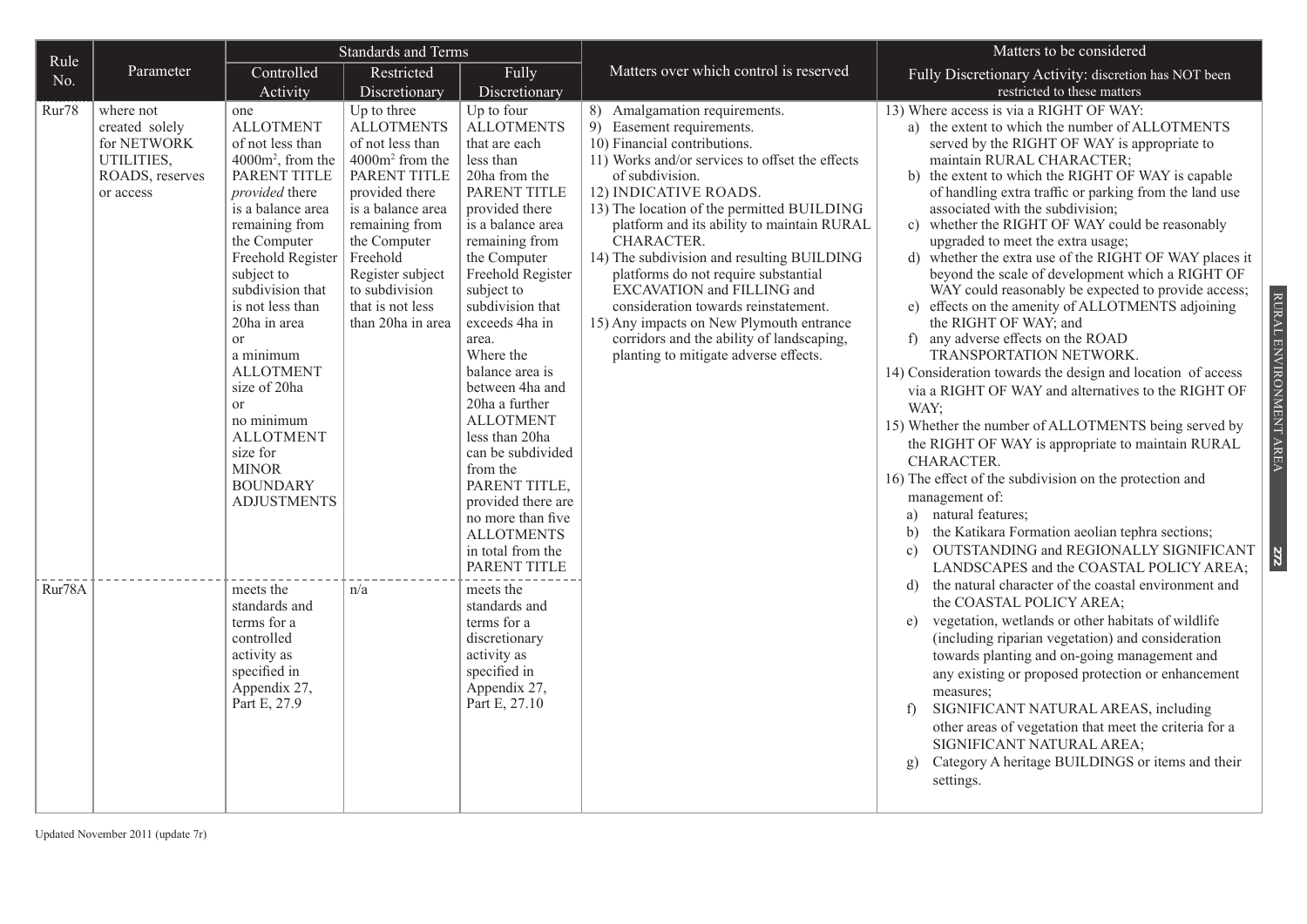| Rule              |                                                                                                                                                                          |                                                              | <b>Standards and Terms</b>                                                |                                                                                                                            | <b>Matters over which</b> | <b>Assessment Criteria</b>                                                                                                                                                                                                                                                                                                                                                                                                                                                                                                                                                                                                                                                                                                                                                                |
|-------------------|--------------------------------------------------------------------------------------------------------------------------------------------------------------------------|--------------------------------------------------------------|---------------------------------------------------------------------------|----------------------------------------------------------------------------------------------------------------------------|---------------------------|-------------------------------------------------------------------------------------------------------------------------------------------------------------------------------------------------------------------------------------------------------------------------------------------------------------------------------------------------------------------------------------------------------------------------------------------------------------------------------------------------------------------------------------------------------------------------------------------------------------------------------------------------------------------------------------------------------------------------------------------------------------------------------------------|
| No.               | Parameter                                                                                                                                                                | <b>Conditions Permitted</b>                                  | <b>Controlled</b>                                                         | <b>Discretionary</b>                                                                                                       | control is reserved       | COUNCIL has restricted the exercise of its discretion to these<br>matters for land use consents                                                                                                                                                                                                                                                                                                                                                                                                                                                                                                                                                                                                                                                                                           |
| Rur79             | requirement to provide<br>PRACTICABLE vehicular<br>access to ALLOTMENTS<br>from a ROAD*, except<br>where created solely for<br>NETWORK UTILITIES,<br>ROADS, or reserves. | n/a                                                          | meets the<br>requirements<br>specified in<br>Appendix 22.2A               | does not meet<br>the standards<br>and terms for a<br>controlled activity                                                   |                           | 17) Where an ALLOTMENT includes a CONTAMINATED<br>SITE, the extent of contamination, proposed use of the<br>ALLOTMENT and mitigation measures proposed.<br>18) Effects of ALLOTMENT size and shape on the RURAL<br>CHARACTER of the area, amenities of the neighbourhood<br>and the potential efficiency and range of uses of the land.<br>19) Whether the subdivision will lead to increased land use                                                                                                                                                                                                                                                                                                                                                                                    |
| Rur80             | of an ALLOTMENT that<br>will require a ROAD to be<br>vested as legal ROAD                                                                                                | n/a                                                          | n/a                                                                       | under all<br>circumstances                                                                                                 |                           | conflicts and reverse sensitivity concerns.<br>20) The effect of any methods used to make the ALLOTMENT<br>suitable for the purpose of the subdivision on:                                                                                                                                                                                                                                                                                                                                                                                                                                                                                                                                                                                                                                |
| Rur81             | requirement for services -<br>stormwater disposal, water<br>supply and sewage disposal                                                                                   | n/a                                                          | meets the<br>requirements<br>specified in<br>Appendix 22.2                | does not meet<br>the standards<br>and terms for a<br>controlled activity                                                   |                           | the land form; or<br>$\sim$<br>the likelihood or magnitude of natural hazard events.<br>21) Effects of natural hazards on potential uses of the<br>ALLOTMENT and any methods proposed to avoid or                                                                                                                                                                                                                                                                                                                                                                                                                                                                                                                                                                                         |
| Rur82             | requirement for a<br><b>BUILDING</b> platform                                                                                                                            | n/a                                                          | meets the<br>requirements<br>specified in<br>Appendix 22.1                | does not meet<br>the standards<br>and terms for a<br>controlled activity                                                   |                           | mitigate against them.<br>22) Any intensification of land use due to the subdivision or<br>consequent use and the extent to which this will increase<br>risk to human life, property, INFRASTRUCTURE and the                                                                                                                                                                                                                                                                                                                                                                                                                                                                                                                                                                              |
| Rur83             | requirement for existing<br><b>BUILDINGS</b> to meet<br>standards in relation to the<br>new boundaries                                                                   | meets the relevant<br>conditions for a permitted<br>activity | meets the relevant<br>standards and<br>terms for a<br>controlled activity | does not meet the<br>conditions for a<br>permitted activity<br>nor the standards<br>and terms for a<br>controlled activity |                           | environment.<br>23) Whether the size of the ALLOTMENTS enables use of<br>them in compliance with the relevant rules of the plan for<br>permitted activities or standards and terms for controlled<br>activities (i.e. setback requirements, etc).<br>24) Whether the non-compliance of BUILDINGS with the                                                                                                                                                                                                                                                                                                                                                                                                                                                                                 |
| Rur <sub>84</sub> | requirement for financial<br>contributions                                                                                                                               | n/a                                                          | meets the<br>requirements<br>specified in<br>Appendix 5                   | does not meet<br>the standards<br>and terms for a<br>controlled activity                                                   |                           | required standards for permitted activities will adversely<br>affect the character or other aspects of the environment.<br>25) Effects of the proposed ROADING pattern and subdivision<br>on the indicative roading pattern and on the INDICATIVE<br>ROADS shown on the planning maps.<br>26) Effects on existing traffic levels, the ROAD<br>TRANSPORTATION NETWORK, the rural ROAD<br>HIERARCHY, ROAD widening, access, stormwater<br>management, POTABLE WATER supply, and wastewater<br>reticulation.<br>27) Consideration towards how the subdivision impacts the<br>future strategic roading pattern.<br>28) Ability to provide services to an acceptable standard by<br>alternative means.<br>29) The effect of the subdivision on the ability to service<br>adjoining ALLOTMENTS. |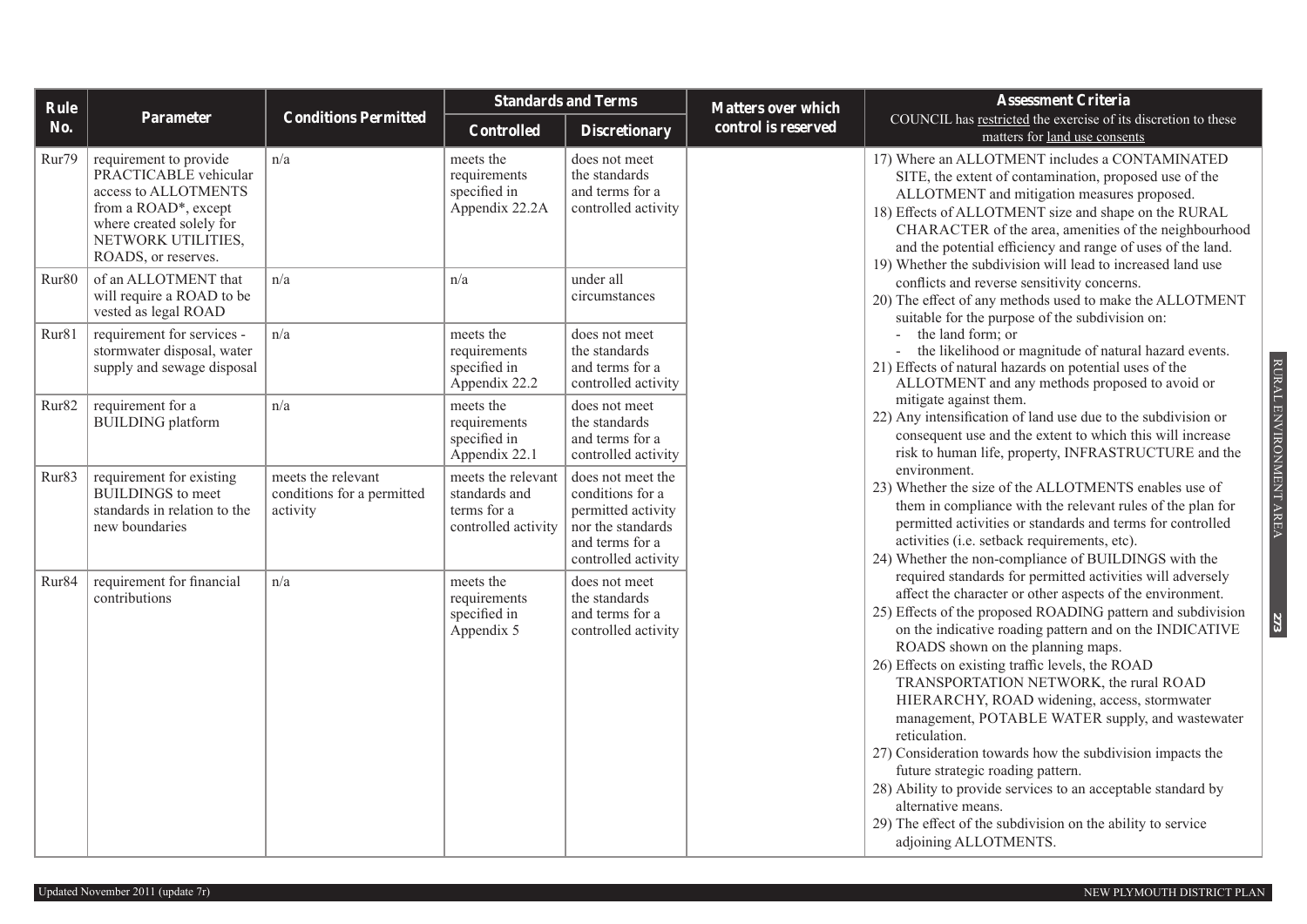| <b>Rule</b> |           | <b>Conditions Permitted</b> | <b>Standards and Terms</b> |                      | <b>Matters over which</b> | <b>Assessment Criteria</b>                                                                                                                                                                                                                                                                                                                                                                                                                                                                                                                                                                                                                                                                                                                                                                                                                                                                                                                                                                                                                                                                                                                                       |
|-------------|-----------|-----------------------------|----------------------------|----------------------|---------------------------|------------------------------------------------------------------------------------------------------------------------------------------------------------------------------------------------------------------------------------------------------------------------------------------------------------------------------------------------------------------------------------------------------------------------------------------------------------------------------------------------------------------------------------------------------------------------------------------------------------------------------------------------------------------------------------------------------------------------------------------------------------------------------------------------------------------------------------------------------------------------------------------------------------------------------------------------------------------------------------------------------------------------------------------------------------------------------------------------------------------------------------------------------------------|
| No.         | Parameter |                             | Controlled                 | <b>Discretionary</b> | control is reserved       | COUNCIL has restricted the exercise of its discretion to these<br>matters for land use consents                                                                                                                                                                                                                                                                                                                                                                                                                                                                                                                                                                                                                                                                                                                                                                                                                                                                                                                                                                                                                                                                  |
|             |           |                             |                            |                      |                           | 30) The extent to which public space areas for recreation,<br>conservation, or pedestrian/cycle access purposes are<br>provided for.<br>31) The extent to which the proposal has regard to Maori values,<br>particularly any traditional, cultural, or spiritual aspect<br>relating to the land.<br>32) Any proposed measures to avoid, remedy or mitigate<br>adverse effects, including any environmental compensation<br>proposed.<br>33) Extent to which the financial contribution may be met by<br>offsets as outlined in Appendix 5.<br>34) Any impacts on New Plymouth entrance corridors and<br>the ability of landscaping and planting to mitigate adverse<br>effects.<br>35) The use of amalgamations and easements.<br>36) Where the use of a SITE is for RENEWABLE<br>ELECTRICITY GENERATION ACTIVITIES, the<br>alternative locations and methods that have been considered<br>to avoid, remedy or mitigate any adverse effects,<br>recognising:<br>the practical constraints associated with RENEWABLE<br>$\blacksquare$<br>ELECTRICITY GENERATION ACTIVITIES; and<br>the environmental benefits of RENEWABLE<br>ELECTRICITY GENERATION ACTIVITIES. |

\* Where a subdivision proposal requires access from a STATE HIGHWAY, APPLICANTS should consult the New Zealand Transport Agency.

Any subdivision that does not meet the standards and terms for a controlled activity, a restricted discretionary activity or a full discretionary activity is considered a non-complying activity. **Assessment Methodology: Rur78 Fully Discretionary Standards and Terms**

*To determine PARENT TITLE Allocation*

- 1. Go back to the PARENT TITLE to determine what existed on 5 March 1999. Use this as a basis to determine how many ALLOTMENTS the PARENT TITLE is entitled to.
- 2. Count the number of small lots (less than 20ha) that have been taken from the PARENT TITLE to establish how many further small ALLOTMENTS the PARENT TITLE is entitled to (up to four). *To determine balance area*
- 1. Refer to the Computer Freehold Register (CFR) that is subject to subdivision and determine if there will be more than 4ha remaining after the subdivision. The balance area must come from the same CFR as the subdivision application and must be held in one CFR.
- 2. When the balance ALLOTMENT is between 4ha and 20ha and where there will be no more than five ALLOTMENTS subdivided from the PARENT TITLE in total, a further small ALLOTMENT can be provided so there is a total of four ALLOTMENTS and a balance area.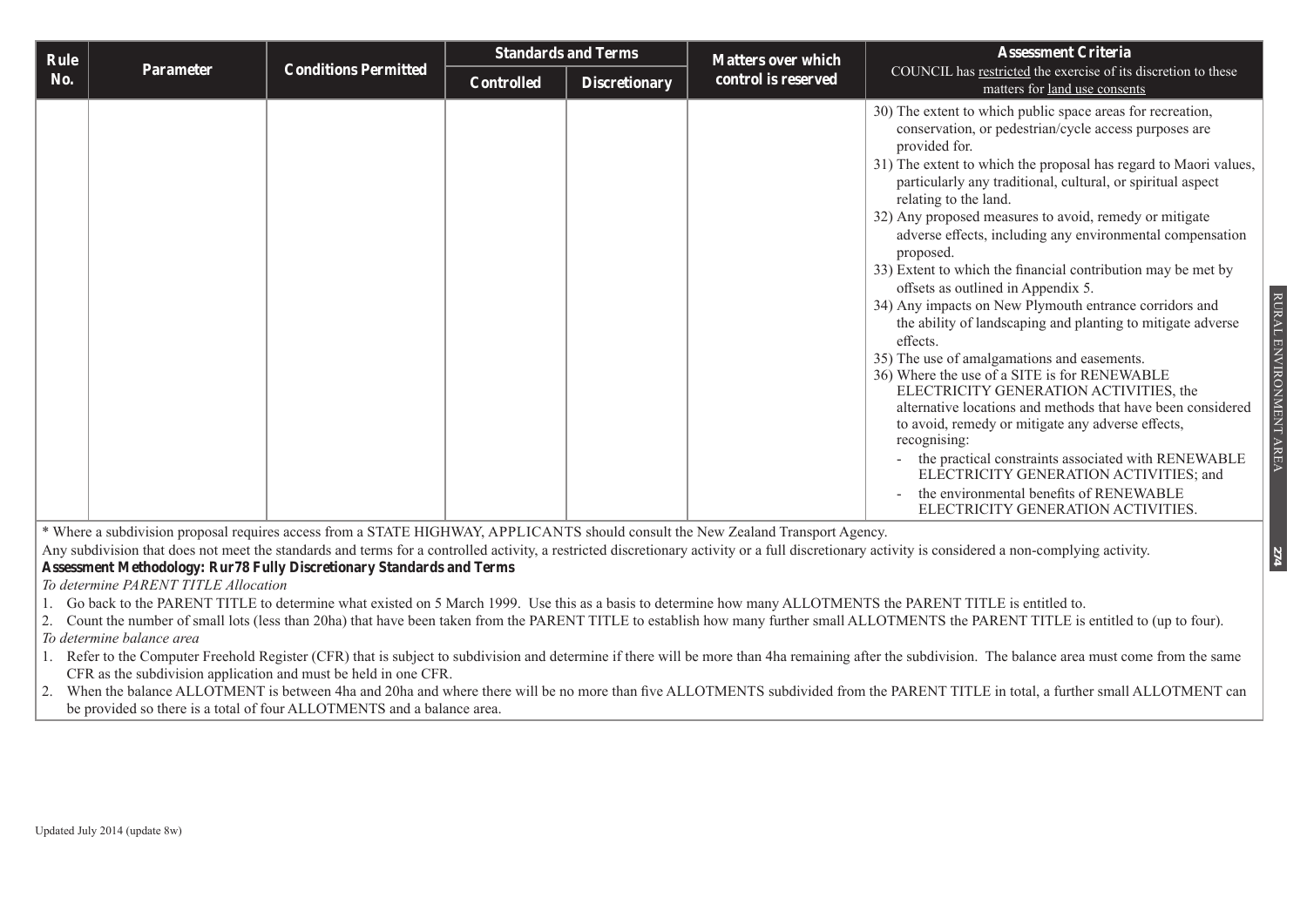# **Rules specific to activities**

|                   |                                                                                                                                                                                                                                                                                                                                                                                     |                                                           |            | W.                                                                        | v 16                |                                                                                                                                                                                                                                                                                                                                                                                                                                                                                                                                                                                                                                                                                                                                                         |
|-------------------|-------------------------------------------------------------------------------------------------------------------------------------------------------------------------------------------------------------------------------------------------------------------------------------------------------------------------------------------------------------------------------------|-----------------------------------------------------------|------------|---------------------------------------------------------------------------|---------------------|---------------------------------------------------------------------------------------------------------------------------------------------------------------------------------------------------------------------------------------------------------------------------------------------------------------------------------------------------------------------------------------------------------------------------------------------------------------------------------------------------------------------------------------------------------------------------------------------------------------------------------------------------------------------------------------------------------------------------------------------------------|
| Rule              |                                                                                                                                                                                                                                                                                                                                                                                     |                                                           |            | <b>Standards and Terms</b>                                                | Matters over which  | Assessment Criteria                                                                                                                                                                                                                                                                                                                                                                                                                                                                                                                                                                                                                                                                                                                                     |
| No.               | Parameter                                                                                                                                                                                                                                                                                                                                                                           | <b>Conditions Permitted</b>                               | Controlled | Discretionary                                                             | control is reserved | COUNCIL has restricted the exercise of its discretion to these<br>matters for land use consents                                                                                                                                                                                                                                                                                                                                                                                                                                                                                                                                                                                                                                                         |
| <b>LIGHT</b>      |                                                                                                                                                                                                                                                                                                                                                                                     |                                                           |            |                                                                           |                     |                                                                                                                                                                                                                                                                                                                                                                                                                                                                                                                                                                                                                                                                                                                                                         |
|                   | <b>Emission of light (excluding TEMPORARY EVENTS)</b>                                                                                                                                                                                                                                                                                                                               |                                                           |            |                                                                           |                     |                                                                                                                                                                                                                                                                                                                                                                                                                                                                                                                                                                                                                                                                                                                                                         |
|                   | maximum level of LIGHT<br>OVERSPILL, measured at:<br>any point at a distance<br>of 2m or greater from<br>within the boundary<br>of any RECEIVING<br>SITE; or where any<br>part of a BUILDING<br>located within a<br><b>RECEIVING SITE</b><br>is within 2m of the<br>boundary of that SITE,<br>LIGHT OVERSPILL<br>may be measured at<br>the exterior surface<br>of any window of any |                                                           |            |                                                                           | n/a                 | 1) HEIGHT, direction, angle and shielding of light source.<br>Screening of the light source, including fences and planting.<br>2)<br>Contrast of background illumination.<br>3)<br>Duration of light emission.<br>4)<br>The amount of light emission measured in lux.<br>The extent to which the light source:<br>6)<br>adversely impacts on local amenity;<br>is necessary for reasons of safety or security, enhanced<br>amenity or public enjoyment; and<br>can be modified, shielded, screened or operated so as to<br>mitigate any adverse effects arising from excessive light<br>levels.<br>7) Where the use of a SITE is for RENEWABLE<br>ELECTRICITY GENERATION ACTIVITIES, the<br>alternative locations and methods that have been considered |
| Rur <sub>85</sub> | <b>HABITABLE ROOM</b><br><b>RESIDENTIAL</b><br><b>ENVIRONMENT</b><br><b>AREAS</b> or Future<br>Urban Development<br><b>OVERLAY</b>                                                                                                                                                                                                                                                  | 10 lux (in both the<br>horizontal and vertical<br>planes) | n/a        | greater than 10<br>lux (in both the<br>horizontal and<br>vertical planes) |                     | to avoid, remedy or mitigate any adverse effects,<br>recognising:<br>the practical constraints associated with RENEWABLE<br>ELECTRICITY GENERATION ACTIVITIES; and<br>the environmental benefits of RENEWABLE<br>ELECTRICITY GENERATION ACTIVITIES.                                                                                                                                                                                                                                                                                                                                                                                                                                                                                                     |
| Rur <sub>86</sub> | <b>BUSINESS,</b><br>INDUSTRIAL or<br><b>OPEN SPACE</b><br><b>ENVIRONMENT</b><br><b>AREAS</b>                                                                                                                                                                                                                                                                                        | 20 lux (in both the<br>horizontal and vertical<br>planes) | n/a        | greater than 20<br>lux (in both the<br>horizontal and<br>vertical planes) |                     |                                                                                                                                                                                                                                                                                                                                                                                                                                                                                                                                                                                                                                                                                                                                                         |
| Rur87             | the NOTIONAL<br><b>BOUNDARY</b> of<br>any RECEIVING<br>SITE located<br>within the RURAL<br><b>ENVIRONMENT</b><br><b>AREA</b>                                                                                                                                                                                                                                                        | 10 lux (in both the<br>horizontal and vertical<br>planes) | n/a        | greater than 10<br>lux (in both the<br>horizontal and<br>vertical planes) |                     |                                                                                                                                                                                                                                                                                                                                                                                                                                                                                                                                                                                                                                                                                                                                                         |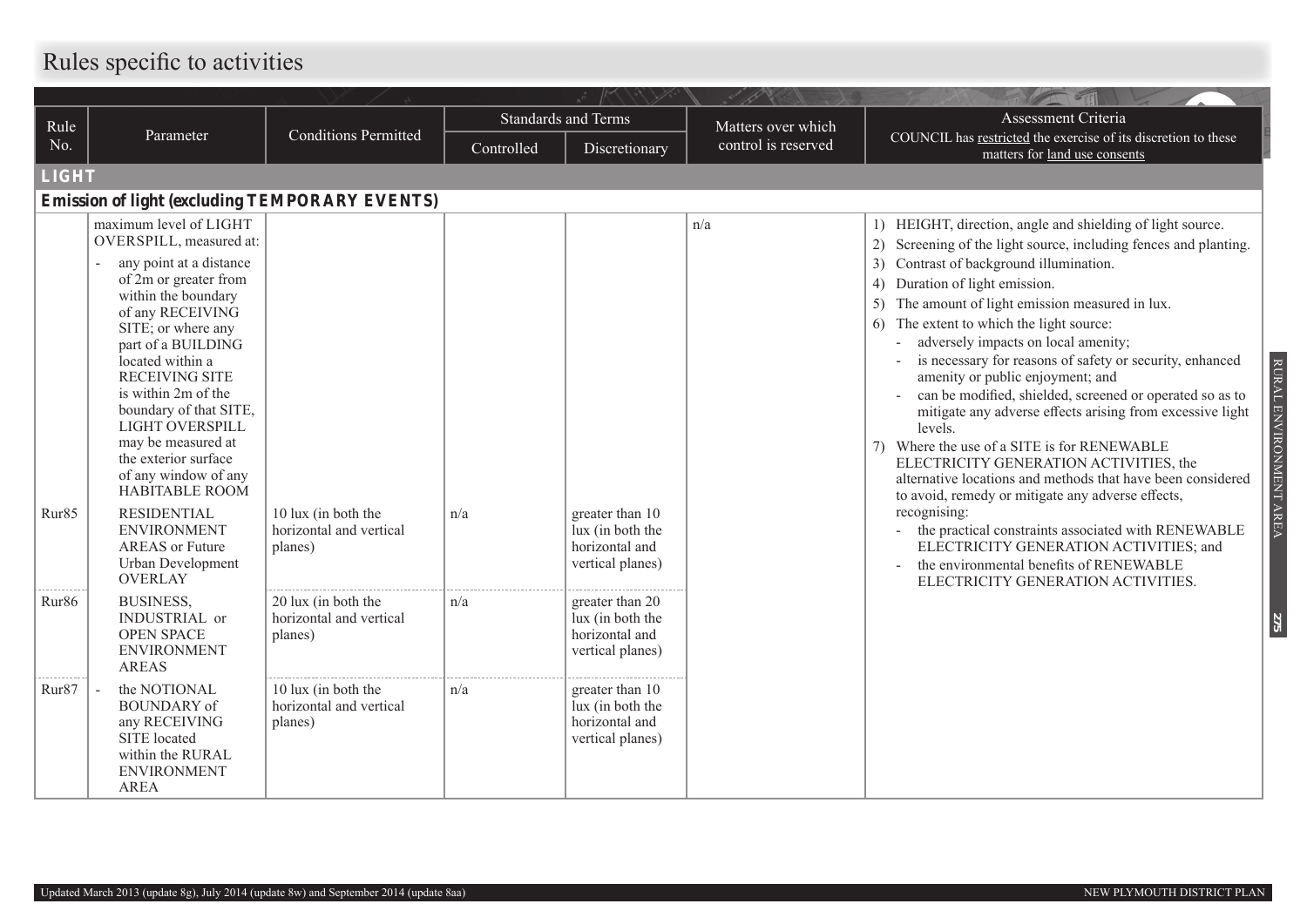| Rule         |                                                                                                                                                                                                                            |                                                                                                  |                   | <b>Standards and Terms</b>                                  | <b>Matters over which</b> | <b>Assessment Criteria</b>                                                                                                                                                                                                                                                                                                                                                                                                                                                             |
|--------------|----------------------------------------------------------------------------------------------------------------------------------------------------------------------------------------------------------------------------|--------------------------------------------------------------------------------------------------|-------------------|-------------------------------------------------------------|---------------------------|----------------------------------------------------------------------------------------------------------------------------------------------------------------------------------------------------------------------------------------------------------------------------------------------------------------------------------------------------------------------------------------------------------------------------------------------------------------------------------------|
| No.          | Parameter                                                                                                                                                                                                                  | <b>Conditions Permitted</b>                                                                      | <b>Controlled</b> | <b>Discretionary</b>                                        | control is reserved       | COUNCIL has restricted the exercise of its discretion to these<br>matters for land use consents                                                                                                                                                                                                                                                                                                                                                                                        |
| <b>NOISE</b> |                                                                                                                                                                                                                            |                                                                                                  |                   |                                                             |                           |                                                                                                                                                                                                                                                                                                                                                                                                                                                                                        |
|              | <b>Emission of noise</b>                                                                                                                                                                                                   |                                                                                                  |                   |                                                             |                           |                                                                                                                                                                                                                                                                                                                                                                                                                                                                                        |
| Rur88        | noise generated by<br>CONSTRUCTION WORK,<br>measured in accordance<br>with NZS 6803P:1984<br>The Measurement and<br>Assessment of Noise from<br>Construction, Maintenance<br>and Demolition Work                           | meets the conditions for<br>a permitted activity as<br>specified in Table 12.1 in<br>Appendix 12 | n/a               | does not meet the<br>conditions for a<br>permitted activity | n/a                       | 1) Ambient noise levels.<br>2) The length of time, and the level by which, the noise<br>standards (refer to Appendix 12) will be exceeded,<br>particularly at night.<br>The nature and location of nearby activities and the effects<br>3)<br>they may experience resulting from increased noise levels.<br>4) Whether the noise levels are likely to detract from the<br>amenity or general environmental quality of the area in                                                      |
| Rur89        | noise generated by wind<br>turbines, measured in<br>accordance with NZS<br>$6808:2010$ Acoustics - Wind<br>Farm Noise                                                                                                      | meets the conditions for<br>a permitted activity as<br>specified in Table 12.1 in<br>Appendix 12 | n/a               | does not meet the<br>conditions for a<br>permitted activity |                           | which they are received.<br>5) Whether the noise levels are likely to cause sleep<br>disturbance or result in adverse health effects.<br>6) The topography of the SITE and any influence this may<br>have on noise transmission.                                                                                                                                                                                                                                                       |
| Rur90        | noise generated by<br>helicopters operating<br>from HELICOPTER<br><b>LANDING AREAS,</b><br>measured in accordance<br>with NZS6807:1994 Noise<br>Management and Land Use<br>Planning for HELICOPTER<br><b>LANDING AREAS</b> | meets the conditions for<br>a permitted activity as<br>specified in Table 12.1 in<br>Appendix 12 | n/a               | does not meet the<br>conditions for a<br>permitted activity |                           | RURAL ENVIRONMENT AREA<br>Any mitigation of the noise proposed, in accordance<br>with a best practicable option approach (e.g. SITE layout<br>and design, design and location of STRUCTURES,<br>BUILDINGS and equipment and the timing of operations).<br>Where the use of a SITE is for RENEWABLE<br>8)<br>ELECTRICITY GENERATION ACTIVITIES, the<br>alternative locations and methods that have been considered<br>to avoid, remedy or mitigate any adverse effects,<br>recognising: |
| Rur91        | noise generated by<br><b>EMERGENCY SERVICES,</b><br>measured in accordance<br>with NZS 6801:1991<br>Measurement of Sound and<br>NZS 6802:1991 Assessment<br>of Environmental Sound                                         | meets the conditions for<br>a permitted activity as<br>specified in Table 12.1 in<br>Appendix 12 | n/a               | does not meet the<br>conditions for a<br>permitted activity |                           | the practical constraints associated with RENEWABLE<br>ELECTRICITY GENERATION ACTIVITIES; and<br>276<br>the environmental benefits of RENEWABLE<br>ELECTRICITY GENERATION ACTIVITIES.                                                                                                                                                                                                                                                                                                  |
| Rur92        | noise generated by any<br>other activity (excluding<br>TEMPORARY EVENTS),<br>measured in accordance<br>with NZS 6801:1991<br>Measurement of Sound and<br>NZS 6802:1991 Assessment<br>of Environmental Sound                | meets the conditions for<br>a permitted activity as<br>specified in Table 12.1 in<br>Appendix 12 | n/a               | does not meet the<br>conditions for a<br>permitted activity |                           |                                                                                                                                                                                                                                                                                                                                                                                                                                                                                        |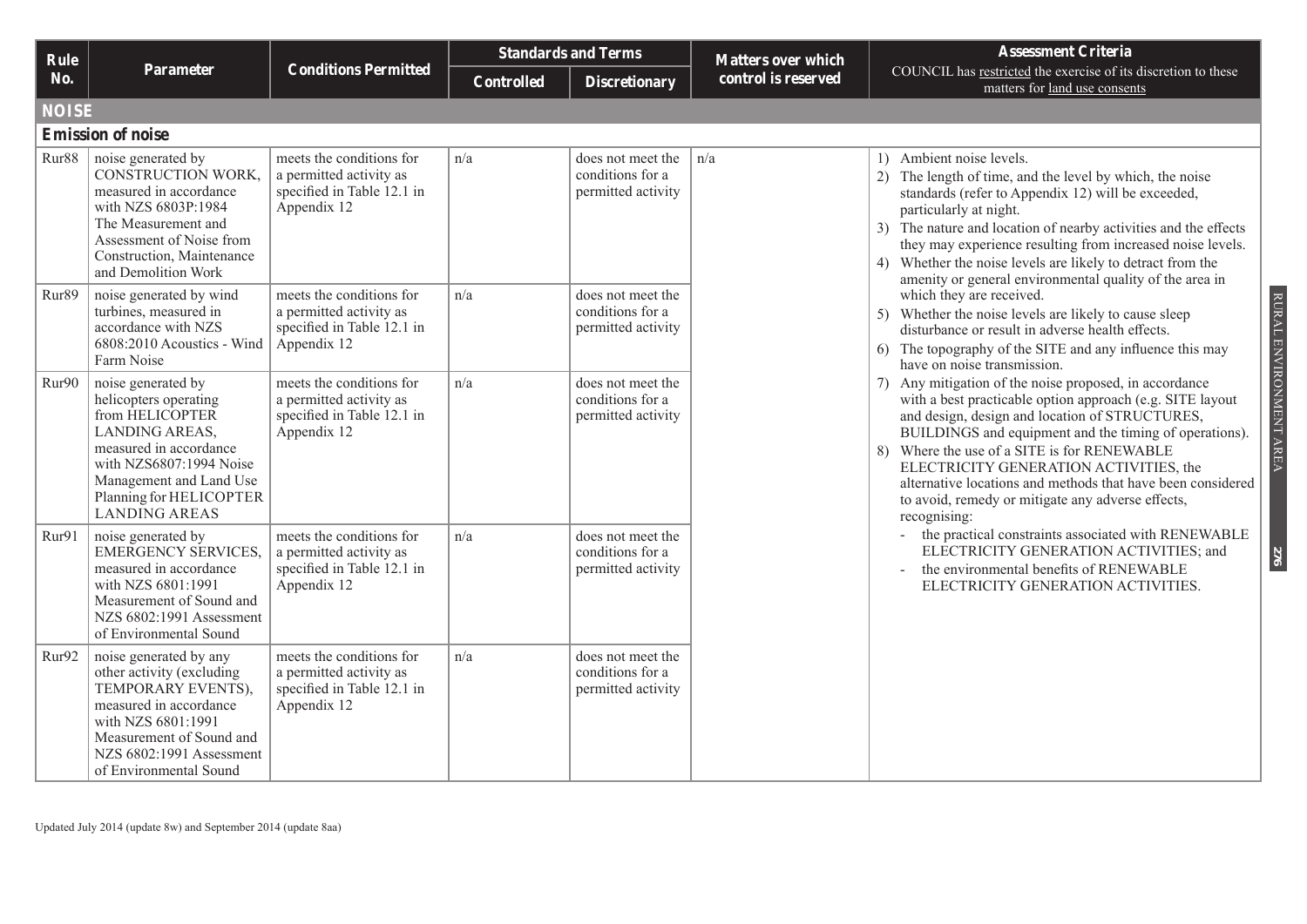| Rule  |                                                                                                                                                    |                                                                                              |                                                                                                                 | <b>Standards and Terms</b>                                                                                                 | <b>Matters over which</b>                                    | <b>Assessment Criteria</b>                                                                                                                                                                                                                                                                                                                                                                                                                                                                                                                                                                                                                                                                                                                                                                                                                                                                             |
|-------|----------------------------------------------------------------------------------------------------------------------------------------------------|----------------------------------------------------------------------------------------------|-----------------------------------------------------------------------------------------------------------------|----------------------------------------------------------------------------------------------------------------------------|--------------------------------------------------------------|--------------------------------------------------------------------------------------------------------------------------------------------------------------------------------------------------------------------------------------------------------------------------------------------------------------------------------------------------------------------------------------------------------------------------------------------------------------------------------------------------------------------------------------------------------------------------------------------------------------------------------------------------------------------------------------------------------------------------------------------------------------------------------------------------------------------------------------------------------------------------------------------------------|
| No.   | Parameter                                                                                                                                          | <b>Conditions Permitted</b>                                                                  | <b>Controlled</b>                                                                                               | <b>Discretionary</b>                                                                                                       | control is reserved                                          | COUNCIL has restricted the exercise of its discretion to these<br>matters for land use consents                                                                                                                                                                                                                                                                                                                                                                                                                                                                                                                                                                                                                                                                                                                                                                                                        |
|       | <b><i>TRAFFIC AND TRANSPORT</i></b>                                                                                                                |                                                                                              |                                                                                                                 |                                                                                                                            |                                                              |                                                                                                                                                                                                                                                                                                                                                                                                                                                                                                                                                                                                                                                                                                                                                                                                                                                                                                        |
|       |                                                                                                                                                    |                                                                                              |                                                                                                                 |                                                                                                                            |                                                              | Requirement to provide VEHICLE ACCESS POINTS, on-SITE parking for MEDIUM SERVICE VEHICLES or larger, loading and standing areas, and on-SITE                                                                                                                                                                                                                                                                                                                                                                                                                                                                                                                                                                                                                                                                                                                                                           |
|       | manoeuvring and queuing (excluding TEMPORARY EVENTS)                                                                                               |                                                                                              |                                                                                                                 |                                                                                                                            |                                                              |                                                                                                                                                                                                                                                                                                                                                                                                                                                                                                                                                                                                                                                                                                                                                                                                                                                                                                        |
|       | Note: If parking is provided, then the design of it is required to meet the dimension requirements as required by Rur94 and Part B of Appendix 23. |                                                                                              |                                                                                                                 |                                                                                                                            |                                                              |                                                                                                                                                                                                                                                                                                                                                                                                                                                                                                                                                                                                                                                                                                                                                                                                                                                                                                        |
| Rur93 | VEHICLE ACCESS<br><b>POINT</b>                                                                                                                     | meets the conditions<br>for a permitted activity<br>as specified in Part A in<br>Appendix 23 | n/a                                                                                                             | does not meet the<br>conditions for a<br>permitted activity                                                                | n/a                                                          | 1) Whether the VEHICLE ACCESS POINT is sufficiently<br>removed from an intersection having regard to traffic<br>volumes on the roads, the 85th percentile speed of<br>VEHICLES on ROADS and any other factors that will                                                                                                                                                                                                                                                                                                                                                                                                                                                                                                                                                                                                                                                                                |
| Rur94 | parking                                                                                                                                            | meets the conditions for<br>a permitted activity as<br>specified in Part B in<br>Appendix 23 | n/a                                                                                                             | does not meet the<br>conditions for a<br>permitted activity                                                                | 1) Signage<br>2) Design<br>3) Location<br>4) Formation       | prevent congestion and confusion between VEHICLES<br>turning at the VEHICLE ACCESS POINT or at the<br>intersection.<br>Whether there is a need to separate entry and exit points in<br>2)<br>order to reduce potential traffic confusion or congestion.<br>Whether the physical form of the ROAD will minimise<br>3)                                                                                                                                                                                                                                                                                                                                                                                                                                                                                                                                                                                   |
| Rur95 | LOADING and<br><b>STANDING SPACE</b>                                                                                                               | meets the conditions for<br>a permitted activity as<br>specified in Part C in<br>Appendix 23 | n/a                                                                                                             | does not meet the<br>conditions for a<br>permitted activity                                                                | n/a                                                          | RURAL ENVIRONMENT AREA<br>the adverse effects of inappropriate access manoeuvres,<br>for example whether the ROAD offers good visibility, the<br>presence of solid median to stop right hand turns, or a flush<br>median to assist right hand turns.                                                                                                                                                                                                                                                                                                                                                                                                                                                                                                                                                                                                                                                   |
| Rur96 | <b>DRIVEWAY</b>                                                                                                                                    | meets the conditions for<br>a permitted activity as<br>specified in Part D in<br>Appendix 23 | n/a                                                                                                             | does not meet the<br>conditions for a<br>permitted activity                                                                | n/a                                                          | Whether particular mitigation measures such as an<br>4)<br>acceleration or deceleration lane are required due to the<br>volume of and speed of VEHICLES on the ROAD.<br>Any cumulative effects of extra VEHICLE ACCESS<br>5)                                                                                                                                                                                                                                                                                                                                                                                                                                                                                                                                                                                                                                                                           |
| Rur97 | on-SITEMANOEUVRING<br><b>SPACE</b>                                                                                                                 | meets the conditions<br>for a permitted activity<br>as specified in Part E in<br>Appendix 23 | n/a                                                                                                             | does not meet the<br>conditions for a<br>permitted activity                                                                | n/a                                                          | POINTS on the function of the ROAD BOUNDARY in<br>terms of its position in the ROADING HIERARCHY.<br>Whether the speed environment on the ROAD, as<br>6)<br>determined by the 85th percentile speed data, is such that the                                                                                                                                                                                                                                                                                                                                                                                                                                                                                                                                                                                                                                                                             |
| Rur98 | on-SITE QUEUING<br><b>SPACE</b>                                                                                                                    | meets the conditions<br>for a permitted activity<br>as specified in Part F in<br>Appendix 23 | meets the<br>standards and<br>terms for a<br>controlled activity<br>as specified<br>in Part F in<br>Appendix 23 | does not meet the<br>conditions for a<br>permitted activity<br>nor the standards<br>and terms for a<br>controlled activity | 1) QUEUING SPACE<br>2) Design<br>3) Location<br>4) Formation | sight distance standards in the plan can be safely reduced.<br><b>276a</b><br>The types of VEHICLES serving the SITE, their intensity,<br>7)<br>the time of day the SITE is frequented and the likely<br>anticipated VEHICLE generation.<br>Whether parking provided on a separate SITE is compatible<br>8)<br>with the surrounding land uses.<br>Whether it can be demonstrated that a less than normal<br>9)<br>incidence of traffic generation and associated parking for<br>MEDIUM SERVICE VEHICLES or larger, LOADING or<br>STANDING SPACES will be required by the proposal.<br>10) Whether it is physically practicable to provide the<br>required parking for MEDIUM SERVICE VEHICLES<br>or larger, LOADING, STANDING, QUEUING and/<br>or MANOEUVRING SPACES in the SITE in terms of<br>existing location of the BUILDINGS, DEFINED RETAIL<br>FRONTAGE, and access to the ROAD, or topography. |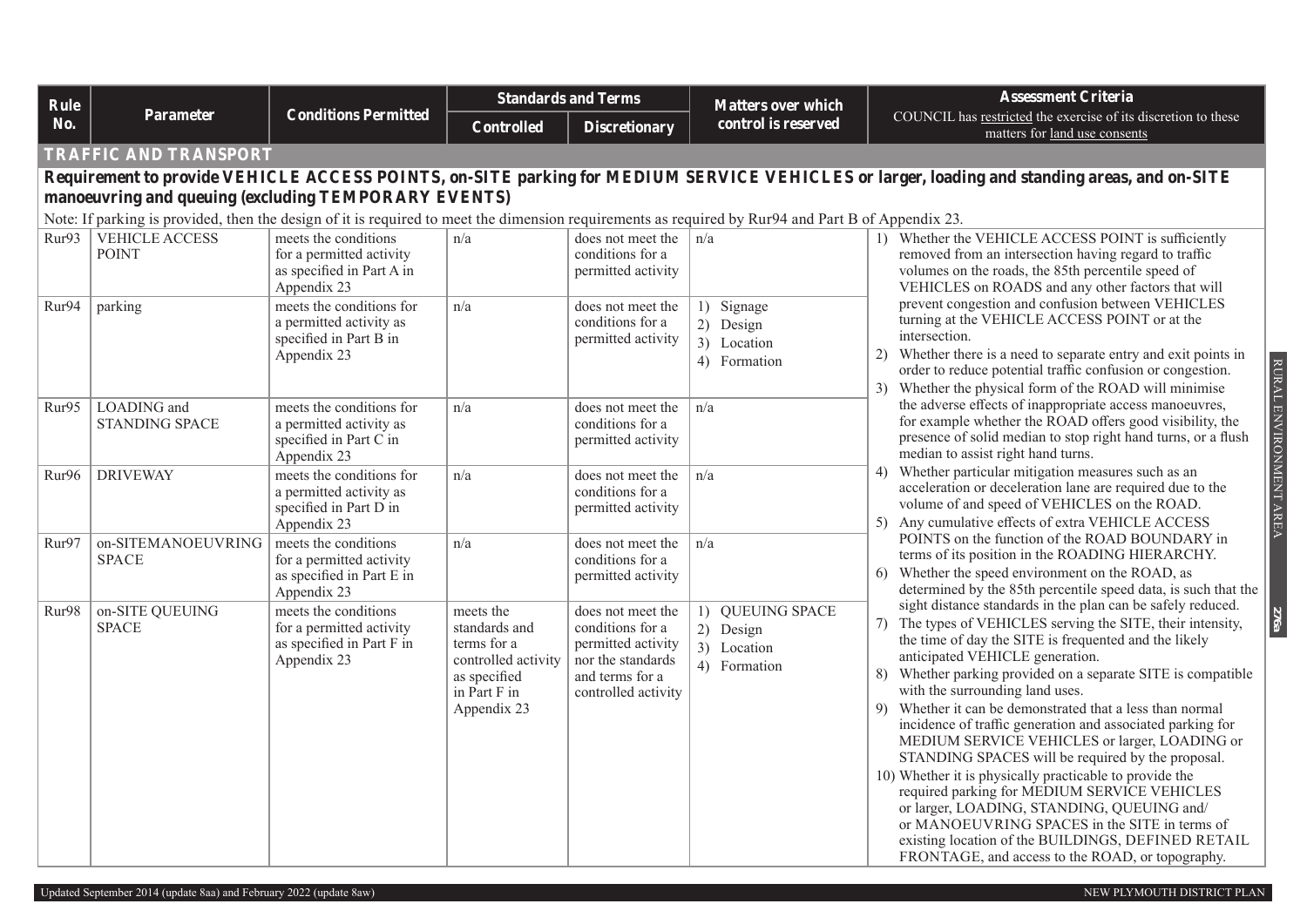| Rule |           |                             |            | <b>Standards and Terms</b> | <b>Matters over which</b> | <b>Assessment Criteria</b>                                                                                                                                                                                                                                                                                                                                                                                                                                                                                                                                                                                                                                                                                                                                                                                                                                                                                                                                                                                                                                                                                                                                                                                                                                                                                                                                                                                                                                                                                                                                                                                                                                                                                                                                                                                                                                                                                                                                                                                                                                                                                                                        |
|------|-----------|-----------------------------|------------|----------------------------|---------------------------|---------------------------------------------------------------------------------------------------------------------------------------------------------------------------------------------------------------------------------------------------------------------------------------------------------------------------------------------------------------------------------------------------------------------------------------------------------------------------------------------------------------------------------------------------------------------------------------------------------------------------------------------------------------------------------------------------------------------------------------------------------------------------------------------------------------------------------------------------------------------------------------------------------------------------------------------------------------------------------------------------------------------------------------------------------------------------------------------------------------------------------------------------------------------------------------------------------------------------------------------------------------------------------------------------------------------------------------------------------------------------------------------------------------------------------------------------------------------------------------------------------------------------------------------------------------------------------------------------------------------------------------------------------------------------------------------------------------------------------------------------------------------------------------------------------------------------------------------------------------------------------------------------------------------------------------------------------------------------------------------------------------------------------------------------------------------------------------------------------------------------------------------------|
| No.  | Parameter | <b>Conditions Permitted</b> | Controlled | <b>Discretionary</b>       | control is reserved       | COUNCIL has restricted the exercise of its discretion to these<br>matters for land use consents                                                                                                                                                                                                                                                                                                                                                                                                                                                                                                                                                                                                                                                                                                                                                                                                                                                                                                                                                                                                                                                                                                                                                                                                                                                                                                                                                                                                                                                                                                                                                                                                                                                                                                                                                                                                                                                                                                                                                                                                                                                   |
|      |           |                             |            |                            |                           | 11) Whether the parking for MEDIUM SERVICE VEHICLES<br>or larger, LOADING, STANDING, QUEUING and/<br>or MANOEUVRING SPACES will be required for use<br>outside of peak traffic, cyclist or pedestrian flows.<br>12) Whether the design, grade or formation of the alternative<br>construction of parking, LOADING or STANDING SPACE,<br>or DRIVEWAY will assist in managing any actual or<br>potential adverse effects that arise.<br>13) The adverse effects of using parking, LOADING or<br>STANDING SPACES for manoeuvring and/or QUEUING<br>SPACE.<br>RURAL ENVIRONMENT AREA<br>14) Whether a significant adverse visual or nuisance effect<br>on the character and amenity of the surrounding area will<br>occur as a result of not providing the required parking<br>for MEDIUM SERVICE VEHICLES or larger, design or<br>formation of all parking spaces, LOADING, STANDING,<br>QUEUING and/or MANOEUVRING SPACE or access in<br>the required manner.<br>15) The adverse effects on the safety of people, both on and<br>off the SITE, due to not providing the required parking<br>dor MEDIUM SERVICE VEHICLES or larger, design or<br>formation of all parking spaces, LOADING, STANDING,<br>QUEUING or MANOEUVRING SPACE, VEHICLE<br>ACCESS POINT or DRIVEWAY and/or inappropriate<br>design or construction of these.<br>16) The extent to which the safety and efficiency of the ROAD<br>TRANSPORTATION NETWORK would be adversely<br>276b<br>affected by parking, loading, MANOEUVRING and/or<br>queuing vehicles due to inappropriate design or construction.<br>17) Whether the protection and reuse of a Category A heritage<br>BUILDING or item mitigates the adverse effects of reduced<br>number of parking for MEDIUM SERVICE VEHICLES<br>or larger. LOADING, and/or STANDING SPACES<br>and the provision or reduction of QUEUING and/or<br>MANOEUVRING SPACES.<br>18) The adverse effects of the activity on New Plymouth<br>entrance corridors and any proposed measures to minimise<br>the adverse effects.<br>19) The effect on the ability to maintain RURAL<br>CHARACTER.<br>20) The effect on the rural ROAD HIERARCHY. |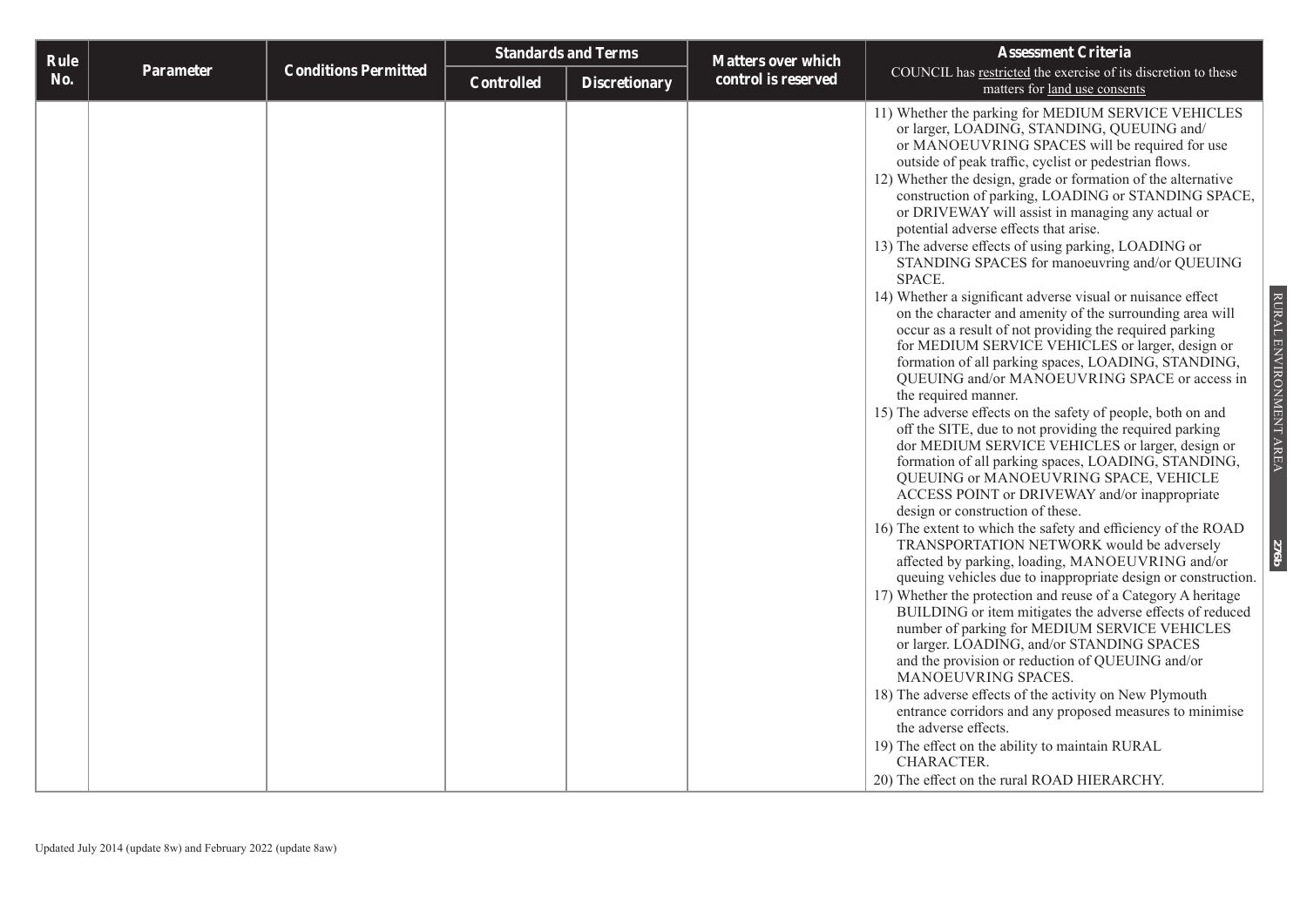| <b>Rule</b> |                                                                                                                                                                                         |                                                                                                                                                                                                                                                                                                                                                                                                                                                                                                                                                                                                                                                                                                     |                   | <b>Standards and Terms</b>                                  | <b>Matters over which</b> | <b>Assessment Criteria</b>                                                                                                                                                                                                                                                                                                                                                                                                                                                                                                                                                                                                                                                                                                                                                                                                                                                                                                                                                                                                                                                                                                                                                                                                                    |
|-------------|-----------------------------------------------------------------------------------------------------------------------------------------------------------------------------------------|-----------------------------------------------------------------------------------------------------------------------------------------------------------------------------------------------------------------------------------------------------------------------------------------------------------------------------------------------------------------------------------------------------------------------------------------------------------------------------------------------------------------------------------------------------------------------------------------------------------------------------------------------------------------------------------------------------|-------------------|-------------------------------------------------------------|---------------------------|-----------------------------------------------------------------------------------------------------------------------------------------------------------------------------------------------------------------------------------------------------------------------------------------------------------------------------------------------------------------------------------------------------------------------------------------------------------------------------------------------------------------------------------------------------------------------------------------------------------------------------------------------------------------------------------------------------------------------------------------------------------------------------------------------------------------------------------------------------------------------------------------------------------------------------------------------------------------------------------------------------------------------------------------------------------------------------------------------------------------------------------------------------------------------------------------------------------------------------------------------|
| No.         | Parameter                                                                                                                                                                               | <b>Conditions Permitted</b>                                                                                                                                                                                                                                                                                                                                                                                                                                                                                                                                                                                                                                                                         | <b>Controlled</b> | <b>Discretionary</b>                                        | control is reserved       | COUNCIL has restricted the exercise of its discretion to these<br>matters for land use consents                                                                                                                                                                                                                                                                                                                                                                                                                                                                                                                                                                                                                                                                                                                                                                                                                                                                                                                                                                                                                                                                                                                                               |
|             |                                                                                                                                                                                         |                                                                                                                                                                                                                                                                                                                                                                                                                                                                                                                                                                                                                                                                                                     |                   |                                                             |                           | 21) Where the use of a SITE is for RENEWABLE<br>ELECTRICITY GENERATION ACTIVITIES, the<br>alternative locations and methods that have been considered<br>to avoid, remedy or mitigate any adverse effects,<br>recognising:<br>the practical constraints associated with RENEWABLE<br>ELECTRICITY GENERATION ACTIVITIES; and<br>the environmental benefits of RENEWABLE<br>ELECTRICITY GENERATION ACTIVITIES.                                                                                                                                                                                                                                                                                                                                                                                                                                                                                                                                                                                                                                                                                                                                                                                                                                  |
| Rur99       | requirement to provide<br>landscaping, where a SITE<br>contains eight or more<br>formed car parking spaces<br>or an equivalent sized<br>parking area, visible from<br>an adjoining ROAD | 1) One TREE per eight<br>spaces shall be planted<br>and maintained.<br>2) The TREE(S) shall<br>be located anywhere<br>within the parking area<br>or between the parking<br>area and the ROAD.<br>The TREE(S) shall<br>3)<br>be a minimum of<br>1.5m in HEIGHT at<br>installation.<br>Where vehicle parking<br>4)<br>or manoeuvring is<br>located within the<br><b>DRIPLINE AREA of</b><br>any of these TREES<br>barriers shall be<br>installed to ensure that<br>vehicles do not damage<br>these TREES.<br>5) Where existing TREES<br>located within this<br>area are to be retained,<br>these may be used as<br>part of the required<br>landscaping provided<br>they meet the above<br>conditions. | n/a               | does not meet the<br>conditions for a<br>permitted activity | n/a                       | 1) Any adverse visual effects due to reduced or no planting of<br>the parking area, on the character of the area.<br>2) Any adverse visual effects on the New Plymouth entrance<br>RURAL ENVIRONMENT AREA<br>corridors.<br>3) The ability to mitigate any adverse visual effects from the<br>ROAD, resulting from reduced or no planting of the parking<br>area, through alternative means.<br>4) The ability of the topography, existing planting and the<br>layout of the SITE to mitigate any adverse visual effects<br>from the ROAD, resulting from reduced or no planting of<br>the parking area.<br>5) Any proposed measures to minimise the adverse effects of<br>the reduced landscaping on the New Plymouth entrance<br>corridors.<br>6) The effect on the ability to maintain RURAL<br>CHARACTER.<br>7) Where the use of a SITE is for RENEWABLE<br>ELECTRICITY GENERATION ACTIVITIES, the<br>276c<br>alternative locations and methods that have been considered<br>to avoid, remedy or mitigate any adverse effects,<br>recognising:<br>the practical constraints associated with RENEWABLE<br>$\sim$<br>ELECTRICITY GENERATION ACTIVITIES; and<br>the environmental benefits of RENEWABLE<br>ELECTRICITY GENERATION ACTIVITIES. |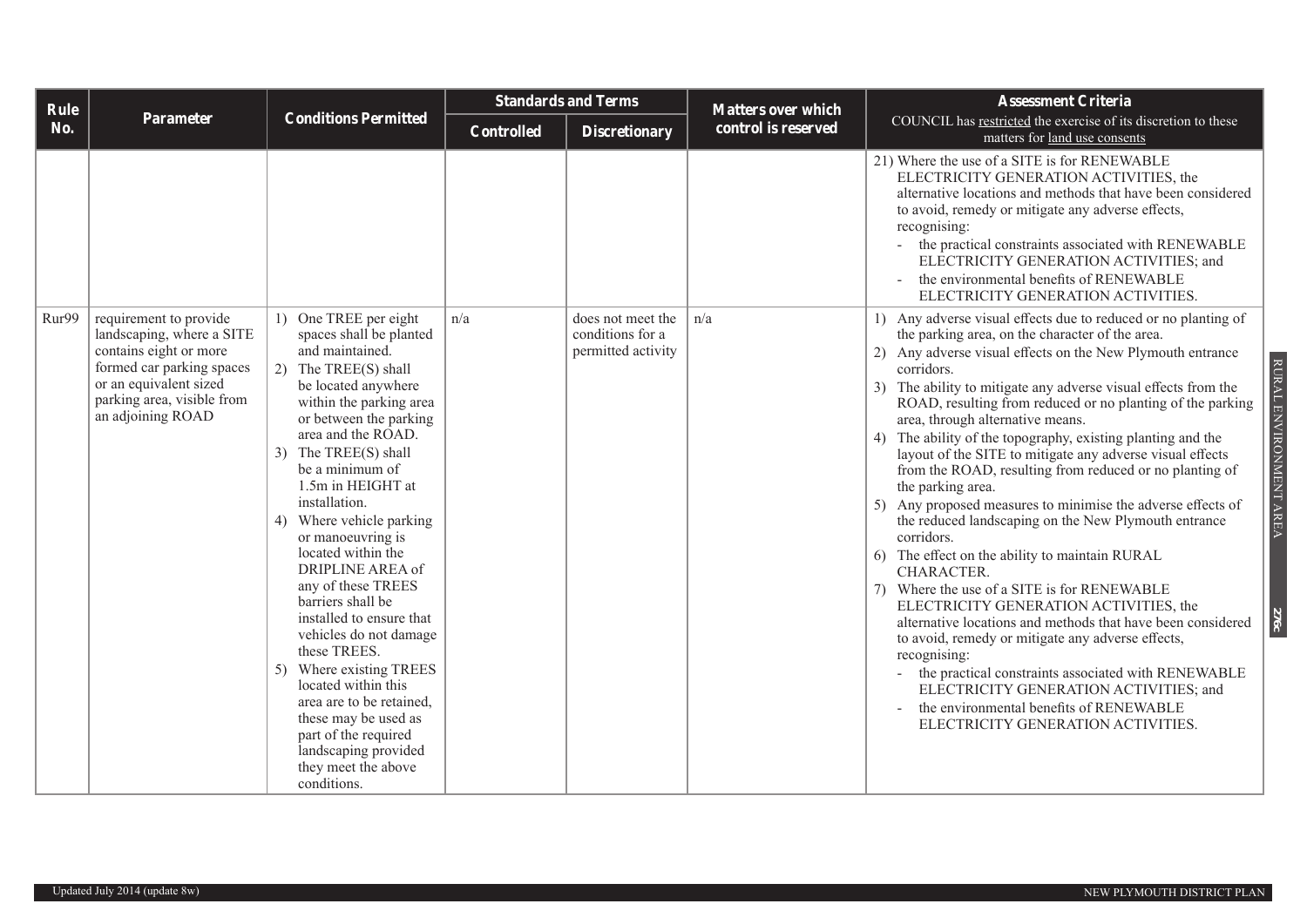| Rule   |                                                                                                                                                                                                                                                                                                                                                                                                                                       |                                                                                                                                                                                                                                                                                                                                                                                                                                                                                                                                                                                                                                                                                                                                                                                                                                              |                   | <b>Standards and Terms</b>                                  | <b>Matters over which</b> | <b>Assessment Criteria</b>                                                                                                                                                                                                                                                                                                                                                                                                                                                                                                                                                                                                                                                                                                                                                                                                                                                                                                                                                                                                                                                                                                                                                                                                                                                                                                                                                                                                                                                                                                                                                                                                                                                                                                                  |
|--------|---------------------------------------------------------------------------------------------------------------------------------------------------------------------------------------------------------------------------------------------------------------------------------------------------------------------------------------------------------------------------------------------------------------------------------------|----------------------------------------------------------------------------------------------------------------------------------------------------------------------------------------------------------------------------------------------------------------------------------------------------------------------------------------------------------------------------------------------------------------------------------------------------------------------------------------------------------------------------------------------------------------------------------------------------------------------------------------------------------------------------------------------------------------------------------------------------------------------------------------------------------------------------------------------|-------------------|-------------------------------------------------------------|---------------------------|---------------------------------------------------------------------------------------------------------------------------------------------------------------------------------------------------------------------------------------------------------------------------------------------------------------------------------------------------------------------------------------------------------------------------------------------------------------------------------------------------------------------------------------------------------------------------------------------------------------------------------------------------------------------------------------------------------------------------------------------------------------------------------------------------------------------------------------------------------------------------------------------------------------------------------------------------------------------------------------------------------------------------------------------------------------------------------------------------------------------------------------------------------------------------------------------------------------------------------------------------------------------------------------------------------------------------------------------------------------------------------------------------------------------------------------------------------------------------------------------------------------------------------------------------------------------------------------------------------------------------------------------------------------------------------------------------------------------------------------------|
| No.    | Parameter                                                                                                                                                                                                                                                                                                                                                                                                                             | <b>Conditions Permitted</b>                                                                                                                                                                                                                                                                                                                                                                                                                                                                                                                                                                                                                                                                                                                                                                                                                  | <b>Controlled</b> | <b>Discretionary</b>                                        | control is reserved       | COUNCIL has restricted the exercise of its discretion to these<br>matters for land use consents                                                                                                                                                                                                                                                                                                                                                                                                                                                                                                                                                                                                                                                                                                                                                                                                                                                                                                                                                                                                                                                                                                                                                                                                                                                                                                                                                                                                                                                                                                                                                                                                                                             |
| Rur100 | requirement to provide<br>landscaping, where<br>a SITE contains four<br>or more formed car<br>parking spaces or an<br>equivalent sized parking<br>area, visible from an<br>adjoining RESIDENTIAL<br>ENVIRONMENT AREA or<br>Future Urban Development<br>OVERLAY or an adjoining<br>New Plymouth entrance<br>corridor<br>Mater A noncurrented list of question for question boastique within the district is excitable from the COUNCIL | shall be screened by either:<br>1) a solid fence or wall of<br>a minimum HEIGHT<br>of $1.8m$ , or<br>landscaping or<br>(2)<br>TREES of a minimum<br>HEIGHT of 1m at<br>installation which will<br>achieve a continuous<br>screen of a minimum of<br>1.8m in HEIGHT and<br>1.5m in width within<br>five years; or<br>a combination of both<br>3 <sup>)</sup><br>located between the<br>parking area and<br>those boundaries<br>which adjoin the<br><b>RESIDENTIAL</b><br><b>ENVIRONMENT</b><br><b>AREA</b> or Future<br>Urban Development<br><b>OVERLAY</b> or New<br>Plymouth entrance<br>corridor.<br>Where VEHICLE<br>parking or manoeuvring<br>is located within the<br>DRIPLINE AREA of<br>any of this landscaping<br>or TREES, barriers<br>shall be installed to<br>ensure that VEHICLES<br>do not damage this<br>landscaping or TREES. | n/a               | does not meet the<br>conditions for a<br>permitted activity | n/a                       | 1) Any adverse visual effects of non-compliance on the<br>outlook and privacy of adjoining SITES in RESIDENTIAL<br>ENVIRONMENT AREA or Future Urban Development<br><b>OVERLAY.</b><br>2) Any adverse visual effects on the New Plymouth entrance<br>corridors.<br>3) The distance of the parking area from the boundary with the<br>RESIDENTIAL ENVIRONMENT AREA or Future Urban<br>Development OVERLAY.<br>RURAL ENVIRONMENT AREA<br>4) The time period for which the parking area will be used.<br>5) The number and type of VEHICLES parked in the area.<br>The ability of the topography or existing vegetation<br>6)<br>within the locality to mitigate any adverse visual effects,<br>resulting from non-compliance, on adjoining SITES in the<br>RESIDENTIAL ENVIRONMENT AREA or Future Urban<br>Development OVERLAY.<br>7) The ability to mitigate any adverse visual effects of the<br>parking area on adjoining SITES in the RESIDENTIAL<br>ENVIRONMENT AREA or Future Urban Development<br>OVERLAY through alternative methods.<br>8) Any proposed measures to minimise the adverse effects of<br>the reduced landscaping on the entrance corridors.<br>9) The effect on the ability to maintain RURAL CHARACTER.<br>10) Any adverse effects of the landscaping on the safety of the<br>P9L<br>roading corridor.<br>11) Where the use of a SITE is for RENEWABLE<br>ELECTRICITY GENERATION ACTIVITIES, the<br>alternative locations and methods that have been considered<br>to avoid, remedy or mitigate any adverse effects,<br>recognising:<br>the practical constraints associated with RENEWABLE<br>ELECTRICITY GENERATION ACTIVITIES; and<br>the environmental benefits of RENEWABLE<br>ELECTRICITY GENERATION ACTIVITIES. |

Note: A recommended list of species for specific locations within the district is available from the COUNCIL.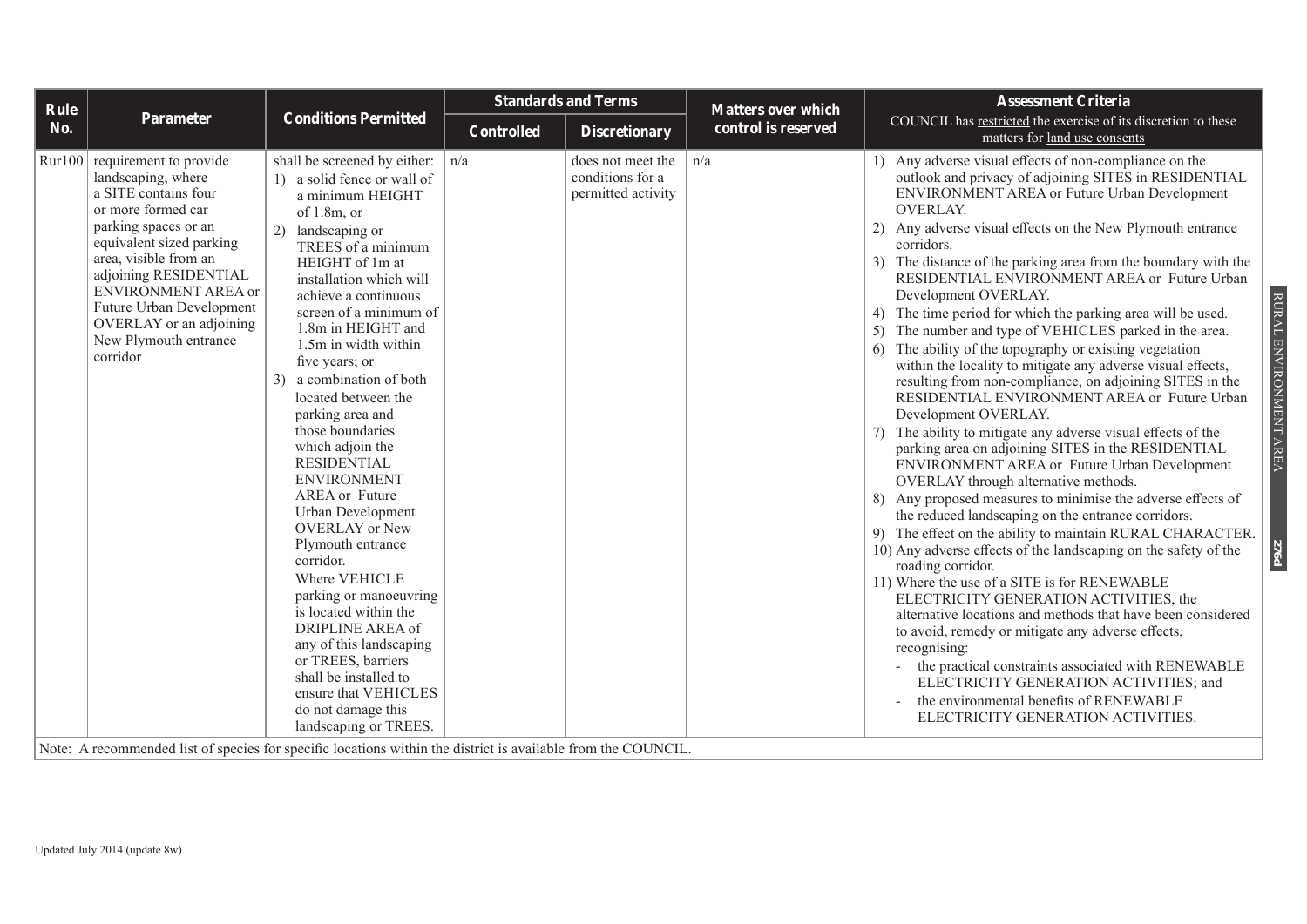| Rule   |                                                                                                                |                                                                                                  |                   | <b>Standards and Terms</b>                                                         | <b>Matters over which</b> | <b>Assessment Criteria</b>                                                                                                                                                                                                                                                                                                                                                                                                                                                                                                                                                                                                                                                                                                                                                                                                                                                                 |
|--------|----------------------------------------------------------------------------------------------------------------|--------------------------------------------------------------------------------------------------|-------------------|------------------------------------------------------------------------------------|---------------------------|--------------------------------------------------------------------------------------------------------------------------------------------------------------------------------------------------------------------------------------------------------------------------------------------------------------------------------------------------------------------------------------------------------------------------------------------------------------------------------------------------------------------------------------------------------------------------------------------------------------------------------------------------------------------------------------------------------------------------------------------------------------------------------------------------------------------------------------------------------------------------------------------|
| No.    | Parameter                                                                                                      | <b>Conditions Permitted</b>                                                                      | <b>Controlled</b> | <b>Discretionary</b>                                                               | control is reserved       | COUNCIL has restricted the exercise of its discretion to these<br>matters for land use consents                                                                                                                                                                                                                                                                                                                                                                                                                                                                                                                                                                                                                                                                                                                                                                                            |
|        | <b>Traffic Generation</b>                                                                                      |                                                                                                  |                   |                                                                                    |                           |                                                                                                                                                                                                                                                                                                                                                                                                                                                                                                                                                                                                                                                                                                                                                                                                                                                                                            |
|        |                                                                                                                | on SITES accessed from a STATE HIGHWAY or ARTERIAL, COLLECTOR or LOCAL ROAD                      |                   |                                                                                    |                           | Generation of traffic associated with activity(s) (excluding traffic generated by CONSTRUCTION WORK or EMERGENCY SERVICES or TEMPORARY EVENTS)                                                                                                                                                                                                                                                                                                                                                                                                                                                                                                                                                                                                                                                                                                                                             |
| Rur101 | maximum daily trip<br>generation, measured in<br>VEHICLE EQUIVALENT<br><b>MOVEMENTS</b><br>total over 24 hours | 50 per day or meets the<br>conditions permitted as<br>specified in Appendix 27,<br>Part F, 27.11 | n/a               | more than 50<br>per day except<br>as specified in<br>Appendix 27, Part<br>F, 27.11 | n/a                       | The ability to mitigate the adverse effects of extra traffic<br>generation to and within the SITE.<br>The extent to which any increase in the number or pattern<br>of traffic movements will affect the safety or convenience of<br>any ROAD or RIGHT OF WAY, including the time of day/<br>night that the additional traffic movements occur and/or their<br>concentration at any particular point.<br>The extent to which any increase in the number or pattern of<br>traffic movements is likely to adversely affect the amenity<br>values of nearby residential properties and in particular the<br>likelihood for increased noise resulting in sleep disturbance.<br>The extent to which the increase in the pattern of traffic<br>movements is not in keeping with RURAL CHARACTER<br>and whether the use is in an appropriate location and of an<br>appropriate scale for the area. |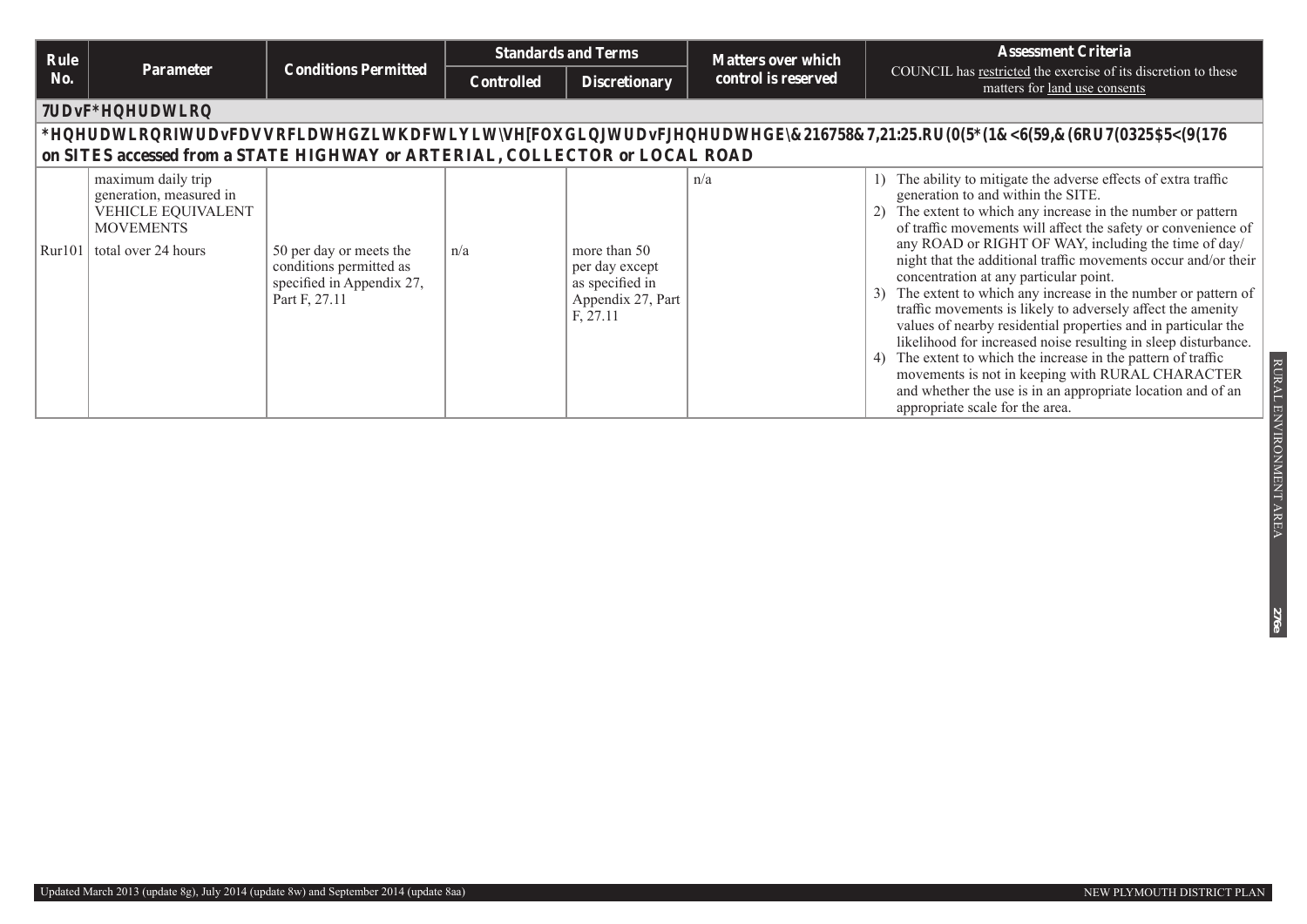| Rule   |                                                 |                                                                                                  |                                                                                                               | <b>Standards and Terms</b>                                                         | <b>Matters over which</b>                                                                                                                                                                                                                                                                                                           | <b>Assessment Criteria</b>                                                                                                                                                                                                                                                                                                                                                                                                                                                                                                                                                                                                                                                                                                                                                                                                                                                                                                                                                                                                                                                                |
|--------|-------------------------------------------------|--------------------------------------------------------------------------------------------------|---------------------------------------------------------------------------------------------------------------|------------------------------------------------------------------------------------|-------------------------------------------------------------------------------------------------------------------------------------------------------------------------------------------------------------------------------------------------------------------------------------------------------------------------------------|-------------------------------------------------------------------------------------------------------------------------------------------------------------------------------------------------------------------------------------------------------------------------------------------------------------------------------------------------------------------------------------------------------------------------------------------------------------------------------------------------------------------------------------------------------------------------------------------------------------------------------------------------------------------------------------------------------------------------------------------------------------------------------------------------------------------------------------------------------------------------------------------------------------------------------------------------------------------------------------------------------------------------------------------------------------------------------------------|
| No.    | Parameter                                       | <b>Conditions Permitted</b>                                                                      | <b>Controlled</b>                                                                                             | <b>Discretionary</b>                                                               | control is reserved                                                                                                                                                                                                                                                                                                                 | COUNCIL has restricted the exercise of its discretion to these<br>matters for land use consents                                                                                                                                                                                                                                                                                                                                                                                                                                                                                                                                                                                                                                                                                                                                                                                                                                                                                                                                                                                           |
| Rur102 | average over a seven day<br>period              | 30 per day or meets the<br>conditions permitted as<br>specified in Appendix 27,<br>Part F, 27.11 | n/a                                                                                                           | more than 30<br>per day except<br>as specified in<br>Appendix 27, Part<br>F, 27.11 |                                                                                                                                                                                                                                                                                                                                     | 5) Any adverse effects on the safety and efficiency of the<br>ROAD TRANSPORTATION NETWORK and ROAD<br>users.<br>6) The type and intensity of increased vehicles using<br>the ROAD and how this may adversely impact on the<br>quality and maintenance requirements of the ROAD<br>pavement, taking into consideration the need for a ROAD<br>maintenance agreement to address matters such extra-<br>ordinary repair work, widening or resurfacing to and within<br>RURAL ENVIRONMENT AREA<br>the SITE.<br>7) The effect on the rural ROAD HIERARCHY and whether<br>additional traffic generation increases the use of the road<br>beyond what is expected for its status.<br>8) Where the use of a SITE is for RENEWABLE<br>ELECTRICITY GENERATION ACTIVITIES, the<br>alternative locations and methods that have been<br>considered to avoid, remedy or mitigate any adverse<br>effects, recognising:<br>the practical constraints associated with RENEWABLE<br>ELECTRICITY GENERATION ACTIVITIES; and<br>the environmental benefits of RENEWABLE<br>ELECTRICITY GENERATION ACTIVITIES. |
|        | <b>TEMPORARY EVENTS</b>                         |                                                                                                  |                                                                                                               |                                                                                    |                                                                                                                                                                                                                                                                                                                                     |                                                                                                                                                                                                                                                                                                                                                                                                                                                                                                                                                                                                                                                                                                                                                                                                                                                                                                                                                                                                                                                                                           |
|        | <b>Requirement to operate a TEMPORARY EVENT</b> |                                                                                                  |                                                                                                               |                                                                                    |                                                                                                                                                                                                                                                                                                                                     | <b>1975</b>                                                                                                                                                                                                                                                                                                                                                                                                                                                                                                                                                                                                                                                                                                                                                                                                                                                                                                                                                                                                                                                                               |
| Rur103 | the operation of a<br><b>TEMPORARY EVENT</b>    | n/a                                                                                              | a TEMPORARY<br><b>EVENT</b> that<br>occurs no more<br>than six times on<br>any one SITE in a<br>calendar year | does not meet the<br>conditions for a<br>controlled activity                       | 1) On-site<br><b>CONSUMPTION OF</b><br>LIQUOR.<br>2) LIGHT OVERSPILL.<br>3) Noise management.<br>4) The management of<br>traffic.<br>5) The provision of<br>information about the<br>activity to adjoining<br>and nearby neighbours.<br>6) Storage, preparation<br>and sale of food.<br>7) Toilet and other<br>facilities necessary | 1) Whether traffic management techniques have been<br>considered and where necessary have been implemented<br>for the event (eg road closure, on-site maneuvering) and<br>if the techniques are considered appropriate to mitigate<br>adverse effects associated with increased traffic.<br>2) Whether the sale and consumption of liquor is being<br>effectively managed.<br>3) LIGHT OVERSPILL is managed to reduce impacts on<br>surrounding properties.<br>4) Whether all potential adverse effects associated with the<br>surrounding amenity have been appropriately mitigated.<br>5) The surrounding neighbours to the event have been<br>informed about the event and given appropriate<br>information.                                                                                                                                                                                                                                                                                                                                                                           |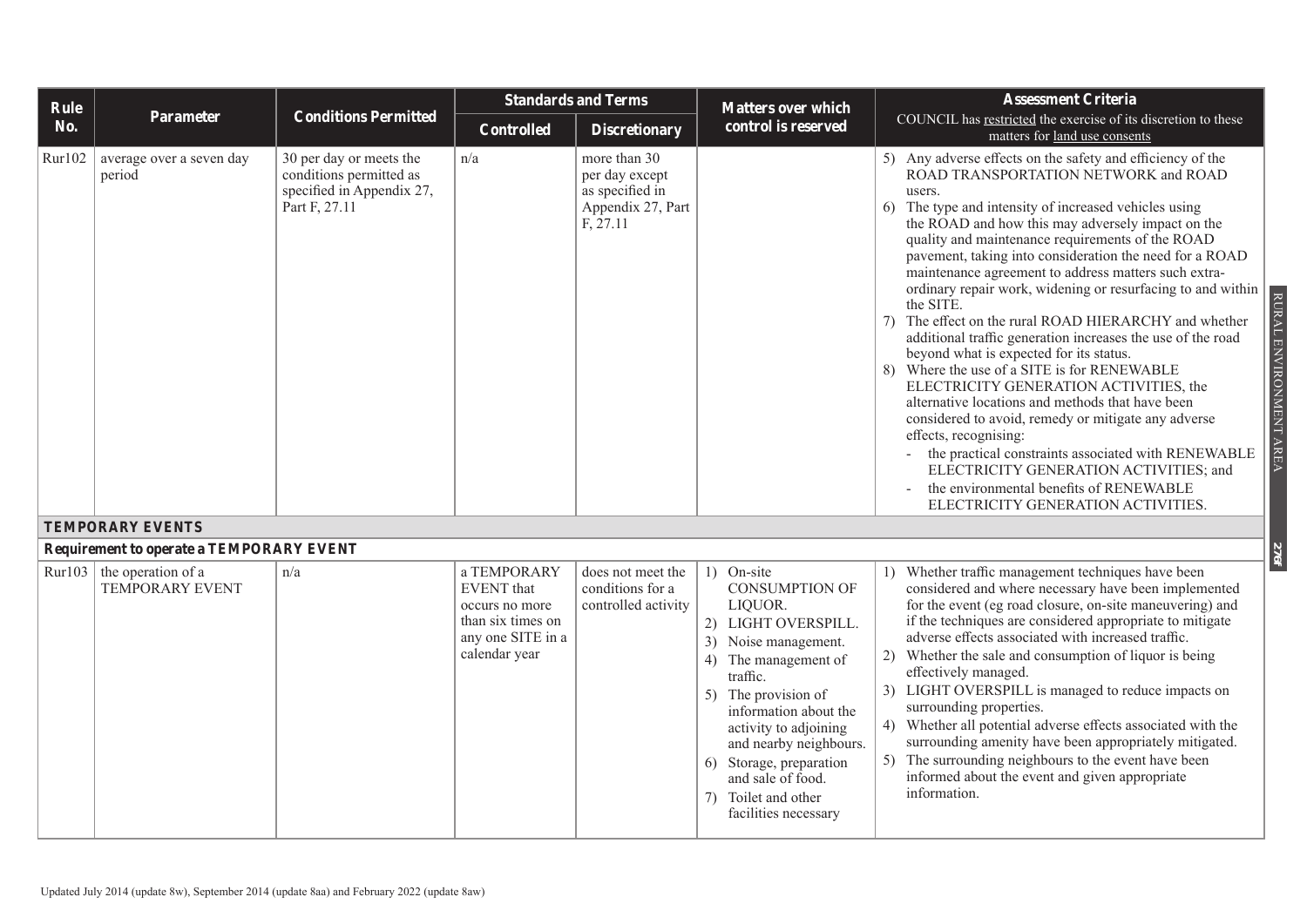| Rule   |                                                                                                                                                                           |                                                                                                   |                   | <b>Standards and Terms</b>                                  | <b>Matters over which</b>                                                                                                                                                                                                                                                                                                                                                                                           | <b>Assessment Criteria</b>                                                                                                                                                                                                                                                                                                                                                                                                                                                                                                                                                                                                                                                                                            |
|--------|---------------------------------------------------------------------------------------------------------------------------------------------------------------------------|---------------------------------------------------------------------------------------------------|-------------------|-------------------------------------------------------------|---------------------------------------------------------------------------------------------------------------------------------------------------------------------------------------------------------------------------------------------------------------------------------------------------------------------------------------------------------------------------------------------------------------------|-----------------------------------------------------------------------------------------------------------------------------------------------------------------------------------------------------------------------------------------------------------------------------------------------------------------------------------------------------------------------------------------------------------------------------------------------------------------------------------------------------------------------------------------------------------------------------------------------------------------------------------------------------------------------------------------------------------------------|
| No.    | <b>Parameter</b>                                                                                                                                                          | <b>Conditions Permitted</b>                                                                       | <b>Controlled</b> | <b>Discretionary</b>                                        | control is reserved                                                                                                                                                                                                                                                                                                                                                                                                 | COUNCIL has restricted the exercise of its discretion to these<br>matters for land use consents                                                                                                                                                                                                                                                                                                                                                                                                                                                                                                                                                                                                                       |
|        |                                                                                                                                                                           |                                                                                                   |                   |                                                             | for the health and<br>safety of patrons,<br>staff, contractors and<br>performers.<br>7) Potable water supply.<br>9) First aid facilities.<br>10) Fire safety and<br>emergency egress.<br>11) Recycling and solid<br>waste disposal<br>facilities.<br>12) Duration of the event<br>and hours of operation.<br>13) Advertising signage.<br>14) Location and<br>construction of<br>STRUCTURES and<br><b>BUILDINGS.</b> | 6) Noise has been appropriately assessed by a qualified and<br>experienced person and potential adverse effects mitigated.<br>(e.g. noise monitoring condition).<br>RURAL                                                                                                                                                                                                                                                                                                                                                                                                                                                                                                                                             |
|        | Note: Full information on the notification of applications for resource consents is given in the implementation section of the plan (page 381)                            |                                                                                                   |                   |                                                             |                                                                                                                                                                                                                                                                                                                                                                                                                     |                                                                                                                                                                                                                                                                                                                                                                                                                                                                                                                                                                                                                                                                                                                       |
| Rur104 | noise generated by a<br>TEMPORARY EVENT<br>measured in accordance<br>with NZS 6801:1991<br>Measurement of Sound and<br>NZS 6802:1991 Assessment<br>of Environmental Sound | meets the conditions for<br>a permitted activity as<br>specified in Table 12.1A in<br>Appendix 12 | n/a               | does not meet the<br>conditions for a<br>permitted activity | n/a                                                                                                                                                                                                                                                                                                                                                                                                                 | ENVIRONMENT AREA<br>1) Consideration of the existing ambient noise levels.<br>2) The length of time that specified noise levels will be<br>exceeded (particularly at night).<br>3) The potential for cumulative noise effects which may result<br>in adverse effects on noise receivers.<br>4) The maximum level of noise likely to be generated, its<br>nature, character and frequency, and the disturbance this<br>may cause to people in the vicinity.<br>5) The extent to which the noise effects can be appropriately<br>mitigated.<br>39L<br>6) The positive effects associated with the TEMPORARY<br>EVENT.<br>The potential adverse effects on the amenity, health and<br>safety of surrounding environment. |

Updated September 2014 (update 8aa) and February 2022 (update 8aw)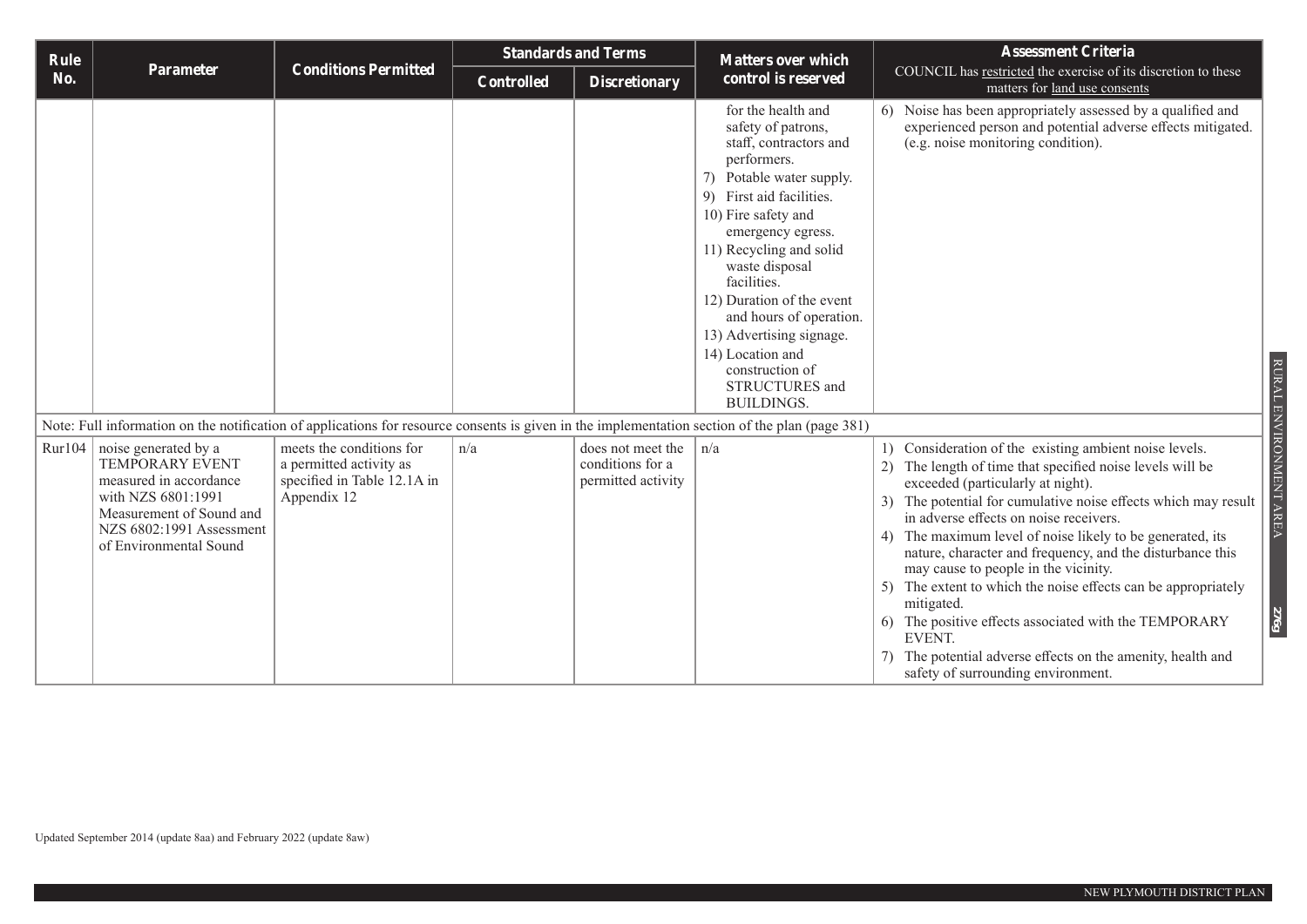#### **TOPICS** TANGATA WHENUA **TANGATA WHENUA** Natural Values **Natural Values Works Amenity, Health and Safety HAZARDOUS Natural Traffic and Transport and SUBSTANCES Hazards Services Policy Number** Rule 1.1 1.2 1.3 1A.3 2.1 3.1 4.1 4.2 4.3 4.4 4.5 4.6 4.7 4.8 5.1 10.1 10.2 10.3 12.1 13.1 16.2 19.1 20.1 20.1 20.2 20.3 20.4 20.5 20.6 20.7 22.1 22.2 Rule **Rur1** ● **Rur1 Rur2** ● **Rur2 Rur3** ● **Rur3 Rur4** ● ● **Rur4 Rur5** ● ● **Rur5 Rur5A** ● ● **Rur5A Rur5B** ● ● **Rur5B Rur5C** ● ● **Rur5C Rur6** ● ● **Rur6 Rur7** ● ● **Rur7 Rur8** ● ● **Rur8 Rur9** ● ● ● ● **Rur9 Rur10** ● ● ● **Rur10 Rur11** ● ● ● **Rur11 Rur11a** ● ● **Rur11a Rur12** ● ● **Rur12 Rur12a** ● ● **Rur12a Rur12b** ● ● **Rur12b Rur13** ● ● ● **Rur13 Rur14** ● ● **Rur14 Rur16** ● ● **Rur16 Rur17** ● ● ● ● **Rur17 Rur18** ● ● ● **Rur18 Rur19** ● **Rur19 Rur20** ● **Rur20 Rur21** ● **Rur21 Rur22** ● **Rur22**

RURAL ENVIRONMENT AREA

RURAL ENVIRONMENT AREA

**276h**

### **Cross reference matrix: RURAL ENVIRONMENT AREA rules to policies**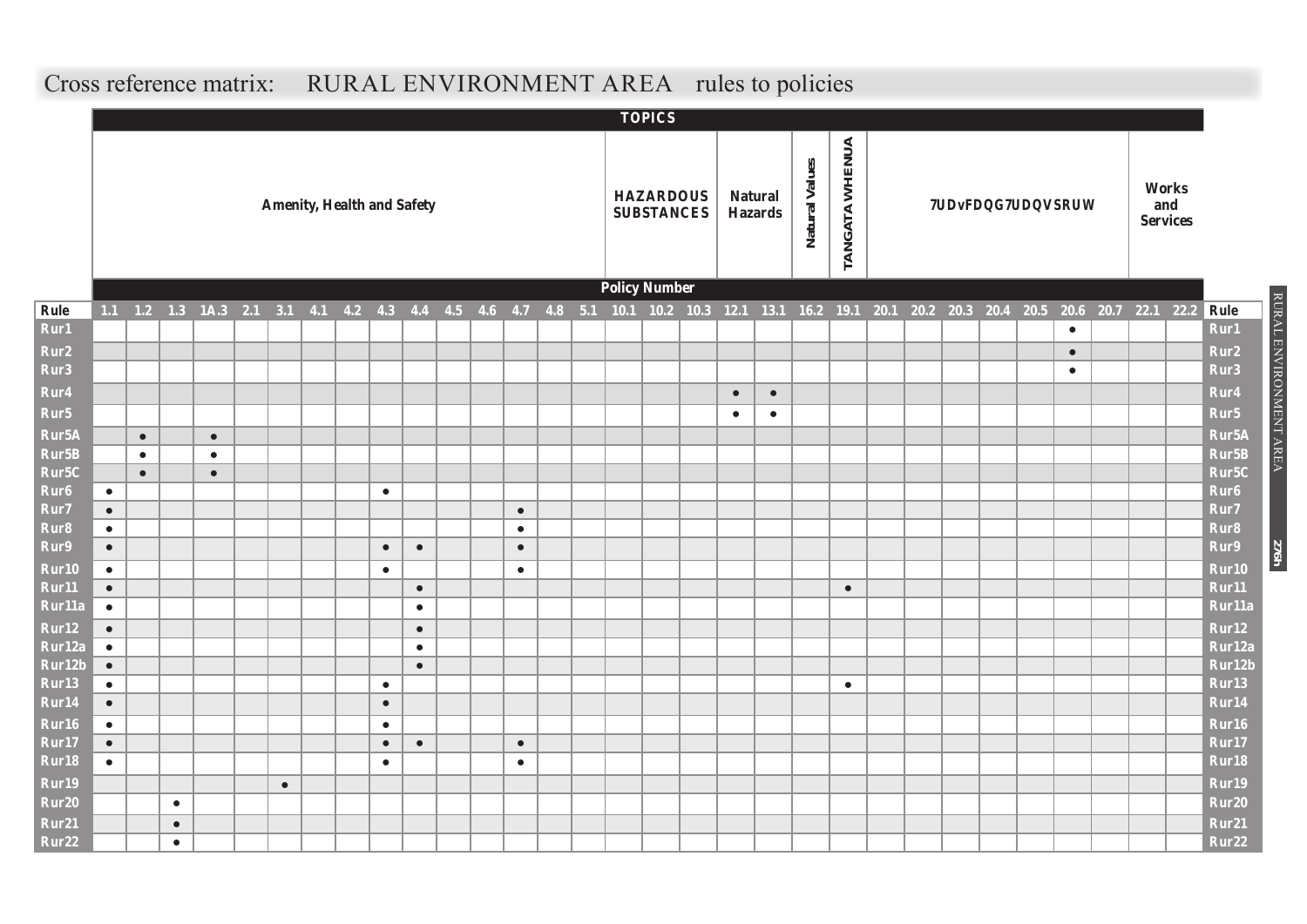|                            |           |              |           |           |           |                                   |                   |           |           |     |           | <b>TOPICS</b>                         |                                                                                 |                |         |                |                      |  |                              |  |           |                                 |                   |
|----------------------------|-----------|--------------|-----------|-----------|-----------|-----------------------------------|-------------------|-----------|-----------|-----|-----------|---------------------------------------|---------------------------------------------------------------------------------|----------------|---------|----------------|----------------------|--|------------------------------|--|-----------|---------------------------------|-------------------|
|                            |           |              |           |           |           | <b>Amenity, Health and Safety</b> |                   |           |           |     |           | <b>HAZARDOUS</b><br><b>SUBSTANCES</b> |                                                                                 | <b>Natural</b> | Hazards | Natural Values | <b>TANGATAWHENUA</b> |  | <b>Traffic and Transport</b> |  |           | Works<br>and<br><b>Services</b> |                   |
|                            |           |              |           |           |           |                                   |                   |           |           |     |           | <b>Policy Number</b>                  |                                                                                 |                |         |                |                      |  |                              |  |           |                                 |                   |
| Rule                       |           | $1.1 \t 1.2$ | 1.3       | 1A.3      | $2.1$ 2.3 |                                   | $2.4$ $3.1$ $4.1$ | $4.2$ 4.3 |           | 4.4 | 5.1       |                                       | 10.1 10.2 10.3 12.1 13.1 16.2 19.1 20.1 20.2 20.3 20.4 20.5 20.6 20.7 22.1 22.2 |                |         |                |                      |  |                              |  |           |                                 | Rule              |
| Rur <sub>23</sub>          |           |              | $\bullet$ |           |           |                                   |                   |           |           |     |           |                                       |                                                                                 |                |         |                |                      |  |                              |  |           |                                 | Rur23             |
| Rur24                      |           |              | $\bullet$ |           |           |                                   |                   |           |           |     |           |                                       |                                                                                 |                |         |                |                      |  |                              |  |           |                                 | Rur24             |
| Rur25                      |           |              | $\bullet$ |           |           |                                   |                   |           |           |     |           |                                       |                                                                                 |                |         |                |                      |  |                              |  |           |                                 | Rur25             |
| Rur26                      |           |              | $\bullet$ |           |           |                                   |                   |           |           |     |           |                                       |                                                                                 |                |         |                |                      |  |                              |  |           |                                 | Rur26             |
| Rur27                      |           |              | $\bullet$ |           |           |                                   |                   |           |           |     |           |                                       |                                                                                 |                |         |                |                      |  |                              |  |           |                                 | Rur27             |
| Rur <sub>28</sub>          |           |              | $\bullet$ |           |           |                                   |                   |           |           |     |           |                                       |                                                                                 |                |         |                |                      |  |                              |  |           |                                 | Rur28             |
| Rur29                      |           |              | $\bullet$ |           |           |                                   |                   |           |           |     |           |                                       |                                                                                 |                |         |                |                      |  |                              |  |           |                                 | Rur29             |
| Rur30                      |           |              | $\bullet$ |           |           |                                   |                   |           |           |     |           |                                       |                                                                                 |                |         |                |                      |  |                              |  |           |                                 | Rur30             |
| Rur31                      |           |              | $\bullet$ |           |           |                                   |                   |           |           |     |           |                                       |                                                                                 |                |         |                |                      |  |                              |  |           |                                 | Rur31             |
| Rur32                      |           |              |           |           |           |                                   |                   |           |           |     | $\bullet$ |                                       |                                                                                 |                |         |                |                      |  |                              |  | $\bullet$ | $\bullet$                       | Rur32             |
| Rur33                      | $\bullet$ |              |           |           |           |                                   |                   | $\bullet$ |           |     |           |                                       |                                                                                 |                |         |                |                      |  |                              |  |           |                                 | Rur33             |
| Rur34                      |           |              |           |           |           |                                   | $\bullet$         |           |           |     |           |                                       |                                                                                 |                |         |                |                      |  |                              |  |           |                                 | Rur34             |
| Rur35                      |           |              |           |           |           |                                   | $\bullet$         |           |           |     |           |                                       |                                                                                 |                |         |                |                      |  |                              |  |           |                                 | Rur35             |
| Rur36                      |           |              |           |           |           |                                   | $\bullet$         |           |           |     |           |                                       |                                                                                 |                |         |                |                      |  |                              |  |           |                                 | Rur36             |
| Rur37                      | $\bullet$ | $\bullet$    |           | $\bullet$ |           |                                   |                   | $\bullet$ | $\bullet$ |     |           |                                       |                                                                                 |                |         |                |                      |  |                              |  |           |                                 | Rur37             |
| Rur38                      |           |              |           |           |           |                                   |                   |           |           |     |           |                                       |                                                                                 |                |         |                |                      |  | $\bullet$                    |  |           |                                 | Rur38<br>Rur39    |
| Rur39<br>Rur <sub>40</sub> | $\bullet$ |              |           |           |           |                                   |                   | $\bullet$ |           |     |           |                                       |                                                                                 |                |         |                |                      |  | $\bullet$                    |  |           |                                 | Rur40             |
| Rur41                      | $\bullet$ |              |           |           |           |                                   |                   | $\bullet$ |           |     |           |                                       |                                                                                 |                |         |                |                      |  | $\bullet$<br>$\bullet$       |  |           |                                 | Rur41             |
| Rur <sub>42</sub>          |           |              |           |           |           |                                   |                   |           |           |     |           |                                       |                                                                                 |                |         |                |                      |  | $\bullet$                    |  |           |                                 | Rur42             |
| Rur <sub>43</sub>          |           |              |           |           |           |                                   |                   |           |           |     |           |                                       |                                                                                 |                |         |                |                      |  | $\bullet$                    |  |           |                                 | Rur <sub>43</sub> |
| Rur <sub>44</sub>          |           |              |           |           |           |                                   |                   |           |           |     |           |                                       |                                                                                 |                |         |                |                      |  | $\bullet$                    |  |           |                                 | Rur44             |
| Rur <sub>45</sub>          |           |              |           |           |           |                                   |                   |           |           |     |           |                                       |                                                                                 |                |         |                |                      |  | $\bullet$                    |  |           |                                 | Rur45             |
| Rur46                      |           |              |           |           |           |                                   |                   |           |           |     |           |                                       |                                                                                 |                |         |                |                      |  | $\bullet$                    |  |           |                                 | Rur <sub>46</sub> |

RURAL ENVIRONMENT AREA RURAL ENVIRONMENT AREA

**276i**

Updated March 2013 (update 8g)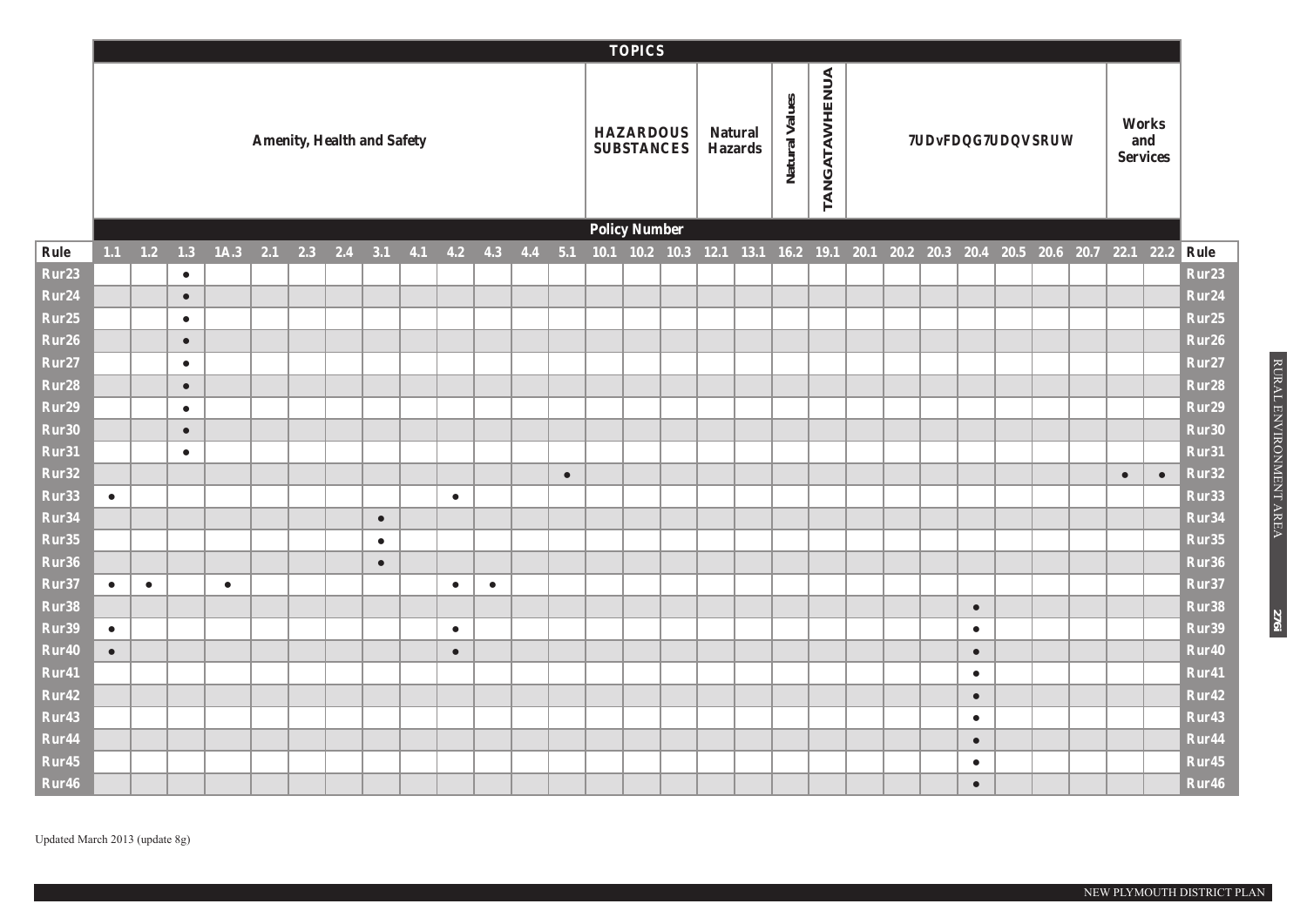|                           |           |           |           |           |     |                                   |  |     |           |             |           |           | <b>TOPICS</b>                         |           |                                                                  |                |                |  |           |                              |  |                                 |                   |
|---------------------------|-----------|-----------|-----------|-----------|-----|-----------------------------------|--|-----|-----------|-------------|-----------|-----------|---------------------------------------|-----------|------------------------------------------------------------------|----------------|----------------|--|-----------|------------------------------|--|---------------------------------|-------------------|
|                           |           |           |           |           |     | <b>Amenity, Health and Safety</b> |  |     |           |             |           |           | <b>HAZARDOUS</b><br><b>SUBSTANCES</b> |           | <b>Natural</b><br><b>Hazards</b>                                 | Natural Values | TANGATA WHENUA |  |           | <b>Traffic and Transport</b> |  | Works<br>and<br><b>Services</b> |                   |
|                           |           |           |           |           |     |                                   |  |     |           |             |           |           | <b>Policy Number</b>                  |           |                                                                  |                |                |  |           |                              |  |                                 |                   |
| Rule                      | 1.1       |           | $1.2$ 1.3 | 1A.3      | 2.1 | $2.3$ $2.4$ $3.1$                 |  | 4.1 |           | $4.2$ $4.3$ | $4.4$ 5.1 |           | $10.1$ 10.2 10.3                      |           | 12.1 13.1 16.2 19.1 20.1 20.2 20.3 20.4 20.5 20.6 20.7 22.1 22.2 |                |                |  |           |                              |  |                                 | Rule              |
| Rur47                     | $\bullet$ |           |           |           |     |                                   |  |     | $\bullet$ |             |           |           |                                       |           |                                                                  |                |                |  |           |                              |  |                                 | Rur47             |
| Rur48                     | $\bullet$ |           |           |           |     |                                   |  |     | $\bullet$ |             |           |           |                                       |           |                                                                  |                |                |  | $\bullet$ |                              |  |                                 | Rur48             |
| Rur49                     | $\bullet$ |           |           |           |     |                                   |  |     | $\bullet$ |             |           |           |                                       |           |                                                                  |                |                |  | $\bullet$ |                              |  |                                 | Rur49             |
| Rur <sub>50</sub>         | $\bullet$ |           |           |           |     |                                   |  |     | $\bullet$ |             |           |           |                                       |           |                                                                  |                |                |  | $\bullet$ |                              |  |                                 | Rur <sub>50</sub> |
| Rur51                     | $\bullet$ |           |           |           |     |                                   |  |     | $\bullet$ |             |           |           |                                       |           |                                                                  |                |                |  | $\bullet$ |                              |  |                                 | Rur51             |
| Rur <sub>52</sub>         | $\bullet$ |           |           |           |     |                                   |  |     | $\bullet$ |             |           |           |                                       |           |                                                                  |                |                |  | $\bullet$ |                              |  |                                 | Rur <sub>52</sub> |
| Rur <sub>53</sub>         |           |           |           |           |     |                                   |  |     |           |             |           |           |                                       |           |                                                                  |                |                |  | $\bullet$ |                              |  |                                 | Rur <sub>53</sub> |
| Rur <sub>54</sub>         | $\bullet$ |           |           |           |     |                                   |  |     | $\bullet$ |             |           |           |                                       |           |                                                                  |                |                |  | $\bullet$ |                              |  |                                 | Rur <sub>54</sub> |
| Rur <sub>55</sub>         | $\bullet$ |           |           |           |     |                                   |  |     | $\bullet$ |             |           |           |                                       |           |                                                                  |                |                |  | $\bullet$ |                              |  |                                 | Rur <sub>55</sub> |
| $\overline{\text{Rur56}}$ |           |           |           |           |     |                                   |  |     |           |             |           |           |                                       |           |                                                                  |                |                |  | $\bullet$ |                              |  |                                 | Rur <sub>56</sub> |
| Rur57                     |           |           |           |           |     |                                   |  |     |           |             |           |           |                                       |           |                                                                  |                |                |  | $\bullet$ |                              |  |                                 | Rur57             |
| Rur58                     |           |           |           |           |     |                                   |  |     |           |             |           |           |                                       |           |                                                                  |                |                |  | $\bullet$ |                              |  |                                 | Rur <sub>58</sub> |
| Rur59                     |           |           |           |           |     |                                   |  |     |           |             |           |           |                                       |           |                                                                  |                |                |  | $\bullet$ |                              |  |                                 | Rur <sub>59</sub> |
| Rur60                     |           |           |           |           |     |                                   |  |     |           |             |           |           |                                       | $\bullet$ | $\bullet$                                                        |                |                |  |           |                              |  |                                 | Rur <sub>60</sub> |
| Rur61                     |           |           |           |           |     |                                   |  |     |           |             |           |           |                                       | $\bullet$ | $\bullet$                                                        |                |                |  |           |                              |  |                                 | Rur <sub>61</sub> |
| Rur62                     | $\bullet$ |           |           |           |     |                                   |  |     | $\bullet$ |             |           |           |                                       |           |                                                                  |                |                |  |           |                              |  |                                 | Rur <sub>62</sub> |
| Rur <sub>63</sub>         | $\bullet$ |           |           |           |     |                                   |  |     | $\bullet$ |             |           |           |                                       |           |                                                                  |                |                |  |           |                              |  |                                 | Rur <sub>63</sub> |
| Rur64                     | $\bullet$ |           |           |           |     |                                   |  |     | $\bullet$ |             |           |           |                                       | $\bullet$ | $\bullet$                                                        |                |                |  |           |                              |  |                                 | Rur <sub>64</sub> |
| Rur65                     |           | $\bullet$ |           | $\bullet$ |     |                                   |  |     |           |             |           | $\bullet$ | $\bullet$                             |           |                                                                  |                |                |  |           |                              |  |                                 | Rur <sub>65</sub> |
| Rur66                     |           | $\bullet$ |           |           |     |                                   |  |     |           |             |           | $\bullet$ | $\bullet$                             |           |                                                                  |                |                |  |           |                              |  |                                 | Rur <sub>66</sub> |
| Rur67                     |           | $\bullet$ |           |           |     |                                   |  |     |           |             |           | $\bullet$ | $\bullet$                             |           |                                                                  |                |                |  |           |                              |  |                                 | Rur <sub>67</sub> |
| Rur68                     |           | $\bullet$ |           |           |     |                                   |  |     |           |             |           | $\bullet$ | $\bullet$                             |           |                                                                  |                |                |  |           |                              |  |                                 | Rur <sub>68</sub> |
| Rur69                     | $\bullet$ |           |           |           |     |                                   |  |     |           |             |           | $\bullet$ | $\bullet$                             |           |                                                                  |                |                |  |           |                              |  |                                 | Rur <sub>69</sub> |
| Rur70                     |           |           |           |           |     |                                   |  |     |           |             |           |           |                                       |           |                                                                  | $\bullet$      |                |  |           |                              |  |                                 | Rur70             |

**276j**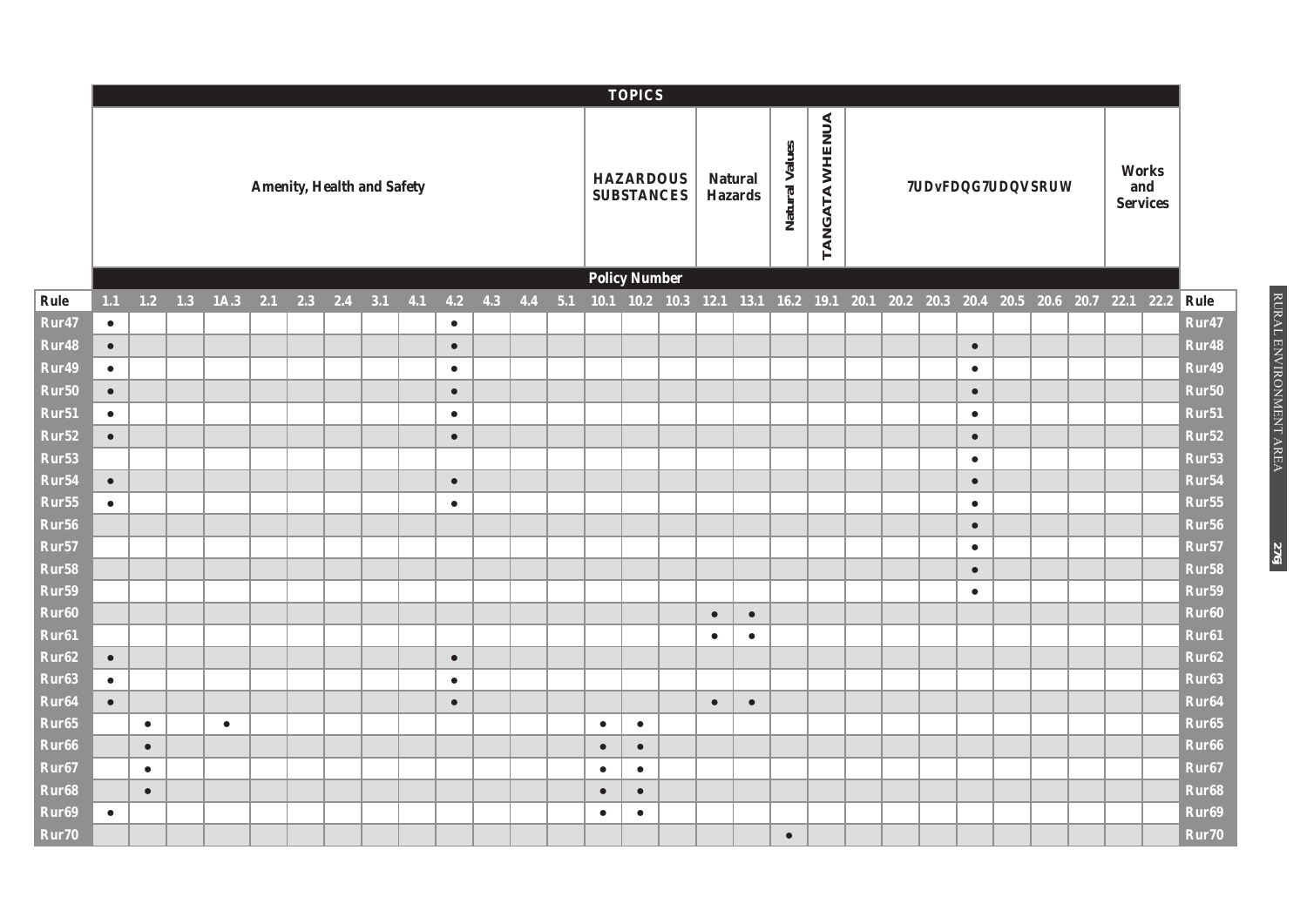|                   |           |                        |                                                                                                                                        |           |           |                                   |           |           |           |           |           |           |           |           | <b>TOPICS</b> |                      |                                       |  |                                  |                |                      |                              |           |           |           |                                 |                   |
|-------------------|-----------|------------------------|----------------------------------------------------------------------------------------------------------------------------------------|-----------|-----------|-----------------------------------|-----------|-----------|-----------|-----------|-----------|-----------|-----------|-----------|---------------|----------------------|---------------------------------------|--|----------------------------------|----------------|----------------------|------------------------------|-----------|-----------|-----------|---------------------------------|-------------------|
|                   |           |                        |                                                                                                                                        |           |           | <b>Amenity, Health and Safety</b> |           |           |           |           |           |           |           |           |               |                      | <b>HAZARDOUS</b><br><b>SUBSTANCES</b> |  | <b>Natural</b><br><b>Hazards</b> | Natural Values | <b>TANGATAWHENUA</b> | <b>Traffic and Transport</b> |           |           |           | Works<br>and<br><b>Services</b> |                   |
|                   |           |                        |                                                                                                                                        |           |           |                                   |           |           |           |           |           |           |           |           |               | <b>Policy Number</b> |                                       |  |                                  |                |                      |                              |           |           |           |                                 |                   |
| Rule              |           |                        | 1.1 1.2 1.3 1A.3 2.1 2.3 2.4 2.5 4.1 4.2 4.3 4.5 4.6 4.7 4.8 5.1 10.1 10.2 10.3 12.1 13.1 16.2 19.1 20.1 20.2 20.5 20.6 20.7 22.1 22.2 |           |           |                                   |           |           |           |           |           |           |           |           |               |                      |                                       |  |                                  |                |                      |                              |           |           |           |                                 | Rule              |
| Rur71             |           |                        |                                                                                                                                        |           |           |                                   |           |           |           |           |           |           |           |           |               |                      |                                       |  |                                  | $\bullet$      |                      |                              |           |           |           |                                 | Rur71             |
| Rur72             |           | $\bullet$              | $\bullet$                                                                                                                              |           |           |                                   |           |           |           | $\bullet$ |           | $\bullet$ |           |           |               |                      |                                       |  |                                  |                |                      |                              |           |           |           |                                 | Rur72             |
| Rur72a            |           | $\bullet$              |                                                                                                                                        |           |           |                                   |           |           |           | $\bullet$ |           | $\bullet$ |           |           |               |                      |                                       |  |                                  |                |                      |                              |           |           |           |                                 | Rur72a            |
| Rur <sub>73</sub> | $\bullet$ |                        |                                                                                                                                        |           | $\bullet$ |                                   | $\bullet$ |           |           |           |           |           |           |           |               |                      |                                       |  |                                  |                |                      |                              |           |           |           |                                 | Rur73             |
| Rur74             |           |                        |                                                                                                                                        |           |           |                                   |           |           |           |           |           |           |           |           |               |                      |                                       |  |                                  |                |                      |                              | $\bullet$ |           |           |                                 | Rur74             |
| Rur <sub>75</sub> | $\bullet$ |                        |                                                                                                                                        |           |           |                                   |           |           |           |           |           |           | $\bullet$ |           |               |                      |                                       |  |                                  |                |                      |                              |           |           |           |                                 | Rur75             |
| Rur76             |           |                        |                                                                                                                                        |           |           |                                   |           |           |           |           |           |           |           | $\bullet$ |               |                      |                                       |  |                                  |                |                      |                              |           | $\bullet$ |           |                                 | Rur76             |
| Rur77             | $\bullet$ |                        |                                                                                                                                        |           |           |                                   |           | $\bullet$ | $\bullet$ |           | $\bullet$ |           |           | $\bullet$ |               |                      |                                       |  |                                  |                |                      |                              |           |           |           |                                 | Rur77             |
| Rur78             | $\bullet$ |                        |                                                                                                                                        |           |           |                                   |           | $\bullet$ | $\bullet$ |           | $\bullet$ |           |           | $\bullet$ |               |                      |                                       |  |                                  |                |                      |                              |           |           |           |                                 | Rur78             |
| Rur78a            | $\bullet$ |                        |                                                                                                                                        |           |           |                                   |           | $\bullet$ | $\bullet$ |           | $\bullet$ |           |           | $\bullet$ |               |                      |                                       |  |                                  |                |                      |                              |           |           |           |                                 | Rur78a            |
| Rur79             |           |                        |                                                                                                                                        |           |           |                                   |           |           |           |           |           |           |           |           |               |                      |                                       |  |                                  |                |                      |                              |           | $\bullet$ |           |                                 | Rur79             |
| Rur80             |           |                        |                                                                                                                                        |           |           |                                   |           |           |           |           |           |           |           |           |               |                      |                                       |  |                                  |                |                      |                              |           | $\bullet$ |           |                                 | Rur80             |
| Rur81             |           |                        |                                                                                                                                        |           |           |                                   |           |           |           |           |           |           |           |           |               |                      |                                       |  |                                  |                |                      |                              |           |           | $\bullet$ |                                 | Rur81             |
| Rur82             |           |                        |                                                                                                                                        |           |           |                                   |           |           |           |           |           |           |           |           |               |                      |                                       |  |                                  |                |                      |                              |           |           | $\bullet$ |                                 | Rur82             |
| Rur83<br>Rur84    | $\bullet$ |                        |                                                                                                                                        |           |           |                                   |           |           |           |           |           |           |           |           |               |                      |                                       |  |                                  |                |                      |                              |           |           |           |                                 | Rur83<br>Rur84    |
| Rur85             | $\bullet$ |                        | $\bullet$                                                                                                                              | $\bullet$ |           |                                   |           |           |           |           |           |           |           |           | $\bullet$     |                      |                                       |  |                                  |                |                      |                              |           |           | $\bullet$ | $\bullet$                       | Rur85             |
| Rur <sub>86</sub> | $\bullet$ | $\bullet$<br>$\bullet$ |                                                                                                                                        | $\bullet$ |           |                                   |           |           |           |           |           |           |           |           |               |                      |                                       |  |                                  |                |                      |                              |           |           |           |                                 | Rur <sub>86</sub> |
| Rur87             | $\bullet$ | $\bullet$              |                                                                                                                                        | $\bullet$ |           |                                   |           |           |           |           |           |           |           |           |               |                      |                                       |  |                                  |                |                      |                              |           |           |           |                                 | Rur87             |
| Rur88             | $\bullet$ |                        |                                                                                                                                        |           | $\bullet$ |                                   |           |           |           |           |           |           |           |           |               |                      |                                       |  |                                  |                |                      |                              |           |           |           |                                 | Rur88             |
| Rur89             | $\bullet$ |                        |                                                                                                                                        |           | $\bullet$ |                                   |           |           |           |           |           |           |           |           |               |                      |                                       |  |                                  |                |                      |                              |           |           |           |                                 | Rur89             |
| Rur90             | $\bullet$ |                        |                                                                                                                                        |           | $\bullet$ |                                   |           |           |           |           |           |           |           |           |               |                      |                                       |  |                                  |                |                      |                              |           |           |           |                                 | Rur90             |
| Rur91             | $\bullet$ |                        |                                                                                                                                        |           | $\bullet$ |                                   |           |           |           |           |           |           |           |           |               |                      |                                       |  |                                  |                |                      |                              |           |           |           |                                 | Rur91             |
| Rur92             | $\bullet$ | $\bullet$              |                                                                                                                                        |           | $\bullet$ |                                   |           |           |           |           |           |           |           |           |               |                      |                                       |  |                                  |                |                      |                              |           |           |           |                                 | Rur92             |

**276k**

NEW PLYMOUTH DISTRICT PLAN

Updated March 2013 (update 8g)